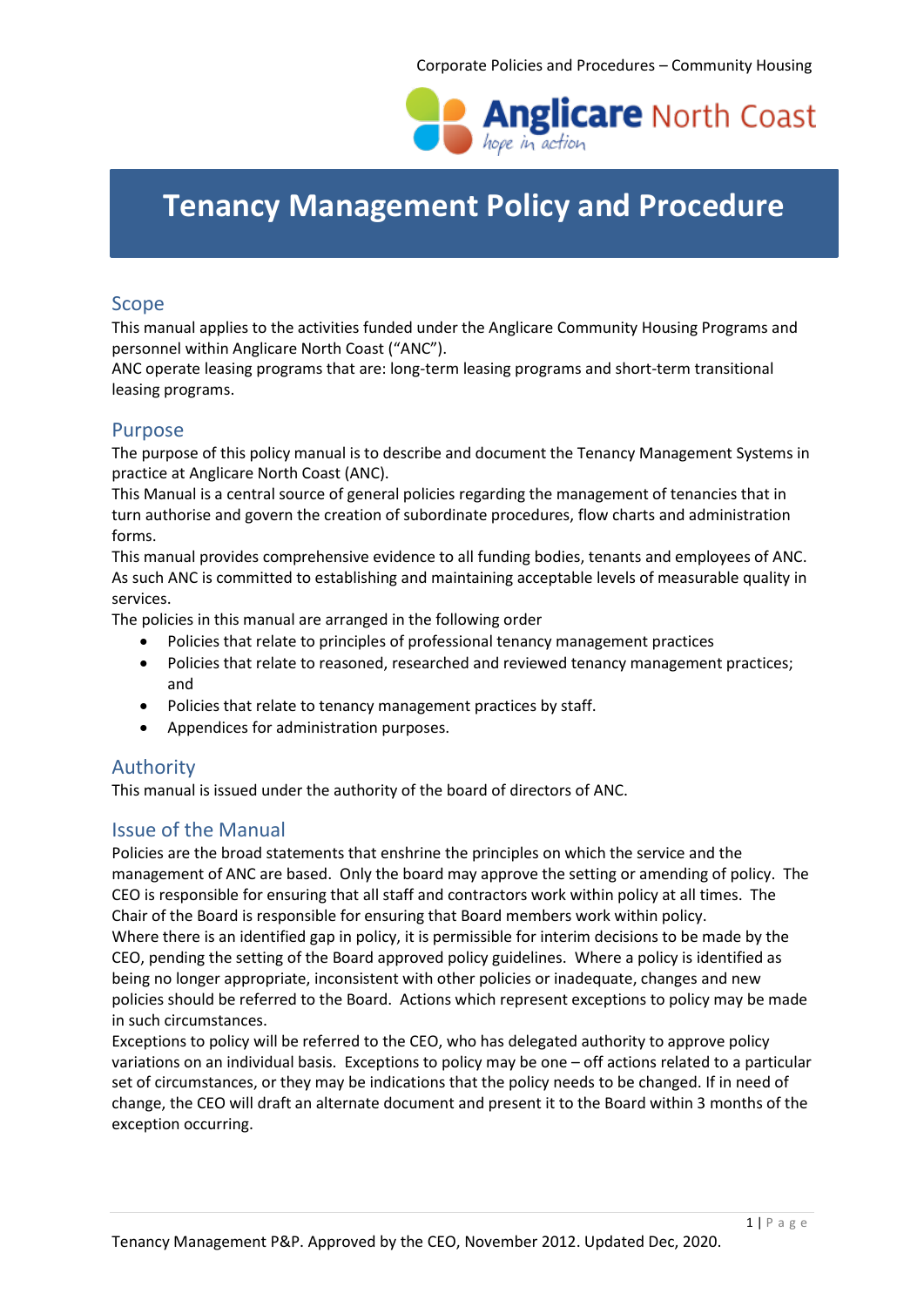# **Contents**

| <b>Ethical Tenancy Management Practices</b>                      | 3  |
|------------------------------------------------------------------|----|
| <b>Reputation of Community Housing Sector</b>                    | 4  |
| <b>Access to Service</b>                                         | 6  |
| <b>Tenant's Rights and Involvement</b>                           | 7  |
| <b>Privacy and confidentiality</b>                               | 8  |
| <b>Complaints and Appeals</b>                                    | 10 |
| <b>Tenancy Participation</b>                                     | 12 |
| <b>Tenancy Management</b>                                        | 13 |
| <b>Applicant Eligibility</b>                                     | 14 |
| <b>Applicant Ranking</b>                                         | 16 |
| <b>Waiting List Management</b>                                   | 17 |
| <b>Withdrawal of Application</b>                                 | 18 |
| <b>Reinstatement of Withdrawn Application</b>                    | 19 |
| <b>Restricted Preferences of Application</b>                     | 20 |
| Allocation of Housing - Long Term Housing                        | 21 |
| Allocation of Housing - Transitional Accommodation               | 23 |
| <b>Low Demand Properties</b>                                     | 24 |
| Agreements and Sign - Up of Tenants                              | 25 |
| <b>Rental Bonds</b>                                              | 27 |
| <b>Rental and Other Payments</b>                                 | 28 |
| <b>Rental Calculations and Rent Reviews</b>                      | 29 |
| <b>Rental and Other Arrears</b>                                  | 31 |
| <b>Tenant Support and Welfare</b>                                | 33 |
| <b>Information Management</b>                                    | 35 |
| Neighbour Disputes, Nuisance and Annoyance, Pets and Cleanliness | 37 |
| <b>Domestic Violence and Harassment</b>                          | 40 |
| <b>Absence from Dwelling</b>                                     | 41 |
| <b>Ending Tenancies by the Tenant</b>                            | 42 |
| <b>Termination of a Tenancy and Performance Orders</b>           | 43 |
| <b>Administration Systems</b>                                    | 45 |
| <b>Definitions</b>                                               | 47 |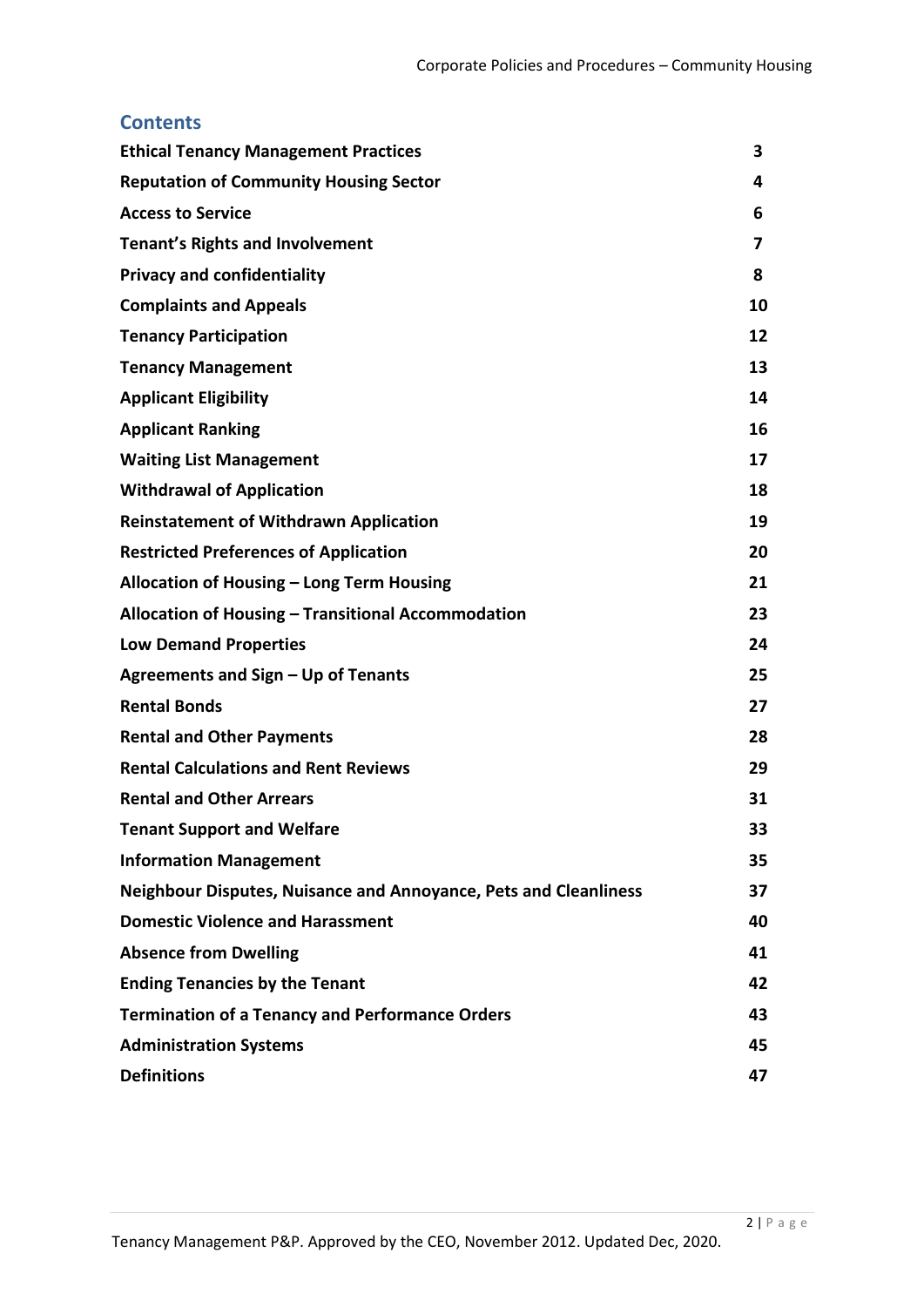# Ethical Tenancy Management Practices

#### **Scope**

To define the values which create the framework around which Tenancy Management Practices will be conducted within the ANC Community Housing programs.

#### **Policy**

ANC staff and the Board will observe all relevant laws of both the State and Commonwealth. ANC will ensure that all tenancy management policies and procedures reflect the following principles:

- Nothing illegal (or with potentially illegal consequences) will be done in the name of ANC or it programs
- A commitment to the social justice principles of equity, access, participation and rights;
- Strive for best practice;
- Are consistently implemented;
- Are written and accessible in a range of mediums;
- Are distributed to relevant stakeholders;
- Ensure applicant and tenant confidentiality; and
- Avoid conflict of interest
- Adhere to the ANC Corporate HR Policy Worker Code of Conduct (CORP POL HR009) and ANC Corporate Governance Policy Board Code of Conduct (CORP POL GOV008).

#### **Responsibilities**

The board will develop and approve policy in line with organisational objectives.

The CEO will contribute to policy development, resolve any conflict between the systems developed and Board approved policy.

The CEO is responsible for establishing, implementing and maintaining the tenancy management system and the procedures required to meet that system.

All community housing staff are responsible for familiarising themselves with the policy requirements, observing and implementing those requirements and procedures of the tenancy management system. Staff will be provided with amendments and changes to these policies and procedures from time to time and will be responsible for ensuring their individual copy of the manual is updated with the changes.

#### **Management Review**

The Board will continuously review this policy.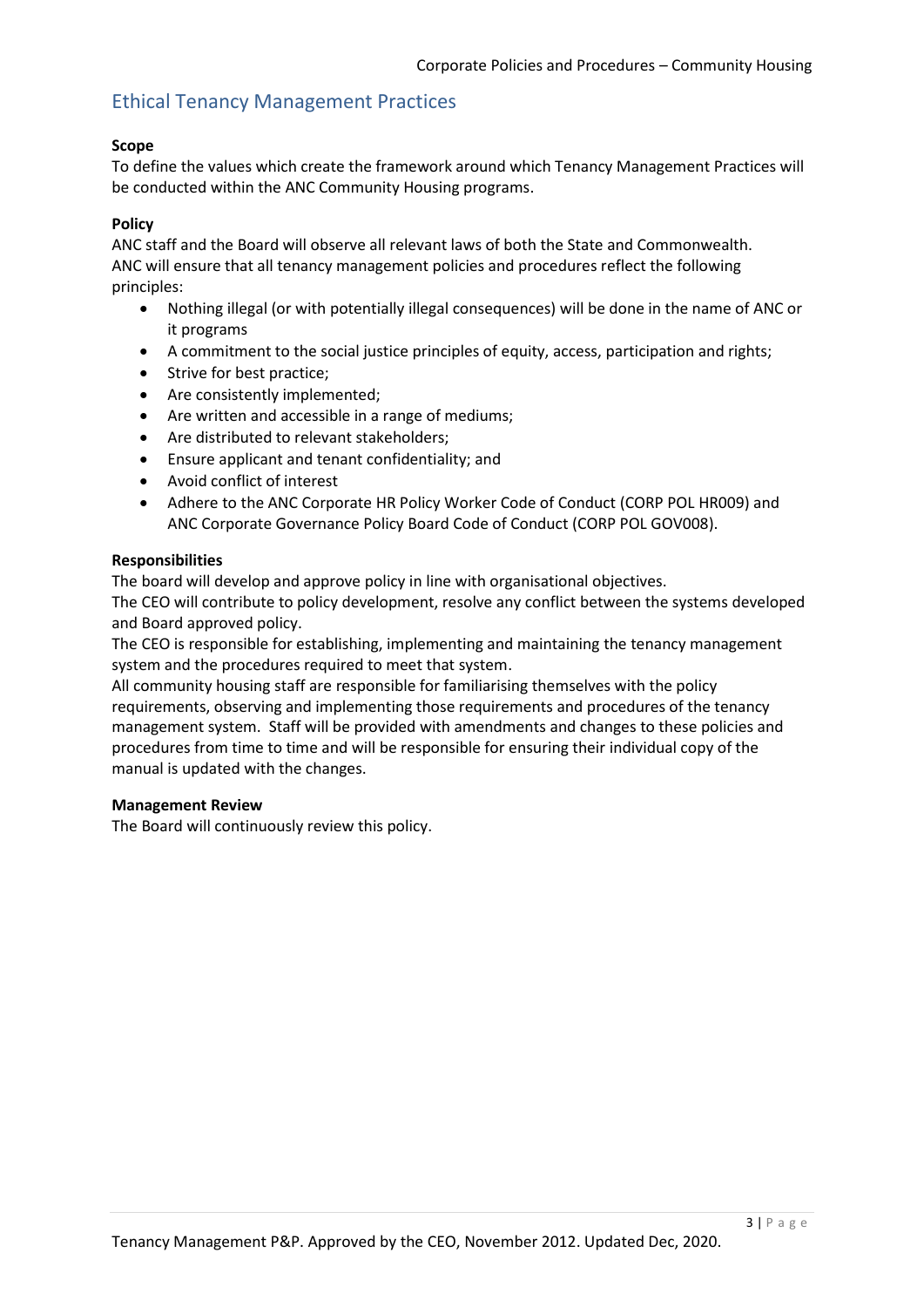# Reputation of Community Housing Sector

#### **Scope**

To define a Notifiable Incident, who is responsible for dealing with it and when an incident must be notified to the Registrar of Community Housing.

#### **Policy**

Anglicare is committed to maintaining a high standard of honesty and integrity and will remain in line with the Regulatory Code. That requires *'a community housing provider must notify the Registrar, in a timely manner, of any incident in relation to its operations that damages, or may damage, the reputation of the community housing sector'.* ANC CORP POL GEN009 Notifiable Incidents Policy defines a range of notifiable incidents, including those relating to community housing.

#### **Procedure**

 $\overline{a}$ 

Notifiable incident

A Notifiable incident is any serious event that compromises the quality of the residence or asset services, the good governance or viability of ANC and would raise public concern about the standards of probity.

The provider must notify the primary Registrar for the provider of the occurrence of any of the following within the time specified<sup>1</sup>:

**(i)** a decision to appoint a voluntary administrator to the provider or a decision to wind-up the provider--as soon as practicable after the decision,

**(ii)** the appointment of a receiver to the provider--as soon as practicable after the provider learns of the appointment,

**(iii)** a decision to apply for the cancellation of the provider's registration--as soon as practicable after the decision and at least 28 days before the application is made,

**(iv)** a decision to conduct a vote at a meeting on a matter that could affect the provider's eligibility to be registered or its category of registration—as soon as practicable after the decision and at least 28 days before the meeting is held,

**(v)** a change in the affairs of the provider that may have an adverse impact on its compliance with the community housing legislation--before or no later than 72 hours after the change,

**(vi)** any other occurrence notified in writing to the provider by the primary Registrar--within the time specified in that notice, Some examples of changes in affairs (iv) that may impact on compliance:

- Significant unplanned turnover and/or loss of senior staff or board members
- significant operational restructure
- corporate mergers, de-mergers or restructure
- plans to change corporate entity type
- New affiliations with other entities or significant change to existing affiliations
- Significant system failures, for example unrecoverable data loss
- Legal action against the provider associated with potential financial and/or reputational costs
- Changes to the provider's constitution affecting the wind up clause that was in place and deemed eligible under the National Law when the provider's registration was determined. Good judgment must be exercised when deciding on what is a Notifiable incident, however some examples have been added below;
	- o Serious or repeated instances of fraud, corruption or criminal conduct of a similar kind in connection with ANC operations
	- $\circ$  Any instances of serious or repeated breaches of ANC Code of Conduct<sup>2</sup>

<sup>&</sup>lt;sup>1</sup> Community Housing Providers (Adoption of National Law) Act 2012, Section 15(2)(h), as at 2 March 2015. 2 Code of Conduct Ethical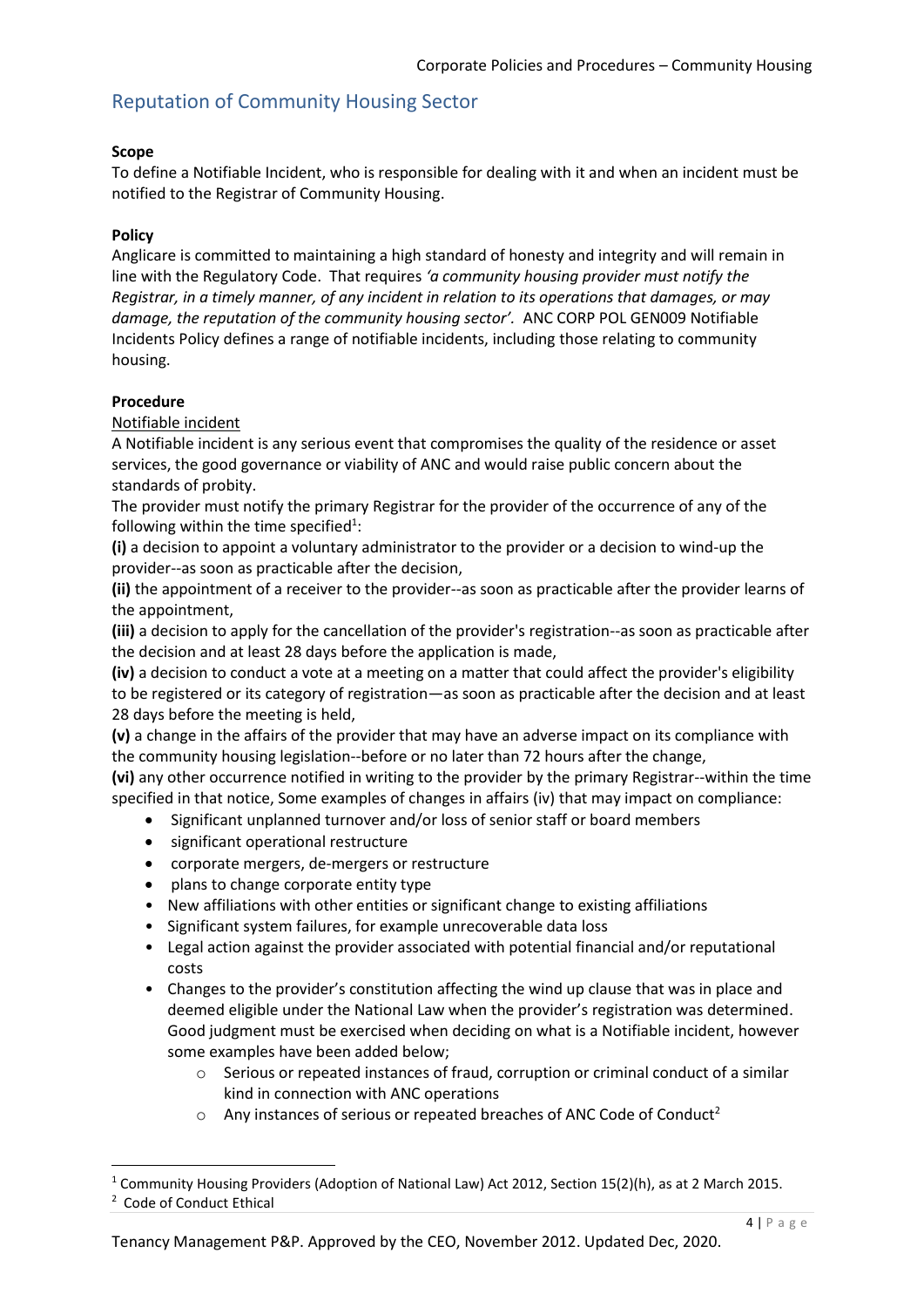- o The removal of governing body members or senior staff for misconduct or an offence
- o The calling of a special or general meeting
- $\circ$  A motion of no confidence in the board of directors, a director or the CEO or other senior staff member.
- o The dismissal of the CEO, auditor or financial officer
- o The investigation of ANC by an external agency (such as a funding body or law enforcement body or integrity agency)
- o Proceeding in a court of Law against ANC
- o Any matter that adversely affects, or may adversely affect the financial solvency or viability ANC
- o Any breach or property covenants and
- o Any adverse media coverage or potential media coverage about ANC

#### **Responsibility**

All staff are encouraged to be aware of Notifiable incidents policy and procedures. Reportable incidents must be brought to the attention senior staff or board members for further action. If it is deemed a Notifiable Incident, The CEO will ensure that the incident is reported to the Registrar Community Housing in writing.

The notification will state that it is made under Part 6 of the Regulatory Code and include the following information available at the website [www.rch.nsw.gov.au](http://www.rch.nsw.gov.au/)

- The incident, when it happened or is going to happen and the person involved
- The action taken by ANC in response to the incident
- The contact details of the person responsible for managing the providers response to the incident
- Whether the incident has been notified to any other regulators or external agencies.

#### **Timeframe**

Reporting incidents to senior staff, CEO or Board member must be attended to in a timely manner, within 1 working day of the incident having been found to have occurred.

The time frame for reporting a Notifiable incident to the Registrar Community Housing is at the earliest practicable opportunity. In most cases, notification should occur by the working day after the provider becomes aware of an incident, and no later than 3 working days afterwards. Notification should not be delayed until after the next scheduled meeting of the governing body.

#### **Contact Details of the NSW Registrar for Community Housing**

Locked Bag 4001, Ashfield BC 1800 P: 1800 330 940 | F: (02) 8741 2522 E: [registrar@facs.nsw.gov.au](mailto:registrar@facs.nsw.gov.au) W: [www.rch.nsw.gov.au](https://www.rch.nsw.gov.au/)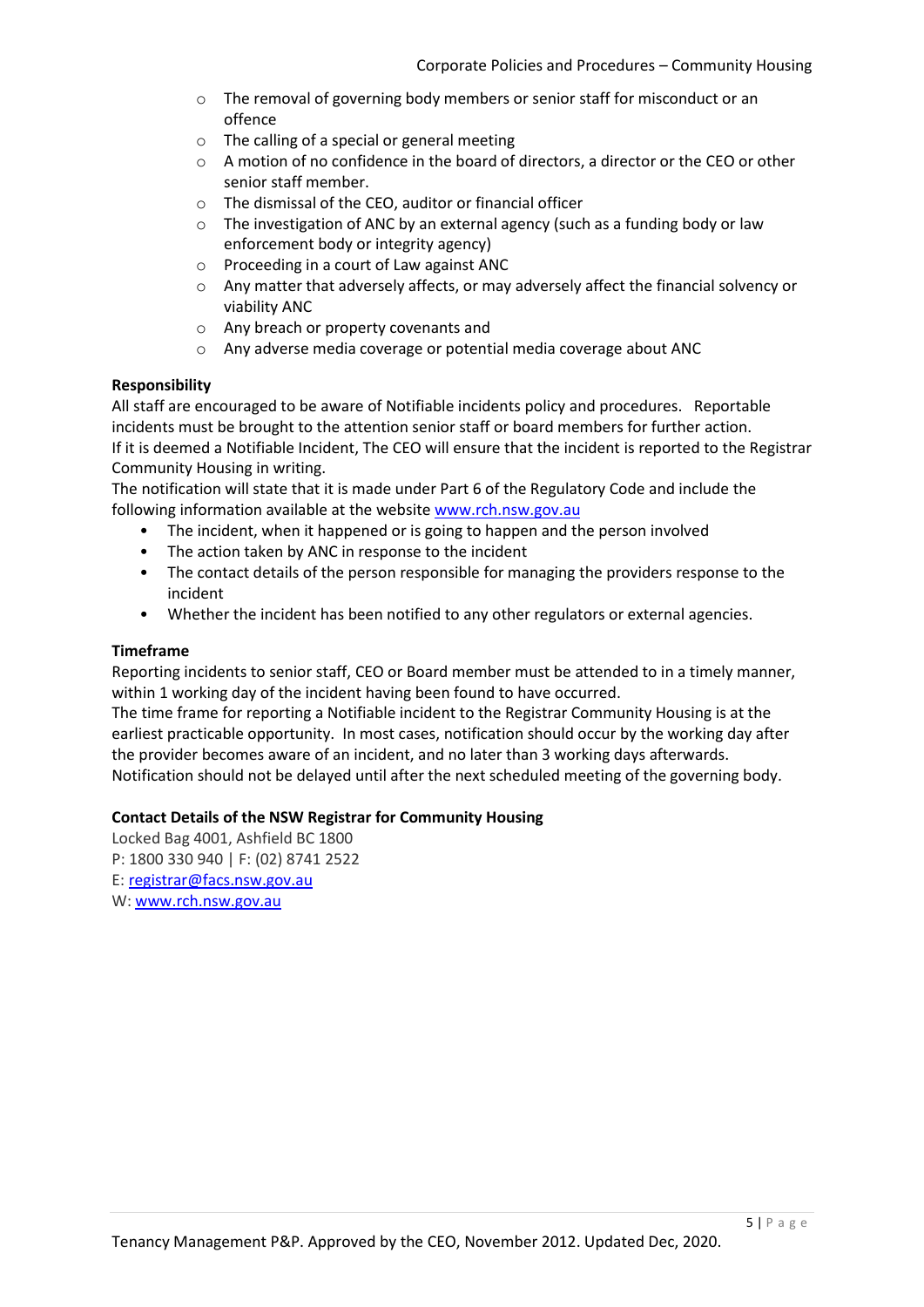### Access to Service

#### **Scope**

To define the ways ANC will ensure access for all stakeholders.

#### **Reference to National Housing Standard**

Access to services of the organisation

#### **Policy**

ANC will ensure that barriers to accessibility of its service and offices are identified and systematically addressed.

#### **Procedure**

#### Office accessibility

Offices used by ANC will be close to public transport, well identified by signage and accessible. If at any time service users are unable to access the premises, alternative arrangements may be made to ensure access to services.

#### The Operating Hours

General operating hours will be Monday to Friday – between 9am to 4pm. Operating Hours outside this will be clearly marked on the office door.

#### Voice Mail

Where staff are unable to personally attend to telephone contact from clients, a voice mail system will be used to allow clients to leave messages.

#### **Communications**

ANC will ensure that all written information including letters, newsletters etc. are clear and are written in plain English. ANC will make arrangements so that information can be communicated to those who may need this information in an alternative language and may use a professional interpreter service wherever appropriate and possible.

Staff must be satisfied that should the client use their own interpreter, this person is appropriately qualified and using this interpreter is in the best interests of the client. Persons used as an interpreter must be over the age of 16 years.

The written policies and procedures of ANC will be accessible to any member of the public upon request.

Specific information sheets will be available on the applicant selection criteria.

Clients are welcome to bring friends, family or advocates of their choice to any interview or meeting.

#### **Information**

Eligible applicants will be asked how they found out about ANC and this data will be collected and reviewed annually to determine whether additional information or communication strategies are required.

ANC application forms will be distributed to local Supported Accommodation Assistance Programs and updated annually.

Appropriate local inter agencies will be identified and meetings attended regularly by an ANC representative.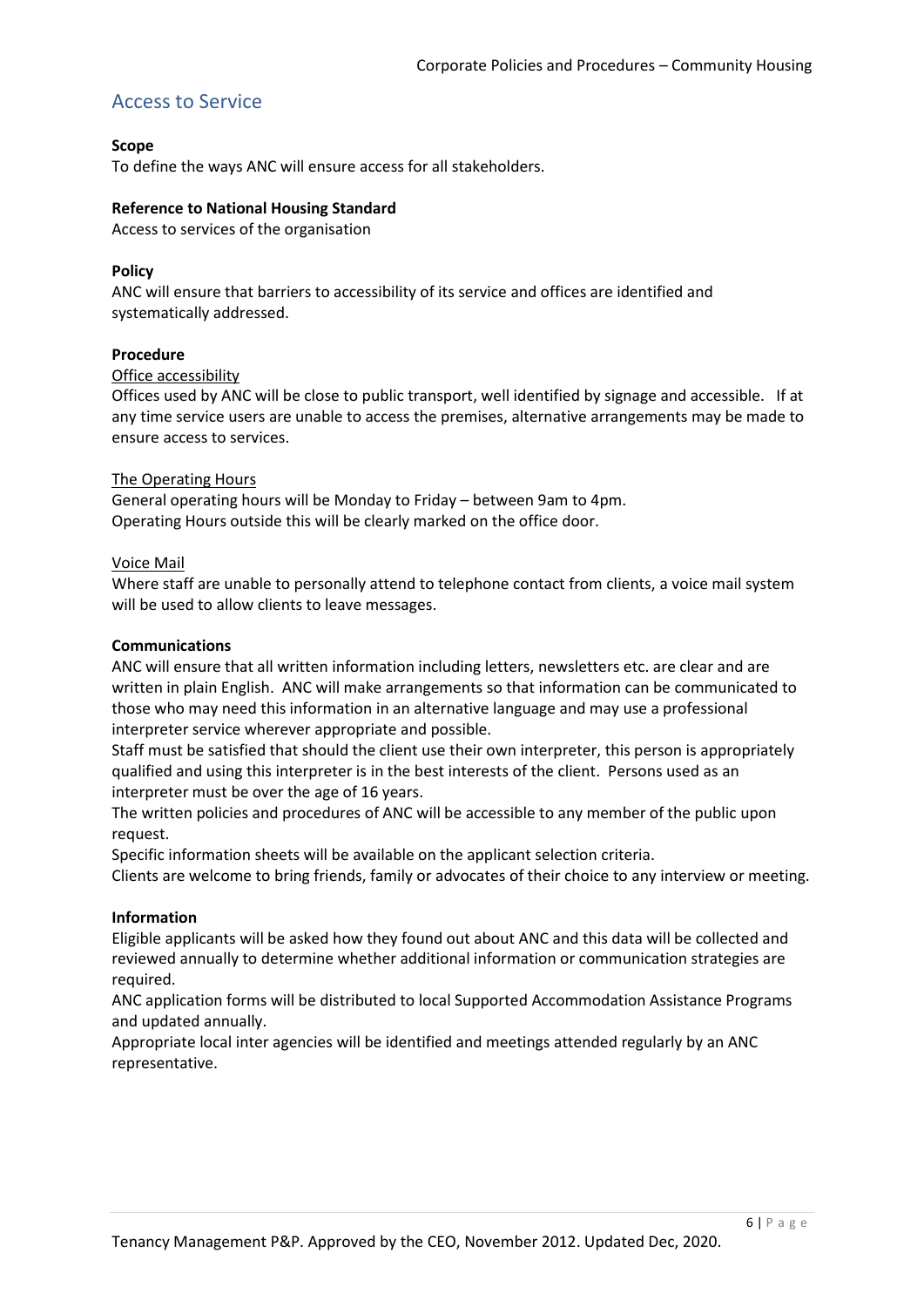# Tenant's Rights and Involvement

#### **Scope**

To define the ways in which ANC will foster tenants' rights.

#### **Reference to National Housing Standards**

- 3.1 Tenants Rights; and
- 3.2 Tenant Participation.

#### **Policy**

ANC is committed to the rights of tenants. Tenant rights will be documented and displayed at all ANC locations. ANC will inform tenants of their rights and will actively uphold these rights. ANC tenants have a right to;

- Fair and non-discriminatory treatment:
- Be treated with respect;
- Have access to safe, secure, appropriate and affordable housing ;
- Participate in activities of ANC and be consulted on their housing needs and preferences;
- Be fully informed of their rights and responsibilities, have realistic expectations of what the service can provide;
- Have information held about them securely, treated sensitively and confidentially;
- Be consulted where changes to policy or the manner in which their tenancy is managed may have an adverse effect on them;
- Lodge complaints, grievances or appeals involving alleged breach of ANC principles and policy guidelines and be given information about the complaints and disputes procedures and how to access it;
- Use advocates to assist them in dealing with ANC;
- Be provided with information to ensure their rights are known;
- Request any information about the service, or express any concern or objection about rules, practices or tenancy conditions; and
- Be provided with a prompt and appropriate response to any contact with ANC.

ANC will communicate with tenants and develop strategies to increase this communication and broaden the opportunities for tenant participation.

#### **Responsibilities**

The board will develop and approve policy in line with organisational objectives.

The CEO will contribute to policy development, resolve any conflict between the systems developed and Board approved policy

The CEO will ensure that all Complaints and Appeals are dealt with in a manner consistent with ANC Corporate Policy GEN 010 Complaints and Appeals.

The CEO is responsible for establishing, implementing and maintaining the Tenancy Management manual and the procedures required to meet that system.

All staff are responsible for familiarising themselves with the policy requirements, observing and implementing those requirements and procedures of the tenancy management system.

#### **Management Review**

The Board will continuously review this policy.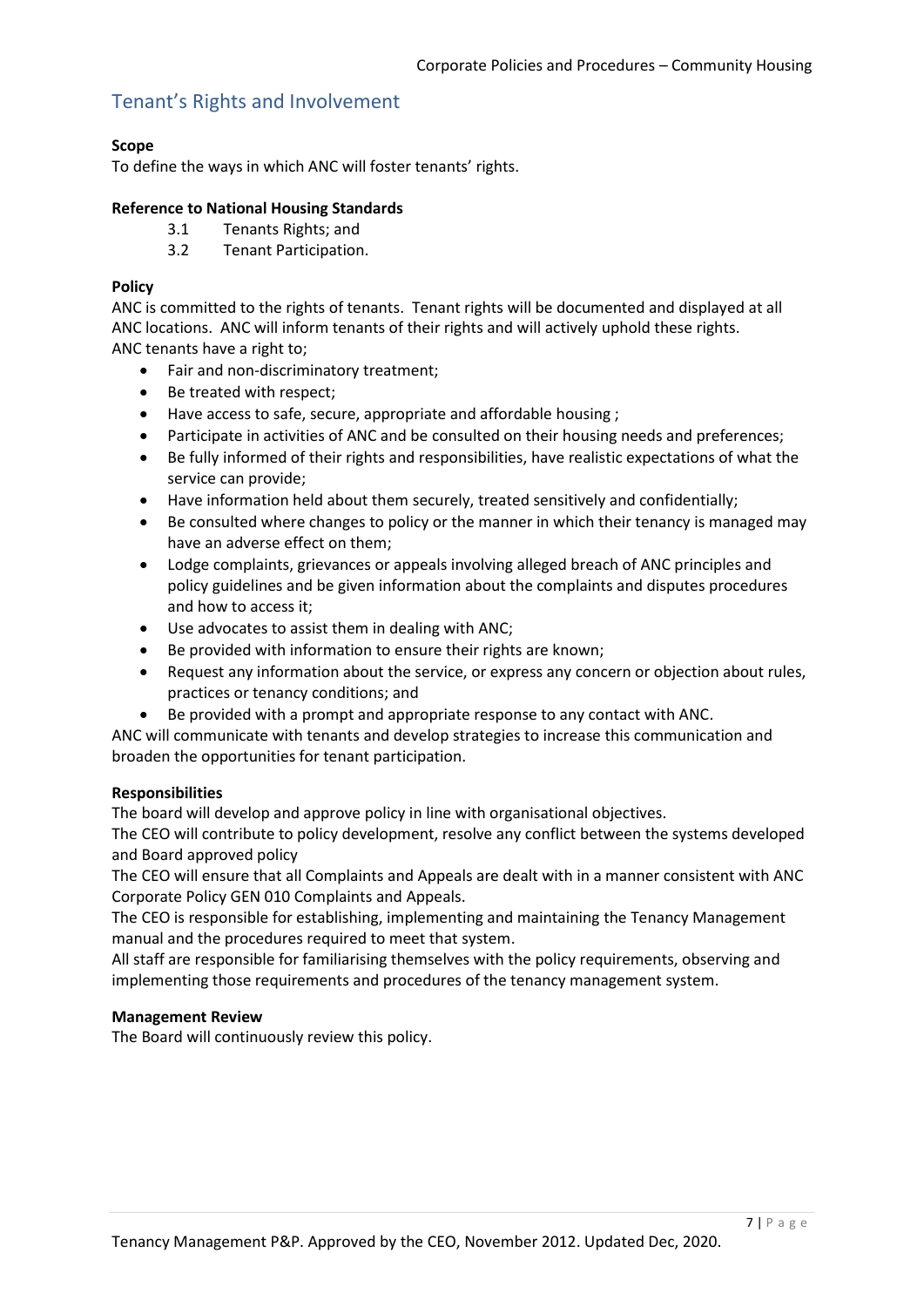# Privacy and Confidentiality

### **Scope**

To define the ways in which ANC will respect applicants and tenants right to confidentiality and privacy.

#### **Reference to National Housing Standards**

3.5 Confidentiality and Privacy

#### **Policy**

ANC respects the right to confidentiality and privacy that tenants and applicants have by law, under the Commonwealth Privacy and Personal Information Protection Act (1998). The Office of the Australian Information Commissioner has released information regarding changes to the Privacy Act. From March 2014 the Australian Privacy Principles (APP) will replace the National Privacy Principles (NPP) and Information Privacy Principles (IPP).

The new 13 APP's appear in Schedule 1 of the *Privacy Amendment (Enhancing Privacy Protection) Act 2012 (Cth)*, which amends the *Privacy Act 1988*.

The Australian Privacy Principles replace the following:

- National Privacy Principles: Applies to Businesses
- Information Privacy Principles: Applies to Australian Government Agencies

Information is considered confidential if it was obtained from an applicant, tenant or third party and can identify an individual or is personal in nature.

ANC Corporate Policy Client Services CS003 Client Privacy Policy provides guidance to Anglicare North Coast when dealing with a client's personal information.

#### **Procedure**

Privacy and Confidentiality is necessary in the following circumstances and documentation;

- Privacy for interviews
- Protecting confidential information internally and externally
- Informed consent
- File Management
- Organisational culture

#### **Privacy for Interviews**

Applicants or tenant interviews are to be conducted in spaces which provide privacy. On many occasions applicants and tenants will share personal information. In order to respect this privacy ANC has a suitable private place in each office that can be utilised by a tenant / applicant.

#### **Protecting confidential information internally and externally**

#### Internally

ANC operate on a "need to know" principle. That is: information is kept confidential and only those who need the information will have access to it.

For instance, the board or a senior manager may need to know how many new tenants have been signed up, but only the person/persons who work with the tenants need to know their names. Within the organisation, discussions of a person's personal information should only occur with those who are working closely with the tenant or applicant.

#### **Externally**

Information sharing with other agencies should be limited on a similar basis. Tenants and Applicants should provide written authority before an external agency is permitted to gain access to any personal information.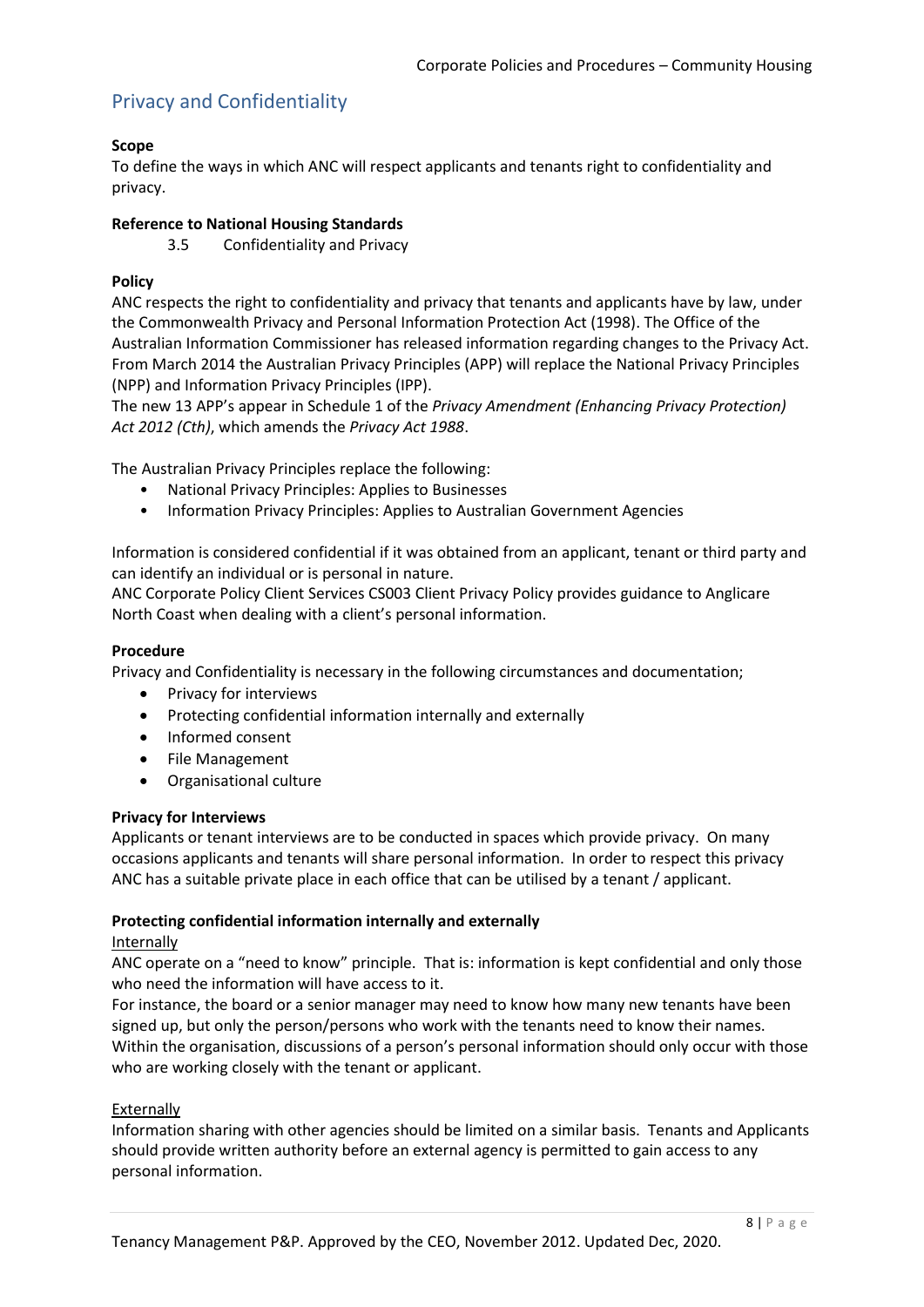Likewise, when ANC staff are gaining personal information from support agencies and / or government offices such as Centrelink and Housing NSW, the following practical principles should be adhered to:

- Only access records that have a signed consent from the client / tenant / customer;
- Use approved consent forms that are designed for ANC ;
- Consent must be signed for each record accessed, e.g. a husband and wife must have 2 consents signed to access their records;
- Only use records for the purpose of work;
- Avoid access of records where conflicts of interest may occur i.e. family, friends or business associates;
- Stamp any duplicate copes given to tenants / clients with the "COPY" stamp, this ensures that ANC is protected if the copy is discarded;
- Dispose of material securely, such as by shredding, when no longer required;
- Never share passwords it is the responsibility of the user to keep all passwords secure.

#### **Informed Consent**

All Applicants and Tenants who sign a permission to release information consent form will have informed consent. ANC staff will inform the Applicants and Tenants at the time of signing of the details of their consent for releasing information. Applicants and Tenants are asked to sign a consent giving ANC permission to release personal and private information to external community agencies.

#### **File Management**

Files are stored in lockable cabinets and are archived for 7 years before shredding. Computerised files are saved in a secure environment that is password protected.

#### **Organisational culture on Privacy Protection**

All ANC stakeholders who are BoD, staff, contractors and volunteers have a responsibility to uphold this privacy policy.

These stakeholders are responsible for ensuring that they are aware of the confidentiality, privacy policy and procedure.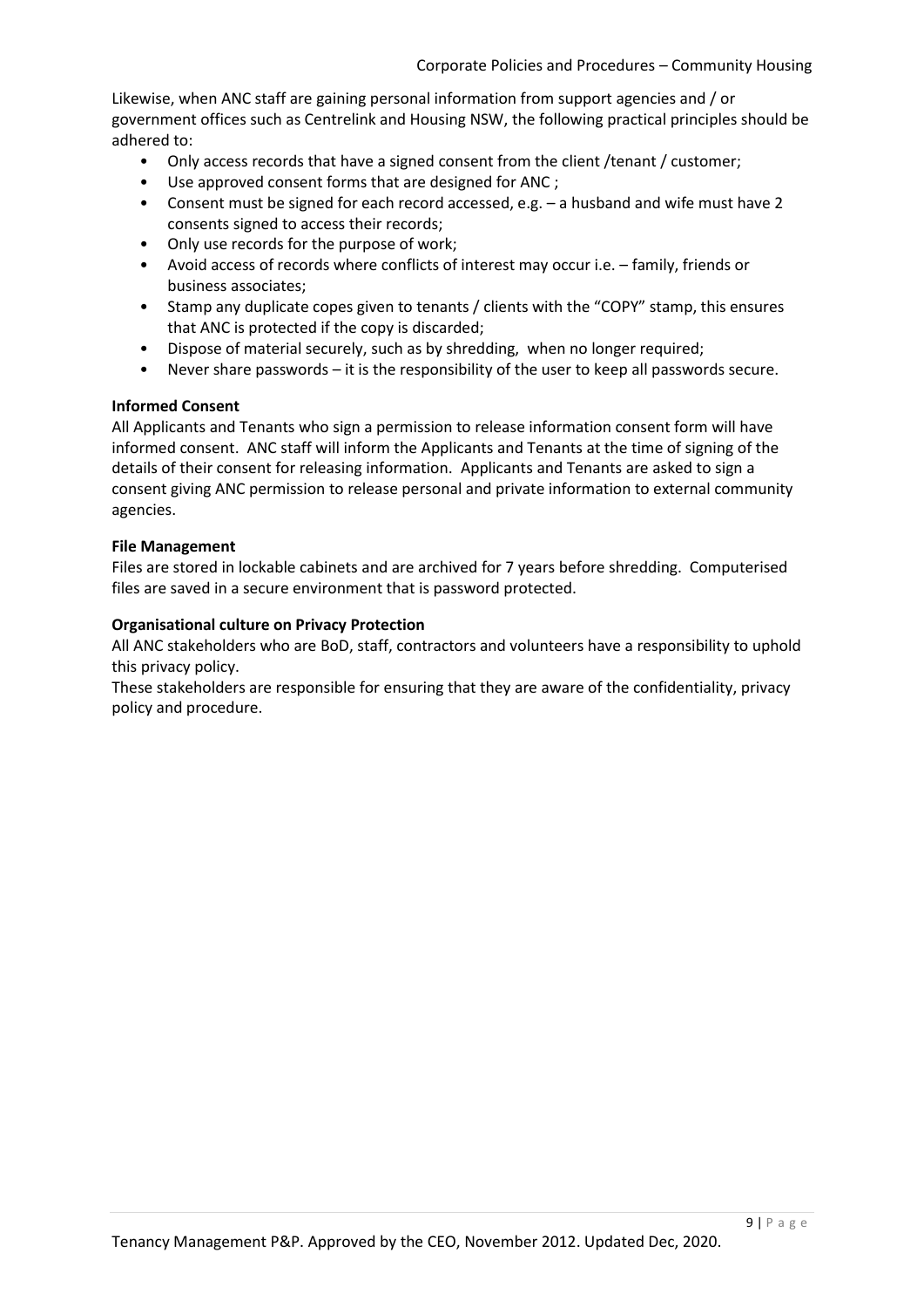# Complaints and Appeals

### **Scope**

To define the way complaints and appeals will be managed to ensure highest standard of decision making.

#### **Reference to National Housing Standard**

3.6 Complaints and Appeals.

#### **Policy**

ANC welcomes complaints and views them as a way to improve its service and be accountable to applicants and tenants. Refer to ANC Corporate Policy GEN 010 Complaints and Appeals Policy.

#### **Procedure**

ANC staff are to adhere to the following principles and refer to the ANC Corporate Policy GEN 010 GLS Complaints and Appeals Guidelines.

- Applicants and tenants can complain about anything they think is unfair or which makes them unhappy in relation to the services offered to them by ANC. Applicants and tenants can involve an advocate or support person when making a complaint.
- Applicants and tenants have a right to seek external resolution at any point in the complaints process
- Applicants and tenants should be given information about appropriate external support agencies
- Complaints will be accepted in whatever form they are presented.
- Complaints received will be recorded in an appropriate manner.
- A complaint must be made or appeal lodged within three months of receipt of the service decision being made. The CEO has the discretion to consider matters outside this time frame where they are considered appropriate.
- Complaints and appeals processes will be communicated to applicants and tenants in appropriate formats.
- ANC will respond to complaints in a confidential, effective and timely manner.
- Strategies used by ANC to resolve complaints include holding discussions, the provision of information, negotiation, mediation and conciliation.

ANC will adhere to the principles of procedural fairness. ANC will provide mechanisms for the complainant or appellant to present their information and respond to ANC's reasons for its behaviour or decision. ANC will determine these matters using only clearly specified and communicated criteria, policy, procedure and documentation. ANC will take into account any individual factors. Staff whose duties include complaint handling will only act within their delegated responsibility.

Complaints data will be reported to the Board. Complaint data will be used in the quality improvement procedures.

### **Complaints and Appeals Contacts**

Complaints and Appeals to Anglicare North Coast can be sent directly to the CEO or Administration Coordinator at PO Box 401, Grafton, NSW, 2460 or by phoning 02 6643 4844. Anglicare North Coast Complaints and Appeals Policy and Guidelines are available to all stakeholders on the [Anglicare](https://anglicarenorthcoast.org.au/contact/#complaints-appeals)  [North Coast Website.](https://anglicarenorthcoast.org.au/contact/#complaints-appeals)

External Complaints, Appeals and further advice can be obtained from: **Fair Trading NSW** Call 13 32 20 (8.30am – 5pm, Mon – Fri) [www.fairtrading.nsw.gov.au](http://www.fairtrading.nsw.gov.au/)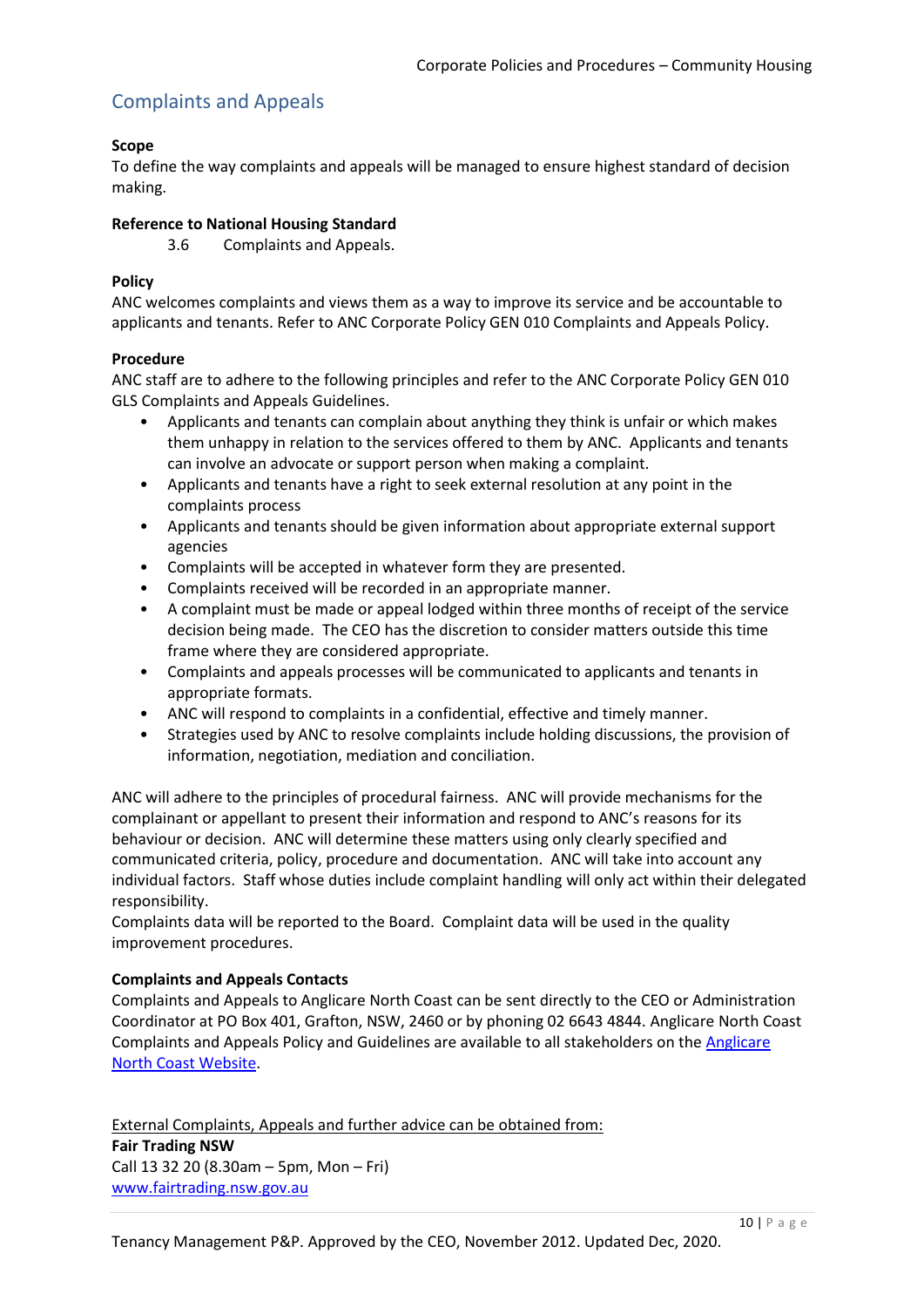**Australian Charities and Not-for-Profits Commission**  Call 13 22 62 (9am – 5pm, Mon – Fri) [www.acnc.gov.au](http://www.acnc.gov.au/)

**Service NSW**  Call 13 77 88 <https://www.service.nsw.gov.au/>

**National Civil and Administrative Appeals Tribunal**  Call 1300 006 228 <https://www.ncat.nsw.gov.au/>

**Northern Rivers Aboriginal Tenants Advocacy and Advice Service**  1800 248 913 or 6643 4426 [www.tenants.org.au/aboriginal-tenants](http://www.tenants.org.au/aboriginal-tenants)

**Northern Rivers Tenants Advocacy and Advice Service**  1800 649 135 or 6621 1022 [www.tenants.org.au/taas/nortaas](http://www.tenants.org.au/taas/nortaas)

**NSW Housing Appeals Committee** Call 1800 629 794 or 02 8741 2555 Email: hac@facs.nsw.gov.au https://www.hac.nsw.gov.au/

### **Registrar for Community Housing**

Phone/Fax: 1800 330 940 | F: (02) 8741 2522 Email: registrar@facs.nsw.gov.au www.rch.nsw.gov.au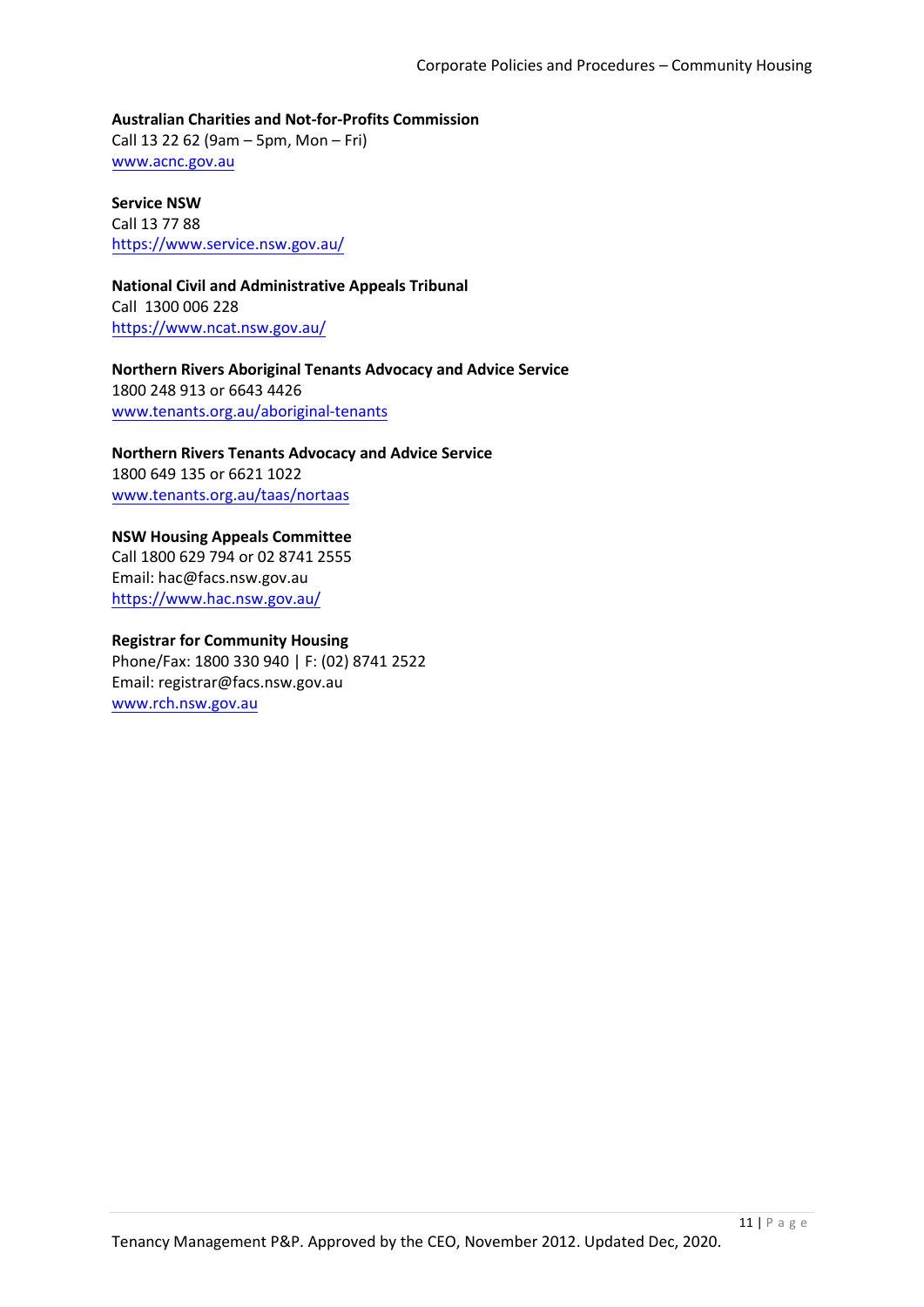# Tenancy Participation

### **Scope**

To define the way ANC works with tenants to manage and improve the community housing services.

### **Reference to National Housing Standard**

1.2 Tenant Participation

### **Policy**

The aim of tenant participation is to maximize resident satisfaction with the service provided by ANC Community Housing.

Involvement by tenants is encouraged in all cases. ANC will keep tenants well informed and provide opportunities to participate in decisions concerning the tenancy management of ANC Community Housing.

ANC will seek to establish additional services for tenants and with tenants for the benefit of the community. Tenants are encouraged to establish reference groups that can be consulted to establish such services.

ANC will keep tenants informed through regular newsletters and contact with tenants.

ANC staff will ensure that policies and procedures are explained to tenants whenever necessary. Policies and Procedures are available in ANC Offices.

ANC will regularly seek formal feedback through surveys<sup>3</sup> & evaluations, suggestions boxes and tenancy meetings. Tenants can provide feedback online via the [Anglicare North Coast Website.](https://anglicarenorthcoast.org.au/contact/#get-in-touch) ANC staff will regularly seek informal feedback from tenants and individuals about the services being provided.

Tenant participation is voluntary.

ANC will identify any barriers to tenant participation and implement strategies to address these barriers.

 $\overline{\mathbf{3}}$ **Tenant Survey**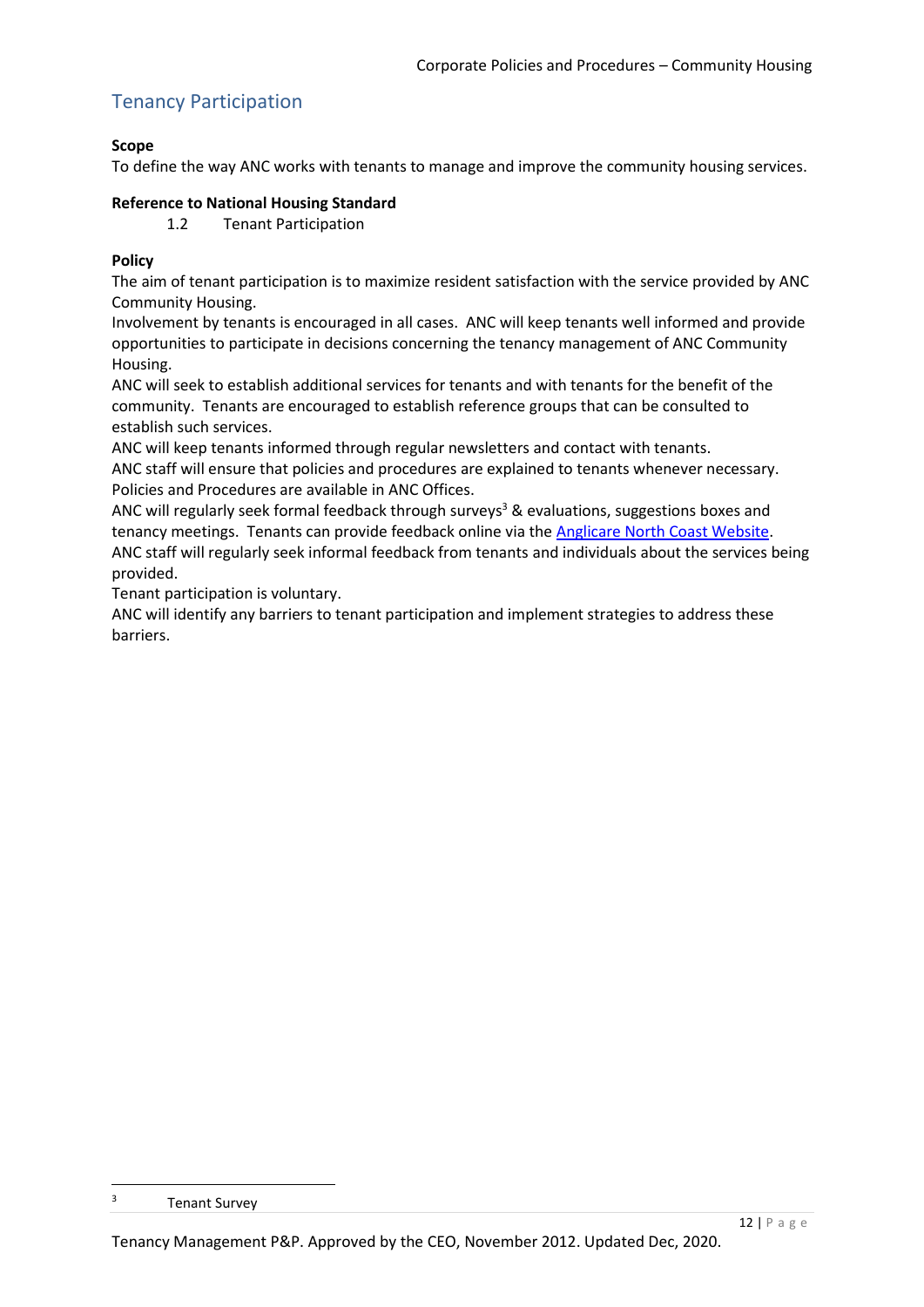# Tenancy Management

### **Scope**

To define the Anglicare North Coast commitment to and responsibilities for developing a professional tenancy management practice.

#### **Reference to the National Housing Standards**

- 1.1 Allocation of Housing
- 1.2 Establishment and Maintaining Tenancies
- 1.3 Changing Needs of Tenants
- 1.4 Ending Tenancies
- 3.5 Confidentiality and Privacy
- 4.1 Tenants Access to Support
- 4.3 Providing Housing Information, Advice and Referral.

#### **Policy**

ANC will develop tenancy management practices that are in line with National Housing Standards. ANC will continually seek opportunities to grow to meet the needs of applicants and tenants. ANC will openly and fairly select tenants based on an assessment which considers individual housing needs and is consistent with the aims and objectives of ANC.

ANC will work with its tenants, particularly those who demonstrate a commitment to being housed, in order to establish and maintain successful tenancies.

ANC aims to maximise the opportunity for its tenants to develop sustainable, fulfilling lives. Encouragement of tenant participation, fostering of community development, adequate asset maintenance as well as an open housing management practice are essential aspects of community housing that assist tenants in achieving these goals. These activities are undertaken by ANC using its available resources.

ANC tenants are required to demonstrate a commitment to their tenancy by complying with the community expectations, which are generally encapsulated within their Residential Tenancy Agreement.

ANC will end tenancies where a tenant is unable to demonstrate a commitment to continued housing. This will be in accordance with prescribed legislation.

ANC will develop procedures to identify areas in which it can improve the quality of service to its tenants.

ANC will consistently monitor community needs as identified by a number of sources.

### **Responsibilities**

The Board will develop and approve policies in line with the organisational objectives. The CEO will contribute to policy development, resolve any conflict between the systems developed and Board approved policy.

The CEO is responsible for establishing, implementing and maintaining the Tenancy Management Policy and procedures required to meet that system.

All staff are responsible for familiarising themselves with the policy requirements, observing and implementing those requirements and procedures of the Tenancy Management Policy.

#### **Management Review**

This policy will be reviewed in a manner consistent with the ANC Policy Review and Development Policy (POL GEN 008). Recommendations will be passed on to the CEO to approve, before any changes can be made to the document.

The CEO may, if necessary, authorise immediate changes to the policy and procedures which will be reviewed and confirmed by the Board at its next regular meeting.

The Board will continuously review this procedure.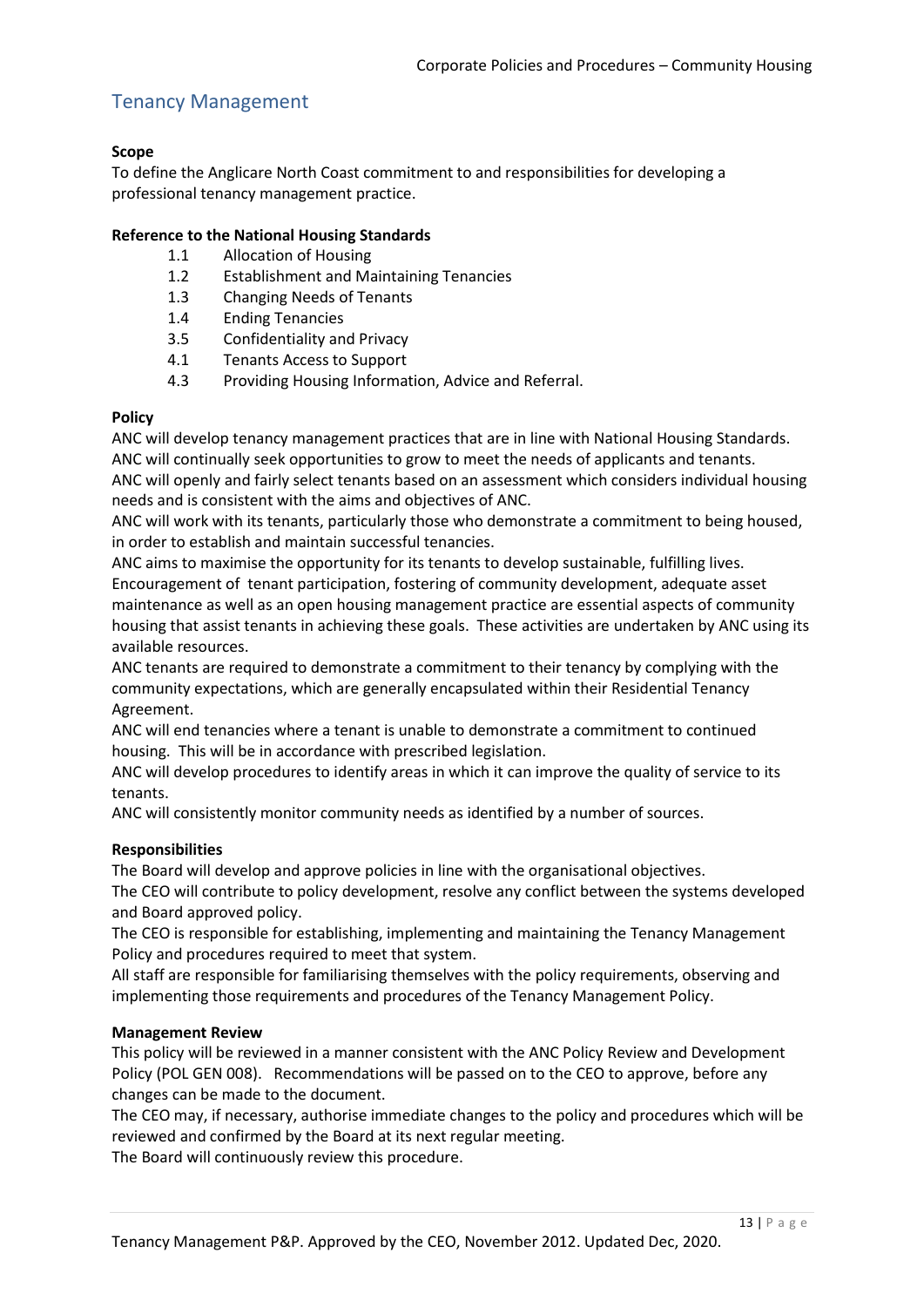# <span id="page-13-0"></span>Applicant Eligibility

### **Scope**

To define the way access to social housing will be controlled.

#### **Reference to National Community Housing Standards**

1.1 Allocation of Housing

#### **Procedure**

#### General

Persons eligible for public housing under the criteria set by [Housing NSW,](https://www.facs.nsw.gov.au/housing/policies/eligibility-social-housing-policy) are eligible for community housing with ANC. Applicants need to provide documentation showing that they are listed on the NSW Housing Register. The documentation should include a statement that the applicant has been admitted to the Register and indicate the application reference number.

Applicants will complete a standard application form and support documents<sup>4</sup>. Applicants will need to demonstrate:

- evidence of the current eligibility for housing
- household income is within the eligibility limits
- they do not own any property or assets which could resolve their housing need
- they will be able to sustain a tenancy with or without supports
- if applicable, and arrangement is in place for any debts to other social housing providers
- they are, in general, at least 18 years of age

Applicants, who provide partial information, or are deemed ineligible, will be asked to provide additional information within 21 days to evidence their eligibility<sup>5</sup>.

Eligible applications will be scored to determine their level of housing stress [\(0](#page-15-0) [Applicant Ranking\)](#page-15-0). Applicants who score equal to or greater than 20 are eligible for out of turn housing.

All eligible applicants will be placed on the waiting list.

Applicants will be sent a letter $6$  within 30 days of their application which will:

- Identify whether they are eligible or ineligible
- Request applicant to apply for housing with Housing NSW and provide a "T" number
- Request any additional information
- Request the applicant to advise any change in their circumstances
- Advise that six monthly update letters will be sent out
- Provide applicant number

Ineligible applicants will be sent a letter<sup>7</sup> within 30 days of the receipt of their application which will:

- Advise them that their application has been found ineligible for housing
- Advise them of the basis for this decision
- Advise them of their right to appeal the decision
- Provide details of the internal appeals process
- Advise them that they can reapply for the housing at any time should their circumstances change
- Advise them that any new application will be assessed against policies in place at that time
- Advise them that they cannot claim a priority date from any previous application.

**<sup>.</sup>**  $4$  Application form

 $5$  Additional information

**Eligible** 

<sup>7</sup> Ineligible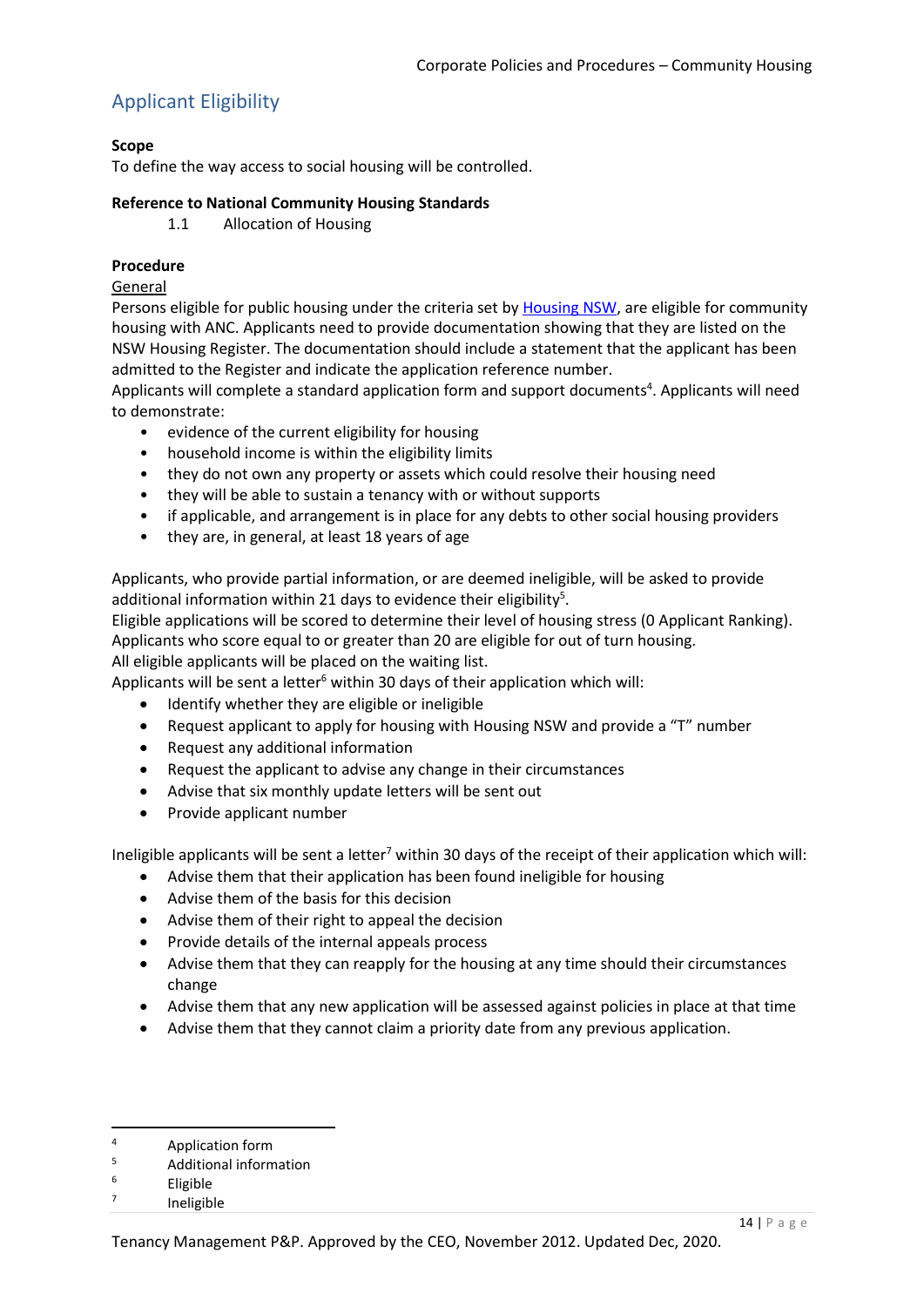### **Procedure**

#### Income

The NSW Community Housing Rent Policy[, Appendix 1,](https://www.facs.nsw.gov.au/__data/assets/pdf_file/0003/333282/NSW-Community-Housing-Rent-Policy.pdf) details how ANC can determine a household's assessable and non-assessable income, including income and asset tables.

#### Assessable Income

In order to determine whether a household meets the income eligibility for social housing, ANC will:

- Assess income eligibility according to the applicant's household size, type and gross
- assessable household income.
- Apply a number of income eligibility limits and assessment rules. For more information, go to [Income eligibility limits](https://www.facs.nsw.gov.au/housing/policies/social-housing-eligibility-allocations-policy-supplement#iel) and Income [eligibility assessment rules.](https://www.facs.nsw.gov.au/housing)

Clients applying for social housing must provide proof of income. For more information go to [Proof](https://www.facs.nsw.gov.au/housing/policies/social-housing-eligibility-allocations-policy-supplement#poiaa)  [of income and assets.](https://www.facs.nsw.gov.au/housing/policies/social-housing-eligibility-allocations-policy-supplement#poiaa) There are no minimum income criteria. Permanent residents with no income are able to apply. When a tenant or adult household member's assessable income is calculated to be below the standard rate of the relevant Centrelink benefit, then this tenant or household member's income will be deemed to be at the relevant Centrelink benefit rate.

Assessable incomes are incomes that social housing providers include when calculating income eligibility for social housing. Incomes that ANC usually consider as assessable include payments received for general living expenses, for example:

- Most pensions, benefits and allowances paid by Centrelink and the Department of Veterans' Affairs. (These income types are also known as statutory income).
- Wages, salaries and some work allowances such as overtime, bonuses, shift allowances and penalty rates. (These income types are also known as non-statutory income).
- Other income such as regular superannuation, compensation, interest from savings and maintenance. (These income types are also known as non-statutory income).

### Non- assessable Income

Non-assessable incomes are incomes that social housing providers do not include when calculating income eligibility for social housing. Incomes that providers usually consider as non-assessable include payments received for a specific purpose, such as allowances received to assist with a particular life circumstance or disability.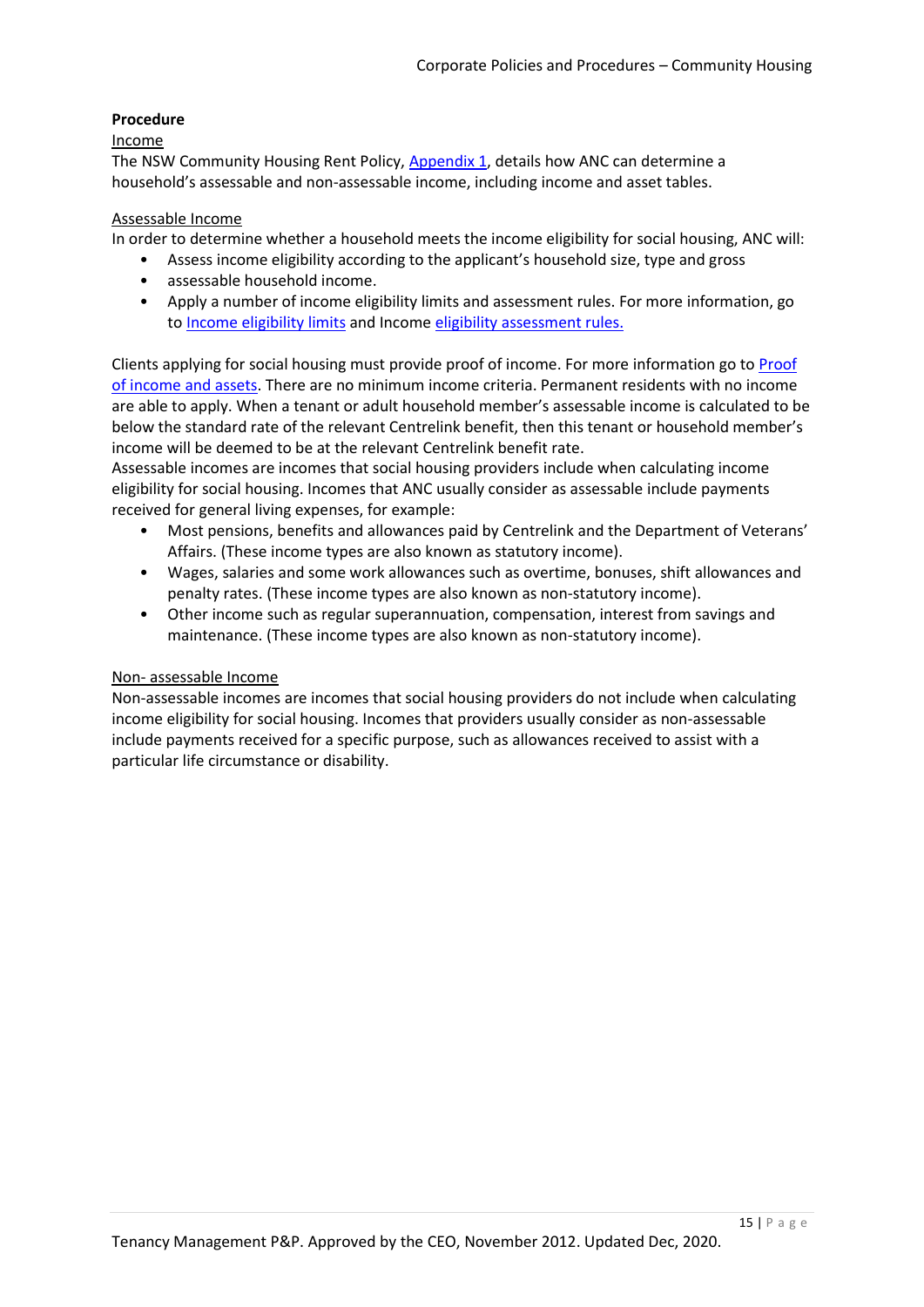# <span id="page-15-0"></span>Applicant Ranking

### **Scope**

To define the way in which social housing applicant ranking will be controlled

#### **Reference to National Community Housing Standards**

1.1 Allocation of Housing

#### **Procedure**

Eligible applications will be scored to determine their level of housing stress. Applicants who score equal to or greater than 20 shall be regarded as experiencing housing stress. Applicants are scored in the following way:

- 1 score greater than 30 points = high housing stress,
- 2 score between 25-29 points = medium housing stress
- 
- 3 score below 20-25 points= low housing stress
- 

| The following points are allocated to determine these stress factors: |
|-----------------------------------------------------------------------|
|-----------------------------------------------------------------------|

| <b>Stress Factor</b>                                                                                                                                | Score per<br>Household                    |
|-----------------------------------------------------------------------------------------------------------------------------------------------------|-------------------------------------------|
| Paying more than 50% of gross income for housing                                                                                                    | 5                                         |
| Newly arrived refugee                                                                                                                               | 5                                         |
| Single Parent (with or without full-time care)                                                                                                      | 5                                         |
| Homeless – includes living in crisis accommodation, having no home<br>and where current accommodation cannot be ensured for more than<br>four weeks | 15                                        |
| Substandard or overcrowded accommodation (more than 2 persons<br>over 16 years per bedroom)                                                         | 5                                         |
| Domestic or family violence                                                                                                                         | 5                                         |
| Applicant or household member with a disability that affects<br>accommodation options                                                               | 5                                         |
| Indigenous person                                                                                                                                   | 5                                         |
| CALD person                                                                                                                                         | 5                                         |
| Applicant under 21                                                                                                                                  | 5                                         |
| Applicant over 55                                                                                                                                   | 10                                        |
| Indigenous person over 45                                                                                                                           | 10                                        |
| Loading for waiting on list                                                                                                                         | 5<br>per every 2<br>full years on<br>list |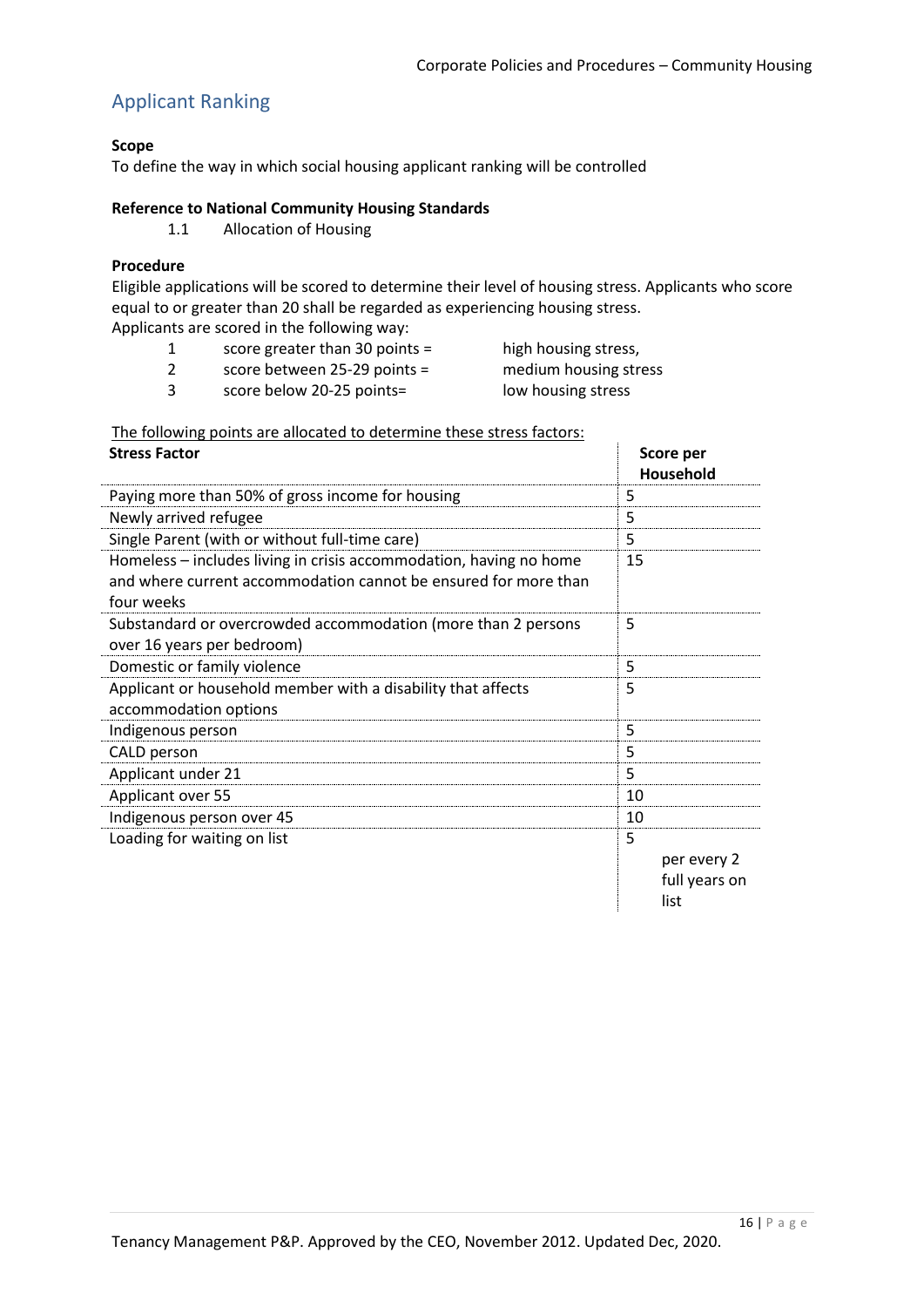# Waiting List Management

### **Scope**

To define the way in which the social housing applicant waiting list will be managed.

#### **Reference to National Housing Standards**

1.1 Allocation of Housing

#### **Policy**

Information about all applications received will be maintained within a secure Tenancy Management System and dealt with in accordance with the *Privacy Act 1988(Cth):* The system may allow for:

- The collation and analysis of information and reports
- Reports detailing the applicant waiting list by bedroom size, by application date and by the ethnicity of clients.

All applications and supporting documentation will be held in a secure filing system. The circumstances of applicants will be reviewed regularly to ensure the currency of waiting list records and appropriate allocations of housing.

When current wait list applicants are not compatible with available property type, Anglicare North Coast will activate the Service Level Agreement with North Coast Community Housing.

#### **Procedure**

On receipt of the application, it will be date stamped and then entered into a password protected data base. The application will be assessed by the Manager Community Services or Housing Officer who will determine the applicant's eligibility for housing.

The Housing officer will be responsible for the application to be acknowledged, scored and securely filed. The Manager Community Services shall be responsible for the supervision of the system, the scoring of the application, management of waiting lists and supervision of associated staff. A letter will be sent to the applicant to acknowledge eligibility or ineligibility of the application as per

[Applicant Eligibility](#page-13-0) section of this document. Each year all applicants on the waiting list will be sent, by post, a request for the confirmation of their continued desire to be housed by ANC and the details of any change in circumstances. Applicants who have not responded to this letter within 30 days will be removed for the waiting list.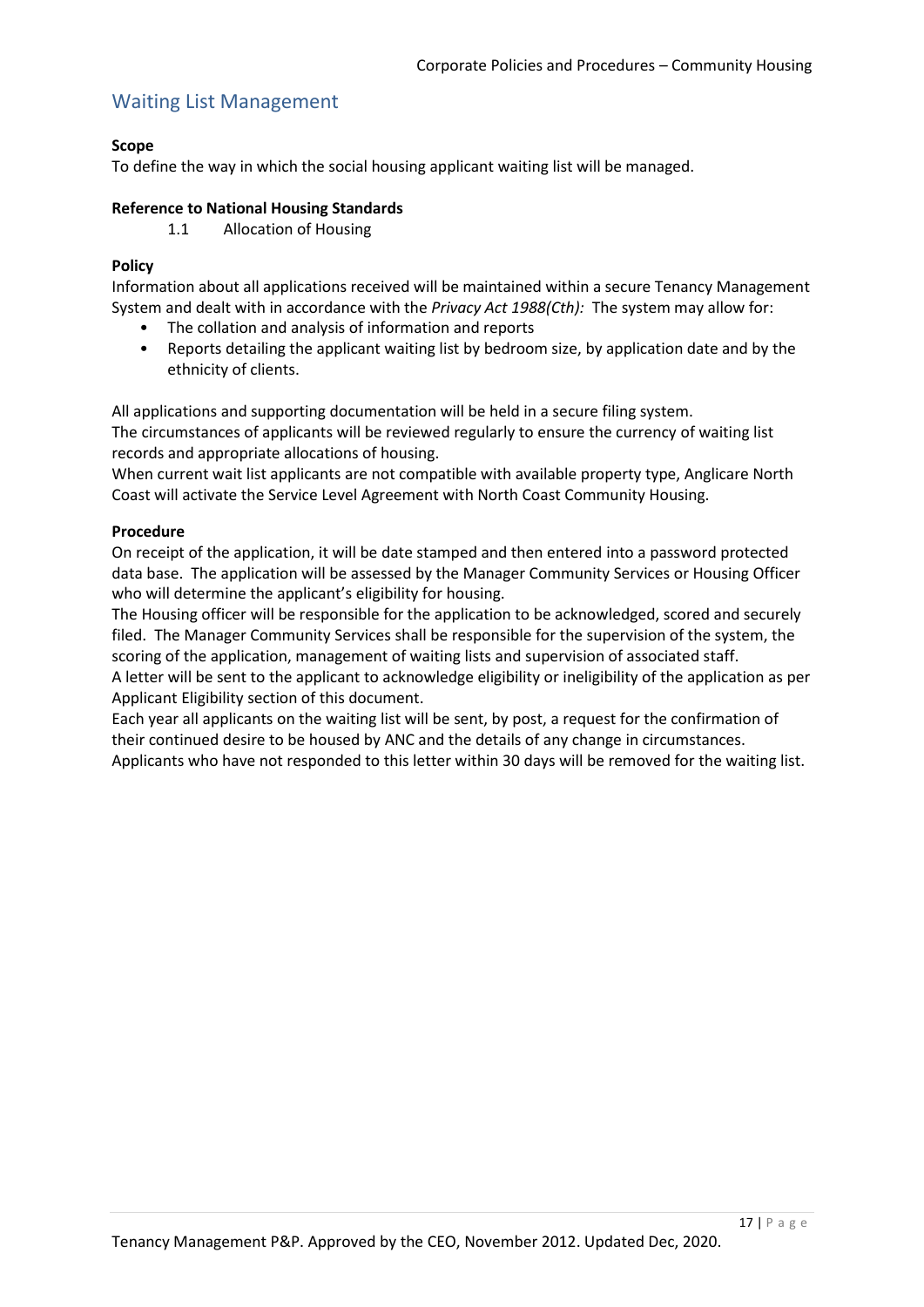# Withdrawal of Applications

### **Scope**

To define the way withdrawal applications will be managed on the tenancy management system for community housing

### **Reference to national Housing Standards**

1.1 Allocation of Housing

### **Procedure**

All applicants must (at the time of each review) be eligible for housing assistance. An application will be withdrawn from consideration if any of the following:

- 1. An applicant's eligibility cannot be established
- 2. An applicant deliberately provides false information on an application
- 3. An applicant has accepted an offer of public housing accommodation
- 4. An applicant has not responded to written contact and the written contact contains a provision for the withdrawal of the application if no response is received
- 5. An applicant does not meet the selection criteria.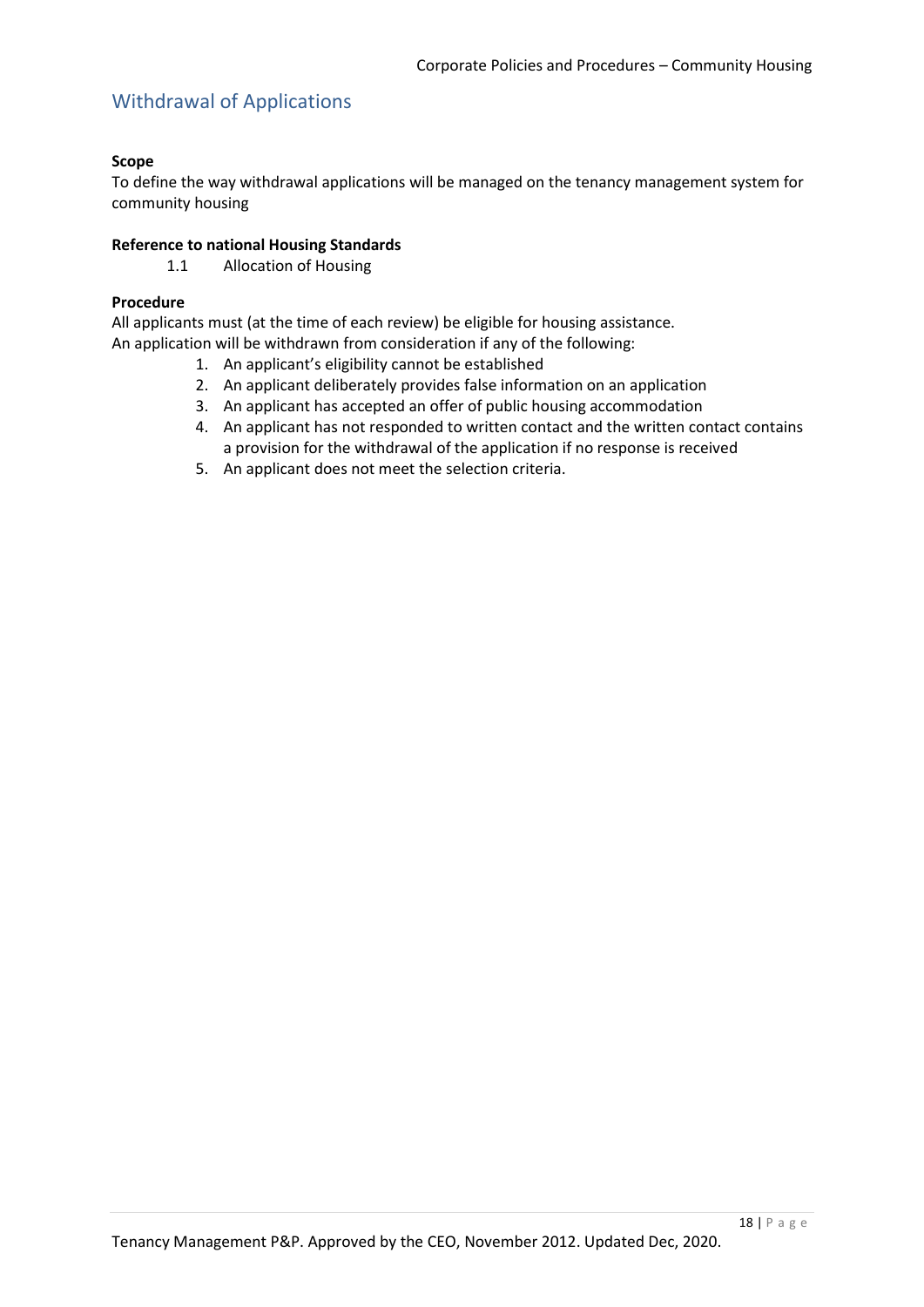### Reinstatement of Withdrawn Applications

#### **Scope**

To define the way in which a withdrawn community housing applicant can be reinstated

#### **Reference to National Housing Standard**

- 1.1 Allocation of Housing
- 4.3 Providing Housing Information, Advice and Referral

#### **Procedure**

A previously withdrawn application can be re-instated to the waiting list, without penalty to the applicant if:

- The applicant re-establishes eligibility for housing
- The applicant meets the current Application Selection Criteria
- The applicant is not at fault for the original withdrawal of the application

There is no limit to amount of time that can elapse between the times of that the application has been withdrawn until a request for reinstatement.

Application forms shall indicate that the applicant must advise of any change of address or contact details within 28 days of the change. Failure to do so will make the application ineligible for reinstatement.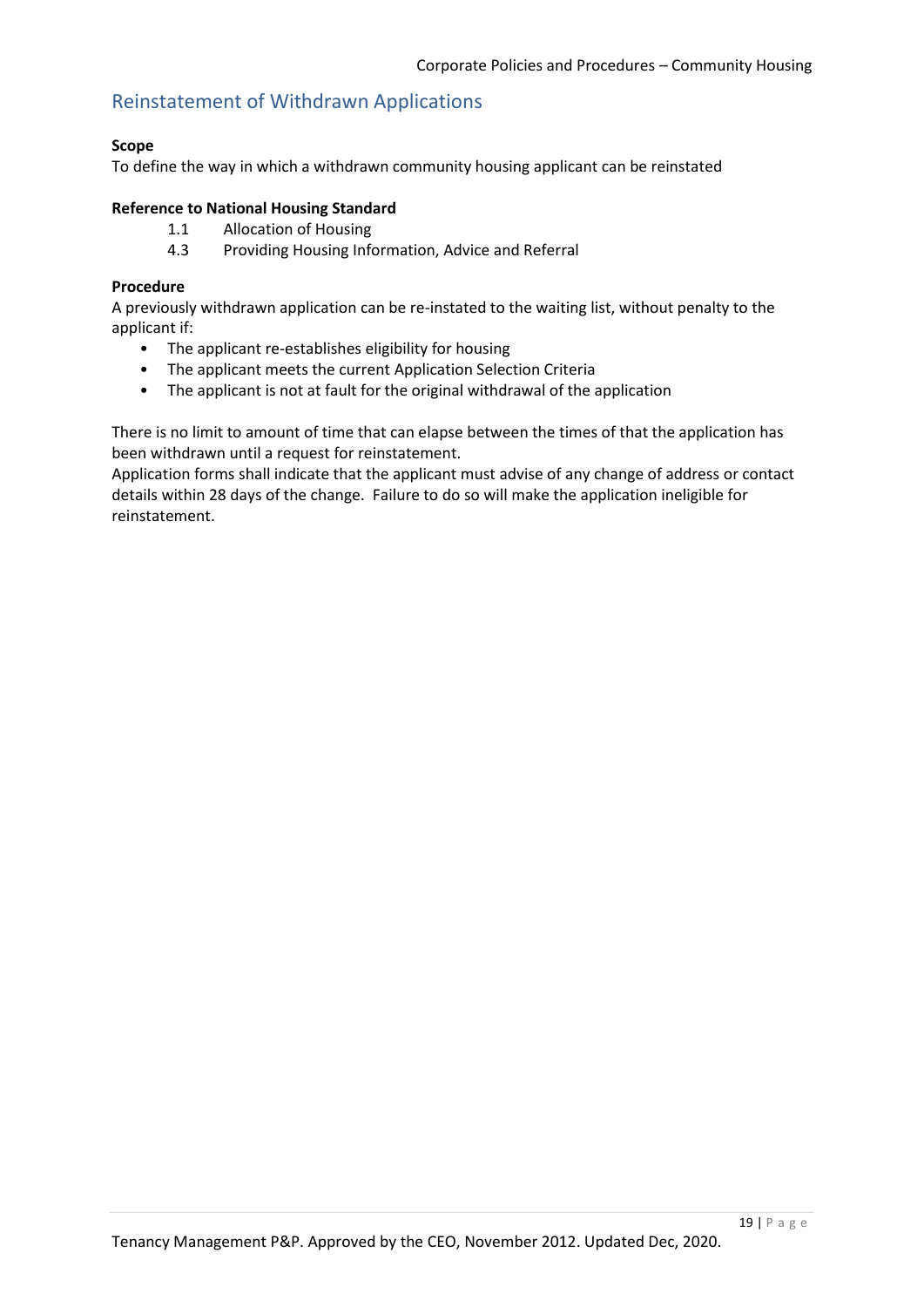# Restricted Preferences of Applicants

#### **Scope**

To define the way in which applicant housing preferences will be managed.

#### **Reference to National Housing Standards**

1.1 Allocation of Housing

#### **Procedure**

An applicant is unable to remain indefinitely on the waiting list due to having unreasonable or restrictive housing preferences.

In determining unreasonableness, ANC will assess a number of factors, which will include, but not be limited to the following issues.

- Waiting for accommodation in a specific suburb or town
- Refusal to accept accommodation of a certain bedroom size where such an offer would not require more than 2 persons to share a room.

ANC will discuss the circumstances with the applicant and will advise in writing that the applicant must widen their housing preferences. Failure by the applicant to do so will result in the withdrawal of their housing application.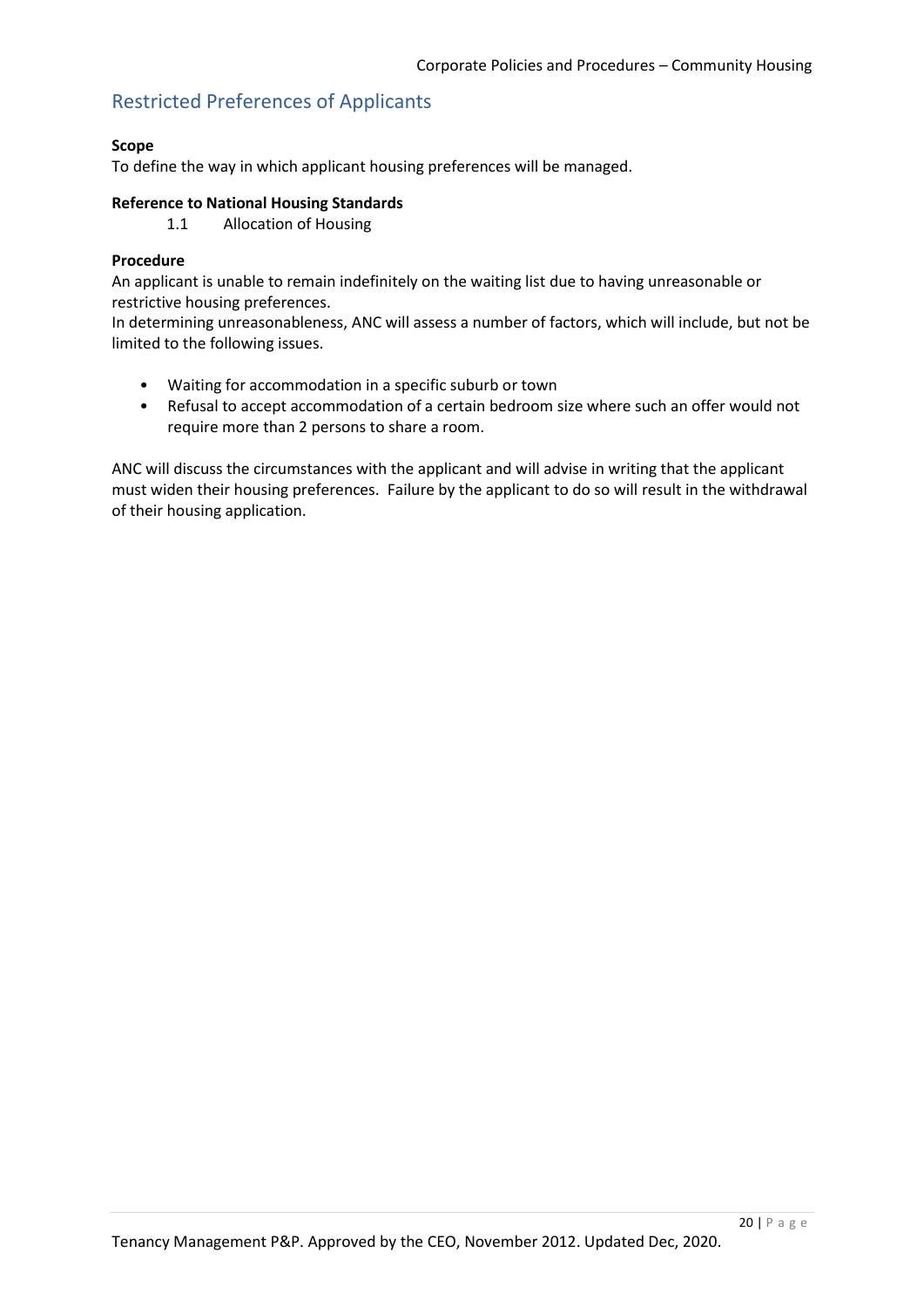# Allocation of Housing – Long Term Housing

### **Scope**

To define the way in which community housing will be allocated to applicants for long-term accommodation.

### **Reference to National Housing Standards**

1.1 Allocation of Housing

### **Policy**

ANC will affect the greatest good to the greatest number of potential tenants in determining its allocation standards.

ANC recognises the need to allocate housing that is appropriate to the needs and requirements of its applicants.

Applicant's household structures and circumstances vary greatly. This will determine the appropriateness of the accommodation provided.

ANC will manage all its properties to meet the variety of needs of the community and those on the waiting list.

Prior to be offered accommodation all applicants must provide evidence of the current eligibility for housing.

An offer of appropriate housing will be made to the next suitable applicant at allocation stage. Any employee involved in the allocation process must register any personal or other relationship with an application and must withdraw from any involvement in the allocation of housing to that applicant.

All applicants will be advised in writing of their right to refuse the first housing offer. ANC will not penalise applicants if the offer is refused. The applicant will be interviewed and their needs clarified. If the second offer (taking into account their specific needs) is rejected, an applicant's application will be reviewed and possibly removed from the waiting list.

After the third refusal of a reasonable housing offer, the applicant will be removed from the waiting list.

### **Procedure**

When an allocation is made, the next two eligible applicants may be contacted. They will be asked to confirm their current interest in and eligibility for housing assistance with ANC.

If still eligible, they will be advised of the viewing time for the vacant property. A Community Housing staff member will be present whilst interested applicants view the property. Community Housing staff will continue to contact the applicants from the waiting list until two interested persons are identified.

ANC may consider it prudent to conduct an open house where each applicant will confirm their current eligibility for assistance. A determination will then be made to assess the suitability of the property to meet the needs of the applicants. Should both applicants be suitable then the allocation will be made according to the date of the application.

Where the applicant is on the waiting list and is in alternate accommodation and is unable to accept an offer of housing, their application will remain listed with ANC from the date of their original application.

### **Property Matching and Occupancy Standard**

ANC Community Housing will seek to match applicants with properties consistent with family size, individual circumstances, and requested location. The ANC occupancy standard is defined as an allocation which will not result in an under-occupied or an over-occupied property. Tenants are considered to be under-occupying a property when there are more bedrooms than the household needs. An over-occupied property is a property where there are less bedrooms then the household needs.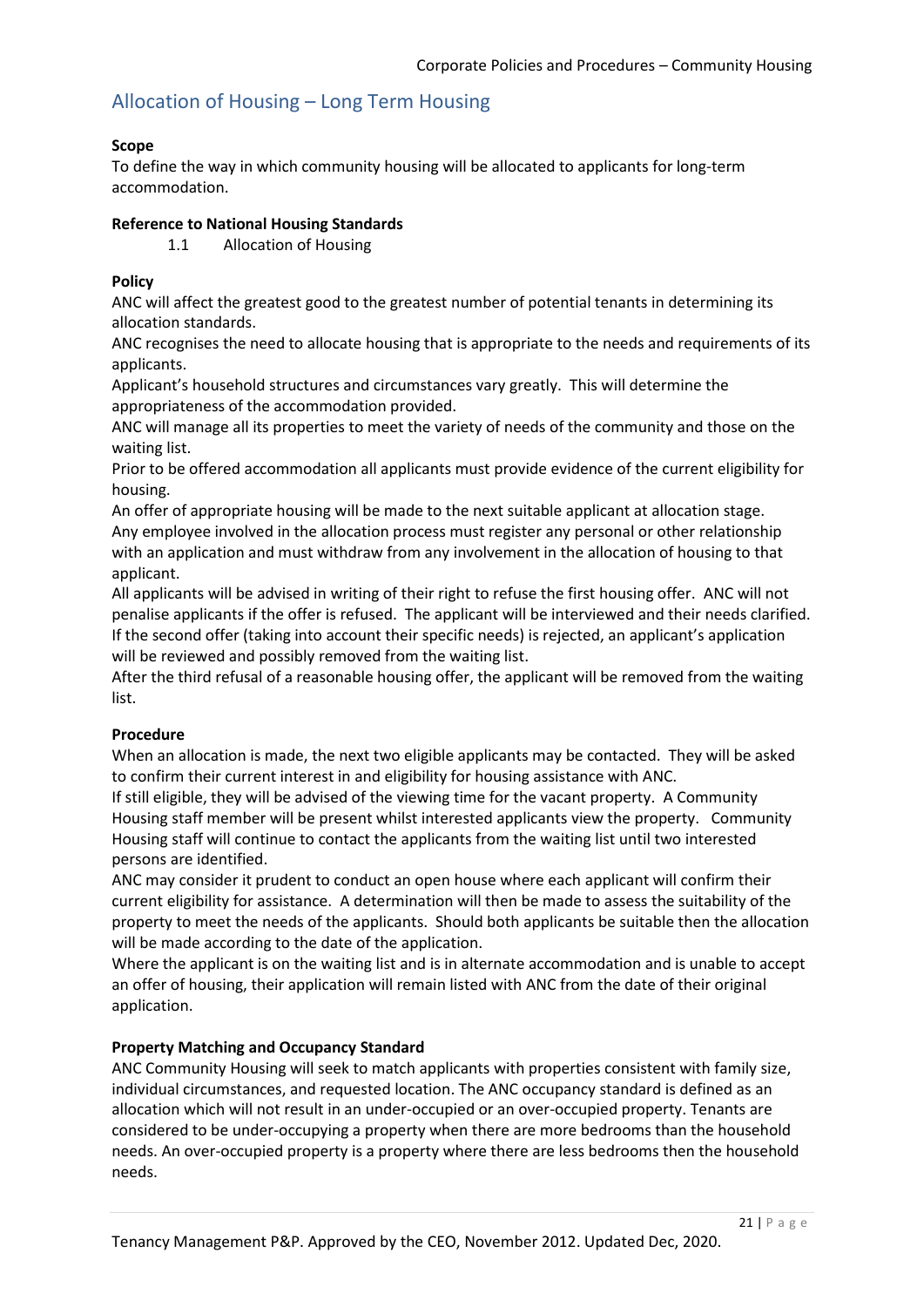Any allocation outside the occupancy standard must be referred to the Manager for Community Services.

If circumstances change, and the property is considered under-occupied or over-occupied, ANC Community Housing will work with the tenant and support them toward a mutually agreed pathway of appropriate housing.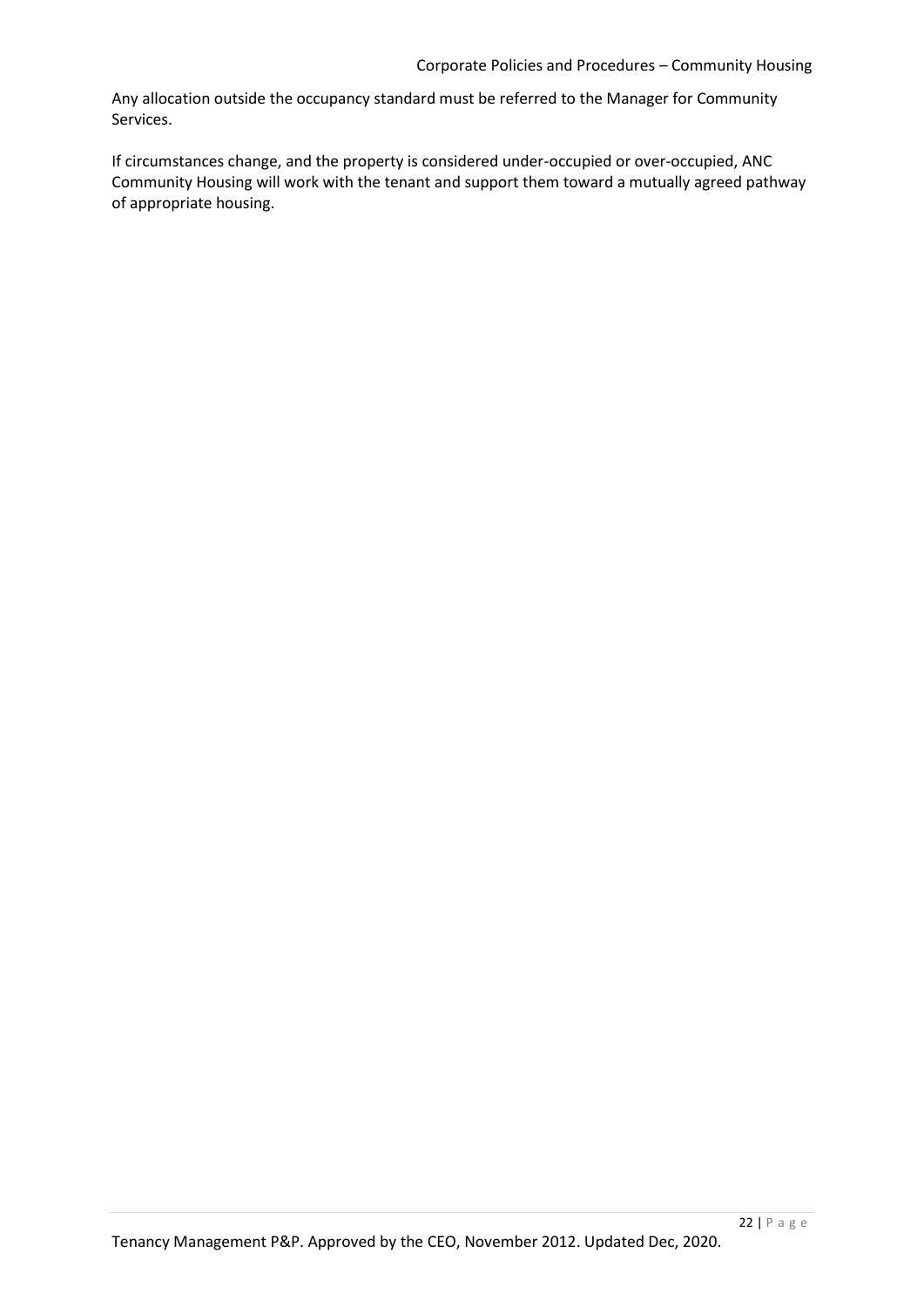# Allocation of Housing – Transitional Accommodation

#### **Scope**

To define the way in which community housing will be allocated to applicants for short-term accommodation.

#### **Reference to National Housing Standards**

1.2 Allocation of Housing

### **Policy**

ANC will affect the greatest good to the greatest number of potential tenants in determining its allocation policies.

ANC recognises the need to allocate housing that is appropriate to the needs and requirements of its applicants Short-term Leases are offered to clients of Specialist Homelessness Service (SHS) providers in partnership with Anglicare Community Housing. The terms for this partnership will be described in a Service Level Agreement that must remain current in order to be effective. SHS providers have the right of tenancy for 2 designated CAP properties as per the terms and conditions of the Service Level Agreement.

#### **Procedure**

SHS providers will refer eligible applicants to Anglicare Community Housing as per their process of selection and the terms of eligibility provided by Housing NSW for Transitional and Crisis Accommodation properties.

Applicants are requested to present an application form and proof of current income, not more than 2 weeks old.

Community Housing staff will calculate rental amounts using the relevant Housing NSW rental policy and notify the applicant of the tenancy and the sign-on (lease) date.

As the properties are for short-term tenancies, the lease will always be a fixed term for 3 months. The tenant will be notified that the lease will be ending 14 days prior to the fixed term ending. The 'friendly reminder' <sup>8</sup> will notify the tenant:

- date of termination,
- keys must be returned on the termination date,
- property must be cleaned before moving out,
- ANC must be advised of any forwarding address

1

<sup>8</sup> Friendly reminder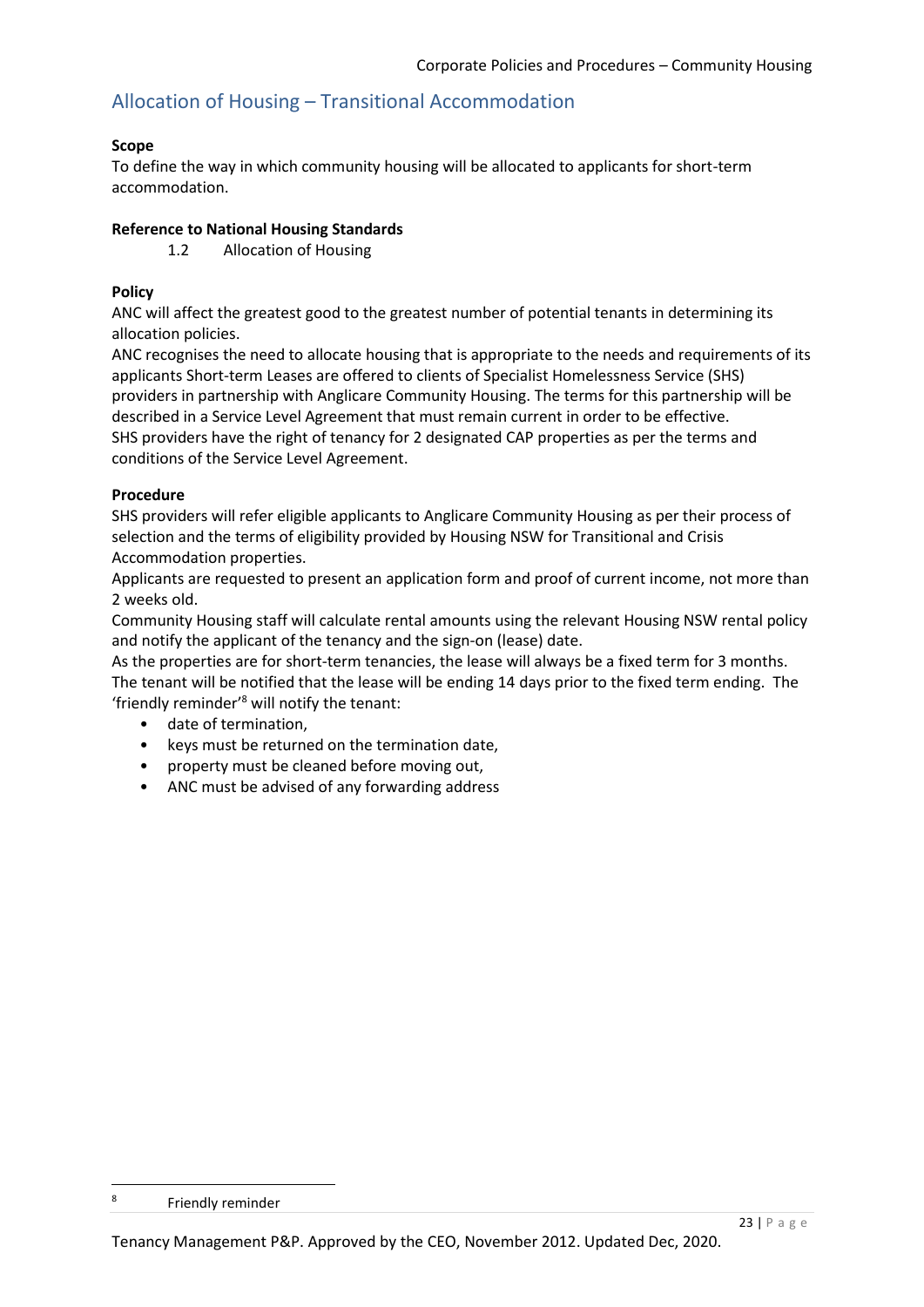### Low Demand Properties

#### **Scope**

To define the way in which ANC will manage housing that is difficult to occupy.

#### **Reference to National Housing Standards**

- 1.1 Allocation of Housing
- 3.4 Access to Services of the Organisation

#### **Policy**

ANC may mange properties which due to their location or facilities may be in low demand by applicants and therefore prove difficult to relet.

These properties may be offered to either applicants who are not at allocation stage or to a support agency.

Support agencies who wish to avail themselves to the low demand accommodation are required to enter into an agreement with Anglicare North Coast.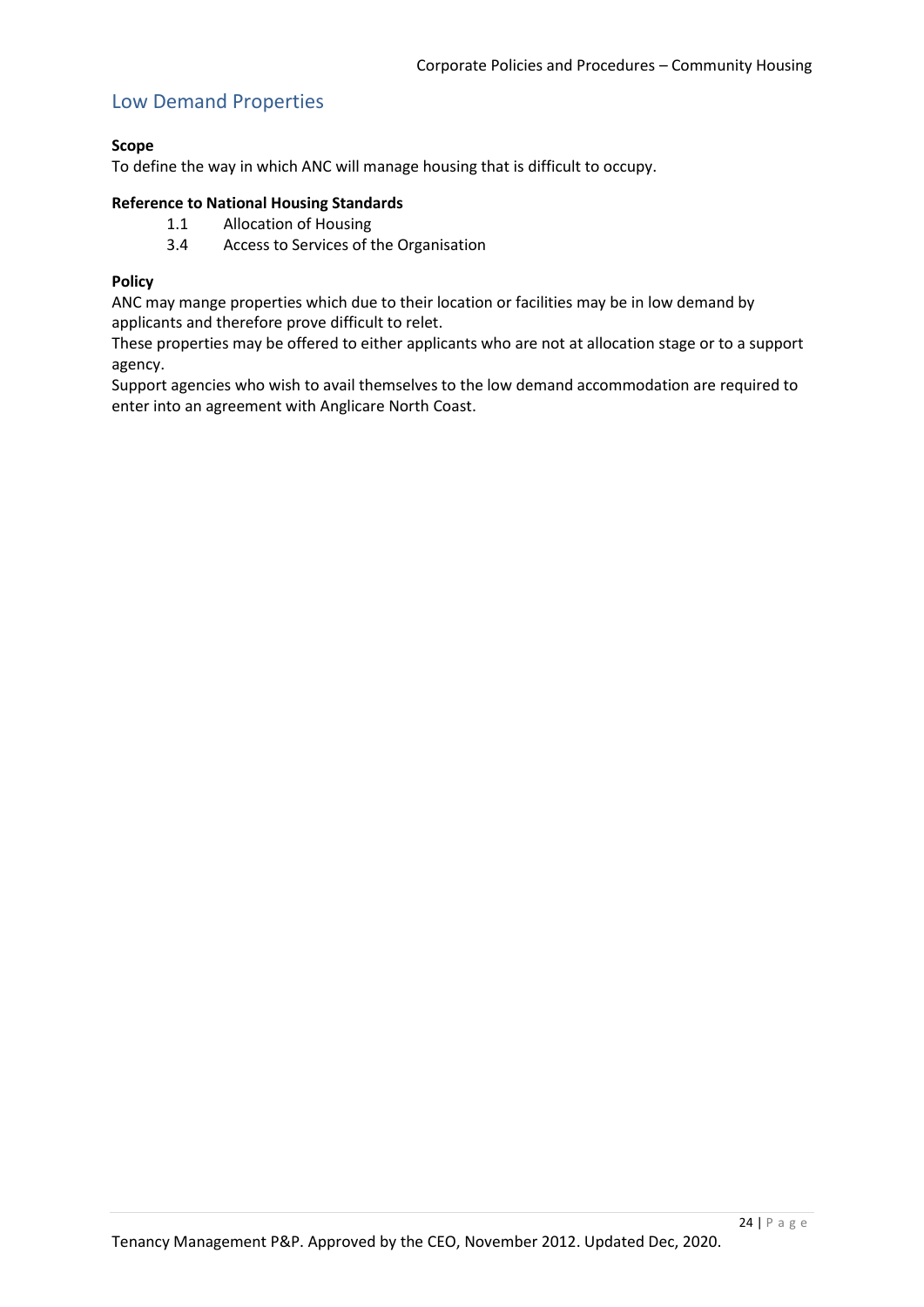## Agreements and Sign-Up of Tenants

#### **Scope**

To define the manner in which new tenancies will be established

#### **Reference to National Housing Standards**

- 1.1 Allocation of Housing
- 1.2 Establishing and Maintaining Tenancies
- 4.3 Providing Housing Information, Advice and Referral

#### **Policy**

ANC will ensure accepted offers of housing are acted upon promptly and according to law. ANC will not include undue or unnecessary conditions in Residential Tenancy Agreements. Tenants will have the right to advocates, interpreters and advice prior to signing a Residential Tenancy Agreement.

#### **Procedure**

#### Residential Tenancy Agreements

Each tenancy entered into by ANC will be subject to a written Residential Tenancy Agreement with the tenant, completed and provided in accordance with the *Residential Tenancy Act 2010.* A fully completed Condition Report will be provided to the tenant at this time.

The agreement will be fully explained to all tenants and, where required, an interpreter will attend to assist in the comprehension of the agreement by the tenant.

#### Fixed Term agreements – long-term

Tenants of capital properties will normally be provided with a fixed term Residential Tenancy Agreement for six months, subject to review, after which the agreement will normally convert to an ongoing tenancy. This will be deemed to be a 'probationary period' for tenants leasing their first property with ANC and subject to the Termination of a Tenancy and Performance Orders section of this document. Unless the tenancy is dealt with under the Termination of a Tenancy and Performance Orders section of this document, leases do not need to be renewed, but tenants who prefer to renew can have them renewed for to 12 months, subject to the approval by the Manager Community Services.

#### Fixed Term Agreements – Short-term

Tenants of the SHS Transitional properties will be provided with a fixed-term Residential Tenancy Agreement for 3 months. This is subject to a condition of continued support from the SHS service. Extension of this lease will occur in extenuating circumstances, however will be assessed on a case by case basis. Extensions will only ever be for a period of 4 weeks.

#### Additional Terms

Any additional Terms included in a Residential Agreement by the ANC will not contravene the rights of the tenant afforded by the *Residential Tenancy Act 2010* or any other relevant legislation. The following may be added to a Residential Tenancy Agreement entered into by ANC:

- Rent review the tenant will provide verification of his/her household income to ANC every six months or as otherwise required by ANC
- Additional occupants the tenant will notify ANC if any additional person occupies the property on a permanent basis
- Income variation the tenant shall notify ANC of income variations within 14 days of the variation occurring
- Personal occupancy it a requirement of this lease that the tenant shall occupy the dwelling
- Non-rent charges such as Lawn Mowing and Water Rates.
- Should a tenant be approved to have pets at their property, an additional clause will be inserted or a letter of approval for ANC inserted.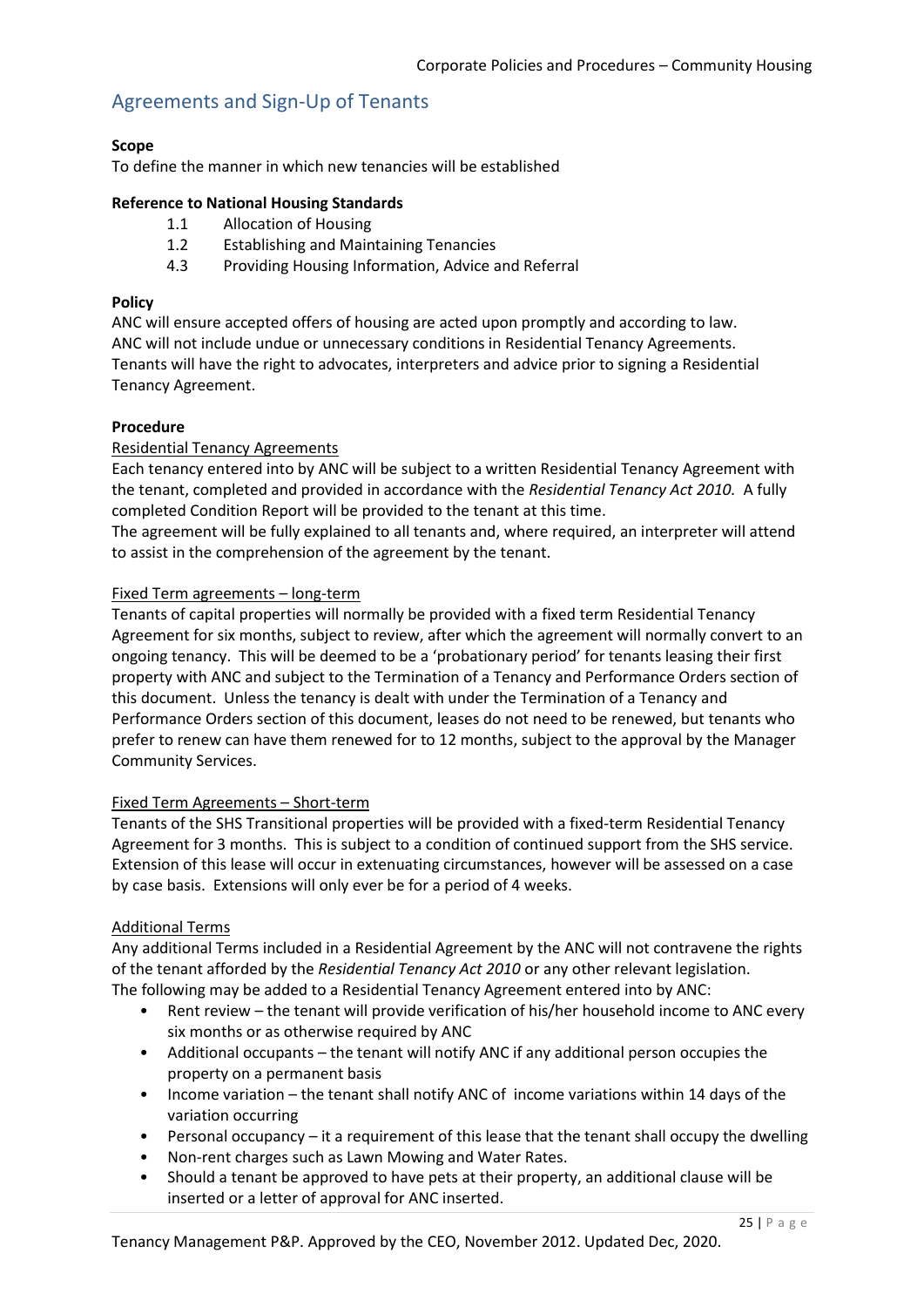#### **Joint Tenancies and Share Households**

Adult members of a share housing arrangement will be issued with a separate Residential Tenancy Agreements.

Adult members of a joint household will sign one Residential Tenancy Agreement in the name of all parties.

#### **Property Inspections**

ANC will conduct all inspections in accordance with the requirements of the Residential Tenancies Act 2010, including:

- giving seven days written notice prior to a visit;
- Or two days to undertake necessary maintenance.
- home visits may be made at any time, with the consent of the tenant
- an inspection will occur in first 3 months of a tenancy, and every 6 months thereafter; a maximum of 4 inspections may be carried out each year if there are ongoing concerns regarding the property condition or to develop and maintain asset management plans.

Property Assessment Surveys (PAS) will be conducted on every property every two years in accordance with a schedule determined by NSW DCJ. ANC will provide tenants the necessary seven days written notice.

If the tenant refuses access to the premises for ANC staff or contractors after the required notice has been given, ANC may apply to the NSW Civil and Administrative Tribunal for an access order. In some situations, including emergencies, urgent repairs, required inspections or where there are concerns for the health and safety of any household member, ANC may access a property without the tenant's consent and without an access order. Section 55 and 57 of the Residential Tenancies Act 2010 outlines where this can occur.

All properties will be inspected and compared with condition reports at the conclusion of the lease. Where, on inspection, a property is found to be damaged or neglected, the MCS will follow the guidelines under Termination of a Tenancy and Performance Orders.

The Original Condition Report, as completed by ANC shall be attached to the tenant file at the commencement of the tenancy. The copy that is checked, signed and returned within 7 days by the tenant is also attached to the tenant file.

Copies of any regular property inspections conducted at each tenancy will be placed on the relevant property file. It is not normal practice to provide tenants with a copy of this report but such reports will be provided upon request by the tenant.

#### **Relocating tenants for management purposes**

ANC Community Housing is responsible for managing properties in a fair, transparent and efficient manner. ANC Community Housing may ask tenants to move for reasons relating to the property or for reasons relating to individual tenancies.

Some examples include:

- household size is no longer compatible with occupancy standards
- the household no longer needs the special features or modifications available at the property
- the property is not tenantable and needs to be to be demolished, redeveloped or upgraded, or needs significant maintenance
- there are health and safety issues
- there have been ongoing neighbourhood disputes or harassment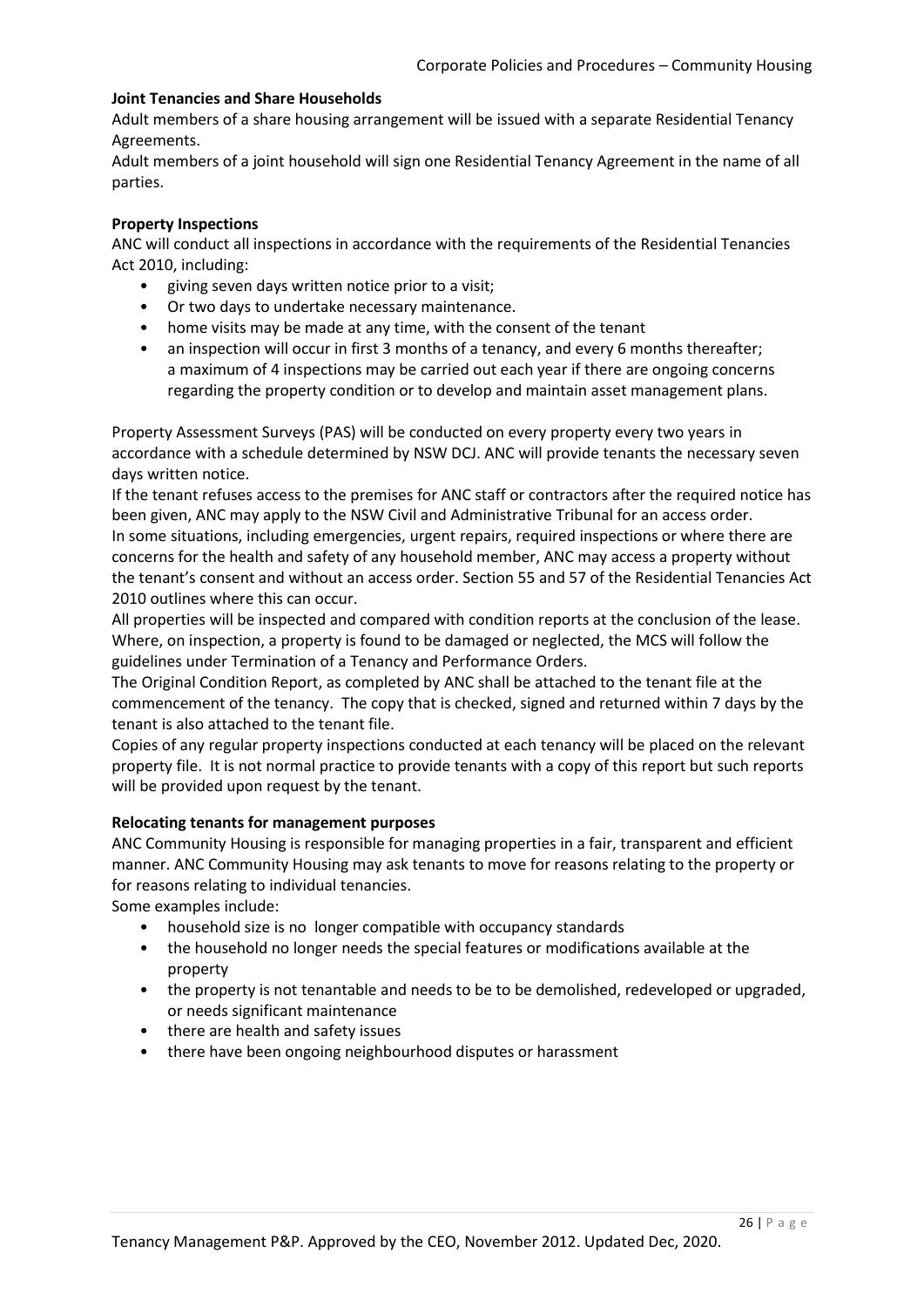# Rental Bonds

### **Scope**

To define the way bonds will be calculated and the manner in which they may be paid.

#### **Reference to National Housing Standards**

- 1.1 Allocation of Housing; and
- 1.2 Establishing and Maintaining Tenancies

### **Procedure**

All tenancies are subject to the payment of a bond by the tenant.

The incapacity of an applicant to pay the full bond at the time a Residential Tenancy Agreement is signed will not prevent an allocation from being made.

At the time of offer, the potential tenant will be advised that a rental bond will be required and the methods of payment.

The bond will be assessed as the equivalent of 4 weeks rent payable by the tenant.

The bond is to be paid at the time a Residential Tenancy Agreement is signed. However, if the tenant is unable to pay the bond at the time a Residential Tenancy Agreement is signed, ANC will require that the tenant enter into an agreement to pay off the bond amount required within the first 3 months of the tenancy, or over a longer period with the approval of the CEO. The agreement should not cause undue hardship on the tenant. Any such agreements will be placed on the tenant file and the tenant given a copy.

The first repayment is due and payable at the time the Residential Tenancy Agreement is signed. All bonds will be lodged with the NSW Rental Bond Board in accordance with the relevant legislation.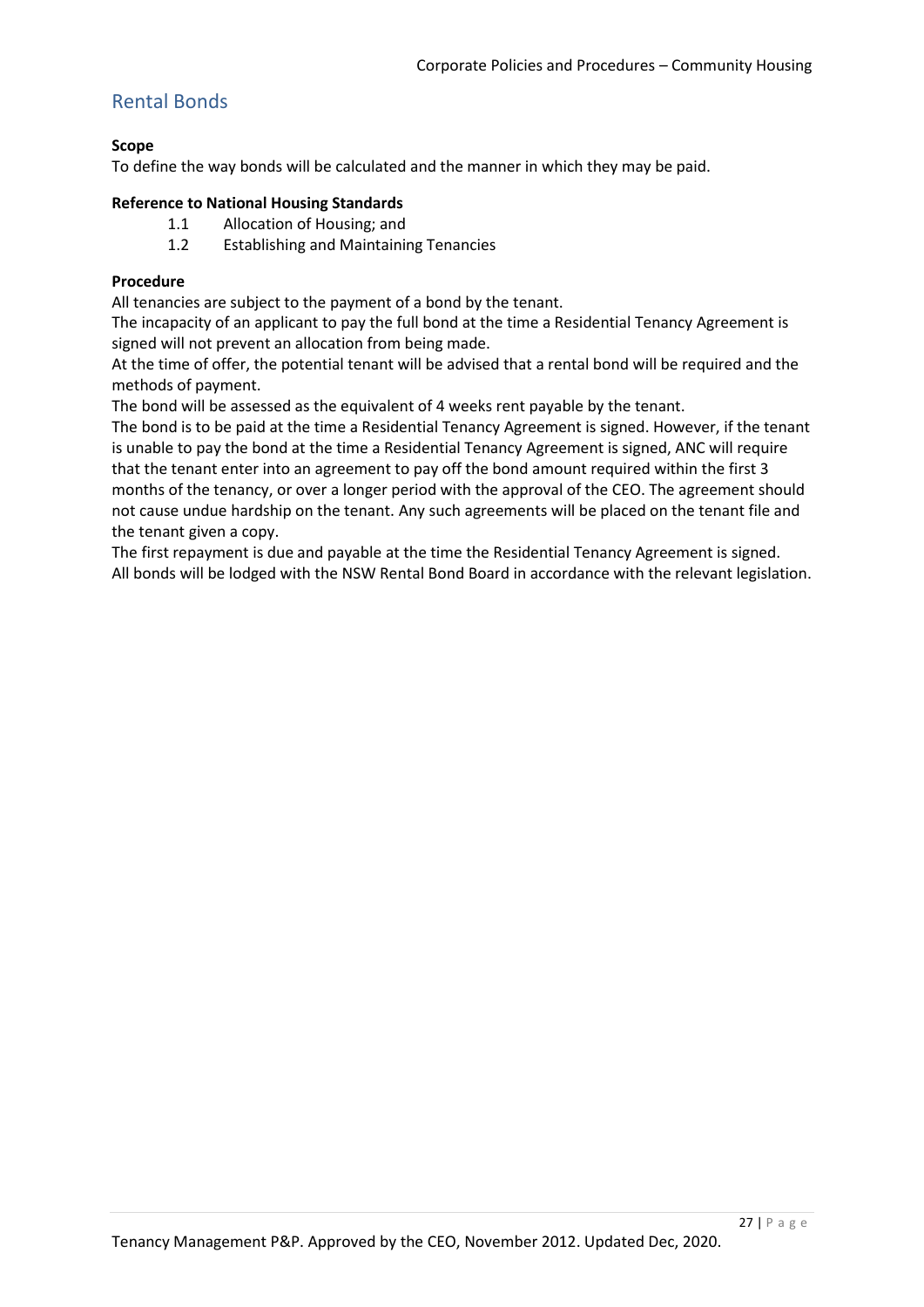# Rental and Other Payments

#### **Scope**

To define ways in which rental and other payments will be managed.

#### **Reference to National Housing Standard**

- 1.3 Establishing and Maintaining Tenancies;
- 3.1 Tenant Rights
- 6.1 Financial Systems; and
- 6.2 Administration Systems

#### **Policy**

Tenants will be provided with a range of rental payment methods options. Staff should actively encourage, where eligible, the Centrepay method. Tenants will be informed that rent should be paid at least two weeks in advance at all times. All tenants must pay the equivalent of two weeks rent in advance prior to entering an agreement with ANC. Any lesser amount accepted must be approved by the Manager for Community Services.

Tenants may have their rent directly debited into a designated ANC bank account. Account details will be provided by staff on request.

Payment made by such a method will not be subject to the issuing of a receipt by ANC. However tenants can be provided with a statement on request, showing the date of payments, amount paid, the relevant period covered by the payment and details of any arrears.

ANC will strive to identify additional methods by which tenants may pay rent.

Rent statements/receipts can be requested at any time from the ANC Community Housing Office.

#### **Procedure**

At the beginning of a tenancy, the options for rent payments will be explained to the tenant. The tenant will be advised that rent is to be paid either weekly or fortnightly. Tenants will be informed that rent should be paid at least two weeks in advance at all times.

Irrespective of which option is chosen for rent payments, all tenants will be asked to pay the equivalent of two weeks rent in advance on entering an agreement with ANC. In exceptional circumstances, the CEO may approve the acceptance of one week rent in advance. In such cases, an arrangement will need to be entered into for the tenant to pay additional rent until their rental account is 2 weeks in advance.

Tenants in receipt of Centrelink benefits will be offered the opportunity to enter the Centrepay rent deduction scheme. Tenants who choose this scheme will be required to complete the prescribed application form and lodge it or have it lodged with Centrelink.

Tenants will be able to make rental payments by direct deposit system or may pay by cash at the Grafton or Maclean ANC Office. Payment of rent on a regular basis by cash is not encouraged. Such payments will be subject to the issuing of a receipt showing such details of the payments as required by the Residential Tenancy Act 2010 (Payment amount, date, Payee name, property address, rent period.)

Where tenants are also making non-rent payments e.g. water usage, a separate deposit must be lodged to that of the rent payment. In circumstances where the tenant has consolidated rent and non-rent payments in the one deposit, the total amount must be appropriated to the tenants rental account, unless ANC is in receipt of a clearly signed agreement by the tenant to split the consolidated payment to rent and non-rent accounts.

Tenant statements will be issued and mailed to each tenant each 6 months, corresponding with the 6 monthly rent reviews.

Tenants have the right to request a receipt and/or rent statement at any point. This will be issued to them free of charge, in a manner suitable for the tenant.

Tenants will be advised of additional methods of rent payment, when they are established, through regular tenant newsletters.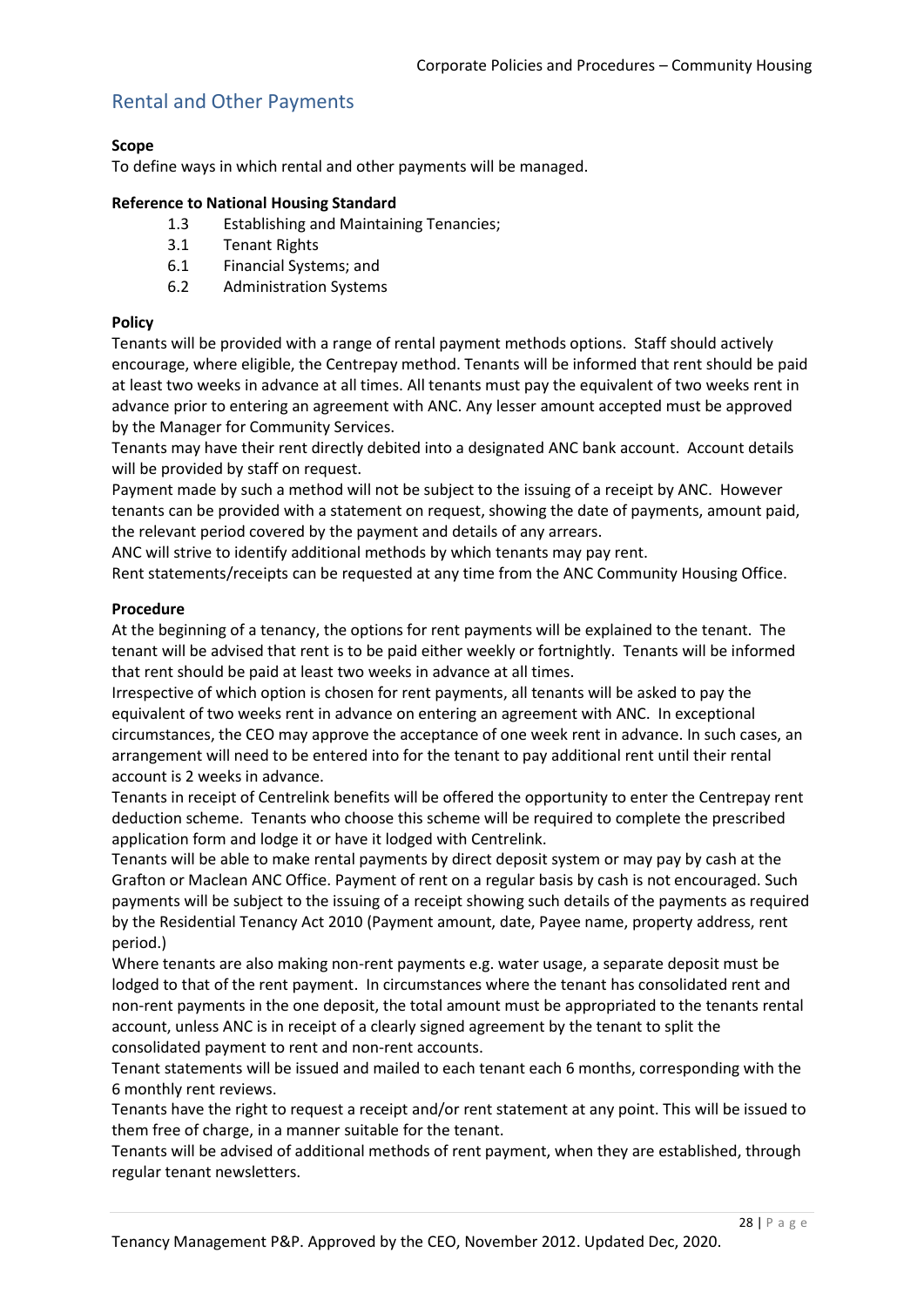# Rental Calculations and Rent Reviews

### **Scope**

To define the way in which rent will be calculated and rent reviews conducted.

#### **Reference to National Housing Standard**

- 1.2 Establishing and Maintaining Tenancies
- 6.1 Financial System

#### **Policy**

ANC rent setting policy is a key element in achieving its goal of providing affordable housing for tenants. The [NSW Community Housing Rent Policy](https://www.facs.nsw.gov.au/__data/assets/pdf_file/0003/333282/NSW-Community-Housing-Rent-Policy.pdf) available from NSW Department of Communities and Justice will be followed in all circumstances.

#### **Procedure**

ANC will undertake a rental income and rent review of all tenants every 6 months in line with the Housing NSW Rent Policy and the Residential Tenancy Agreement. Tenants will be notified that a rent increase will occur after 60 days has expired.

Tenants will be sent a letter<sup>9</sup> inviting them to re- apply for subsidised rent. Tenants will be requested to provide:

- (a) Updated personal contact details and any support needs to remain within the property;
- (b) Verification of household income within 21days;
- (c) and given an opportunity to provide feedback to ANC.

Tenants who fail to supply verification of household income to ANC within 21 days (or as soon as is practicable) will be notified that rent will no longer be subsidised and market rent will be effective to their tenancy after the 60 day period has expired.

Tenants will be further notified in writing of any changes in their assessed rent. Such changes will take effect as soon as practicable after the date noted in the original notification for subsidised rent. In exceptional circumstances a tenant can make a written request to the CEO for their rent to be reduced or backdated.

### **Rent calculation for varied income**

As subsidised rent is calculated on household income it is essential that tenants and household members notify this office within 7 days of any changes to the household income.

This income change will initiate a rent review (see procedure above), where 21 days' notice will be given to the tenant to provide income details for the household members, if income statements are not provided within this time frame rent will revert to market rent prices after 60 days.

Income amounts received from sources other than Centrelink and Department of Veteran Affairs will be averaged over a four week period but may be extended if deemed necessary. This evidence of income must be provided to the ANC Manager Community Services in order to calculate an average income calculation.

#### **Further notes to consider**

- Tenants who are self-employed will need to supply proof of their income which independently verifies the level of income stated.
- Where a household member who is older than 18 years is not in receipt of any income, ANC may, if deemed appropriate, for the purposes of the rental assessment, assess the household member as if in receipt of the appropriate standard Centrelink rate of benefit.

 $\overline{a}$ 

<sup>9</sup> Rent review letter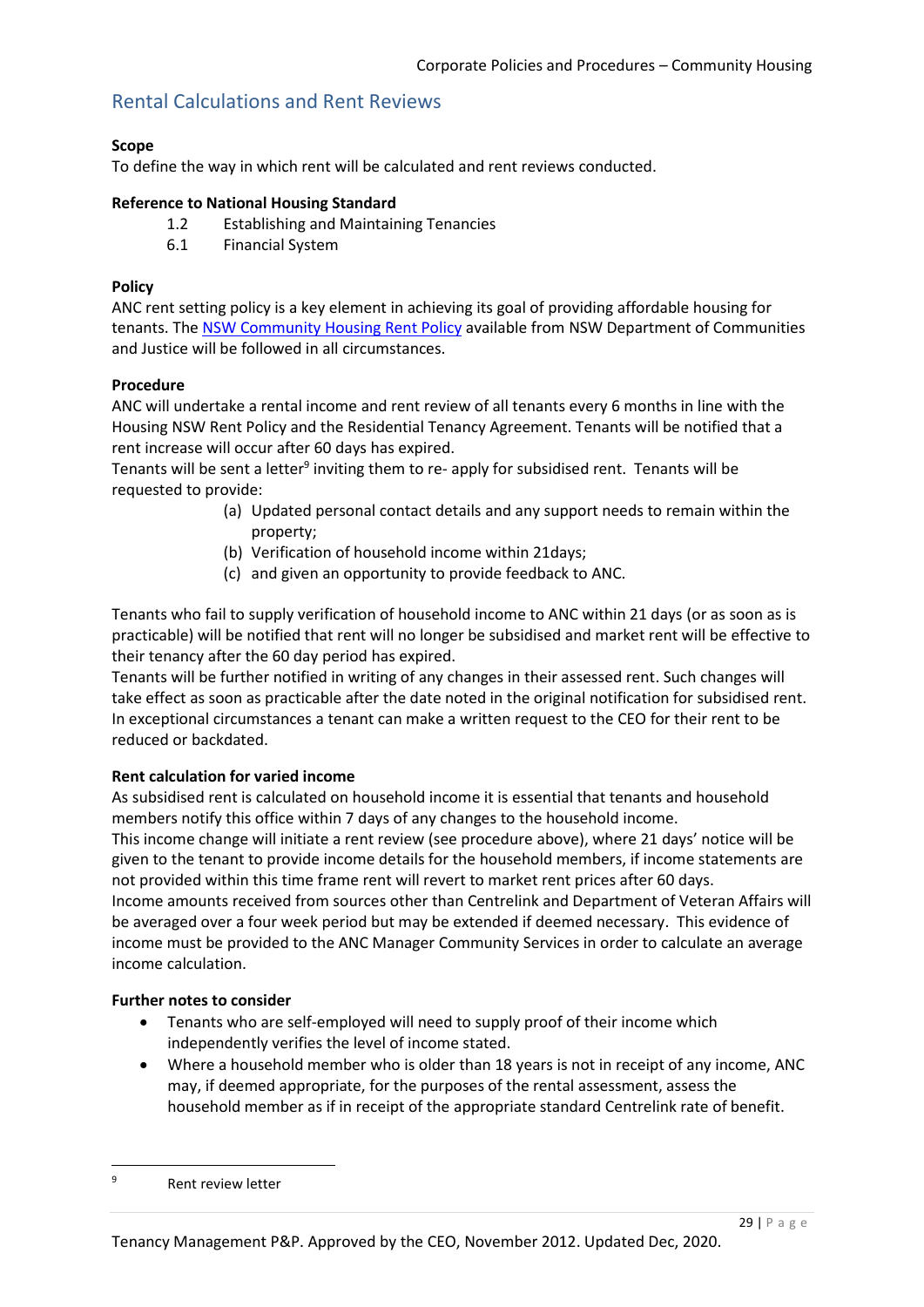- Requests for variation in individual rental assessments are required in writing. The CEO can approve such variation.
- Where the proof of income documentation states a level of income that is considered by ANC to be an error or different to the standard payment, ANC will seek further substantive details for the tenant prior to completing the assessment.
- Where a tenant's income varies, and it is not considered feasible to consistently change the tenant's rent assessment, it is possible to average the tenant's income over a 6 month period for the purposes of rent assessment. Such assessment method should be approved by the CEO or the Manager for Community Services.
- ANC uses the rent calculation formula, outlined in the rebated rent calculation sheet that may be varied by legislation and policy from time to time, as per NSW Community Housing [Rent Policy.](https://www.facs.nsw.gov.au/__data/assets/pdf_file/0003/333282/NSW-Community-Housing-Rent-Policy.pdf) Tenants may request a copy of the formula at any time.
- All documentation concerning rental assessment and rent reviews will be retained on the tenant's file.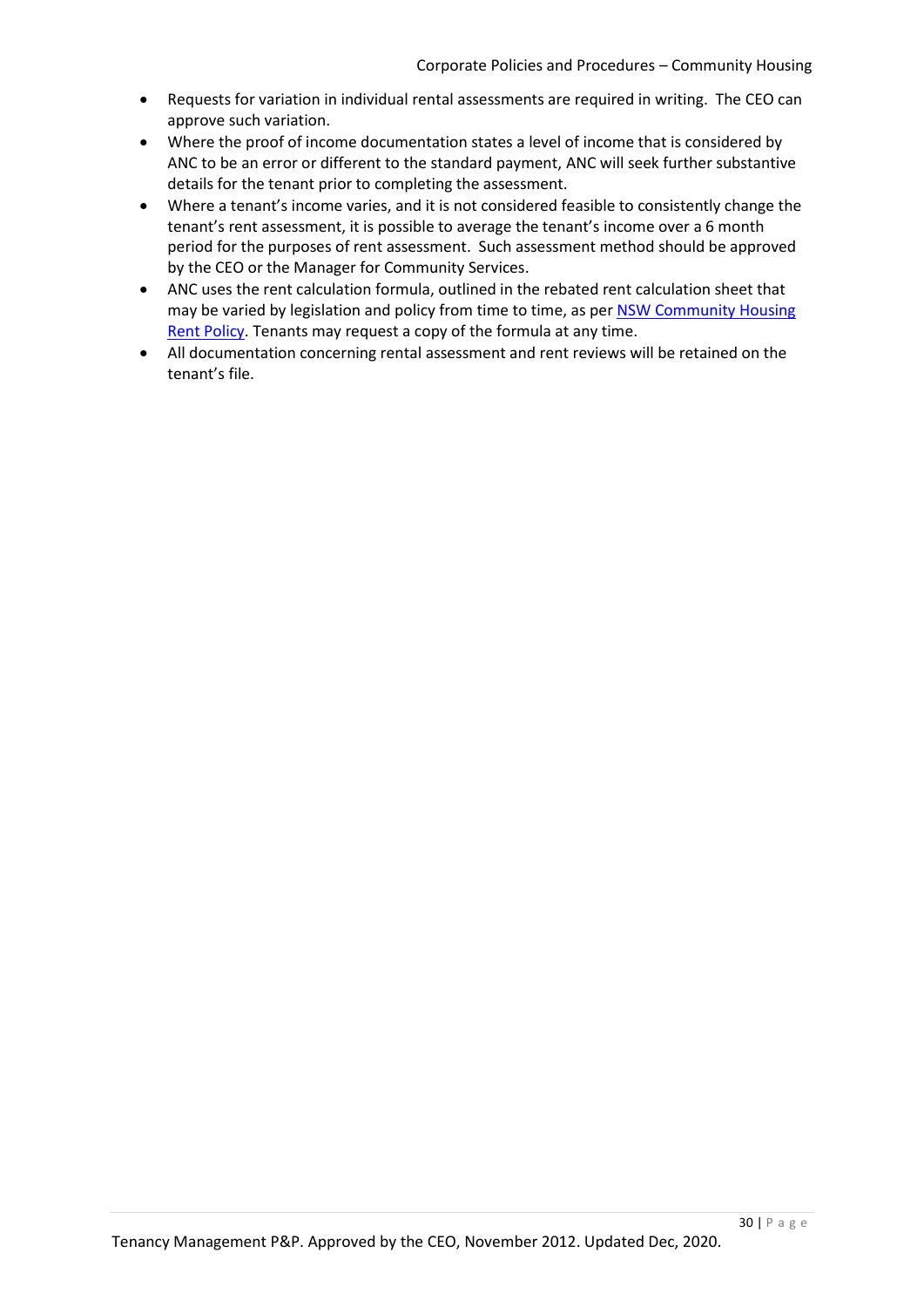# Rental and Other Arrears

#### **Scope**

To define how tenants will be supported to address rental and other arrears.

#### **Reference to National Housing Standard**

- 1.2 Establishing and Maintaining Tenancies
- 4.1 Tenants Access to Support
- 6.1 Financial Systems; and
- 1.4 Ending Tenancies

#### **Policy**

ANC will manage rental arrears in a timely, fair and consistent manner. Rent revenue is a primary source of income for ANC Community Housing that assists it to achieve its goals, such as provision of timely responsive maintenance, and the ability to upgrade properties.

Any information regarding individual / household tenant rent payments, collection or arrears will not be divulged to any other party unless with the prior written consent of the tenant or otherwise authorised by legislation.

ANC staff will support tenants to address their rental arrears. Where factors impact on the tenant's capacity to address their arrears, housing staff will assist tenants to access the appropriate support needed (e.g. through appropriate referrals).

ANC will make available the procedures regarding the collection of rent and the rent arrears collection policy to the tenants.

Further communication between ANC and the tenant will be sent by ordinary post except where the tenant has requested communication via personal contact or by telephone. Standard letters will be sent to communicate with the tenant regarding arrears. Such letters will be respectful, invite the tenant to negotiate their situation and indicate ANC's desire to find ways to maintain the tenancy.

#### **Procedure**

Rental arrears occurs when:

- A payment is not received by the due date
- A payment has been underpaid; or
- A tenant contribution increases which has been backdated

ANC Community Housing will monitor rent regularly and respond promptly to rent arears, to prevent a tenant from incurring debt.

#### **Rental Arrears of Less Than 7 days**

The Manager Community Services (or delegate) will telephone the tenant advising them of the situation and seek an agreement to remedy the situation.

Where such arrears are due to the late commencement of Centrepay deductions or failure to change such a deduction with a rent change, the Manager Community Services (or delegate) may write to the tenant advising them of the situation and provide suggestions about how the situation may be remedied. A partially completed Centrepay form may be included with this letter together with a pre-paid return envelope to Centrelink.

### **Rent Arrears over 7 days, Less Than 14 Days**

The Manager Community Services (or delegate) may confirm this telephone call with an official 'reminder' letter to that tenant/s. Such a letter will state:

- How many days behind the tenant is as at the last rent payment date;
- How much the tenant/s owe to bring their rental account up-to-date;
- The date by which the tenant/s should pay the outstanding rent to bring their account up-todate (usually within 14 days of the letter being sent);
- Details of local financial counselling services; and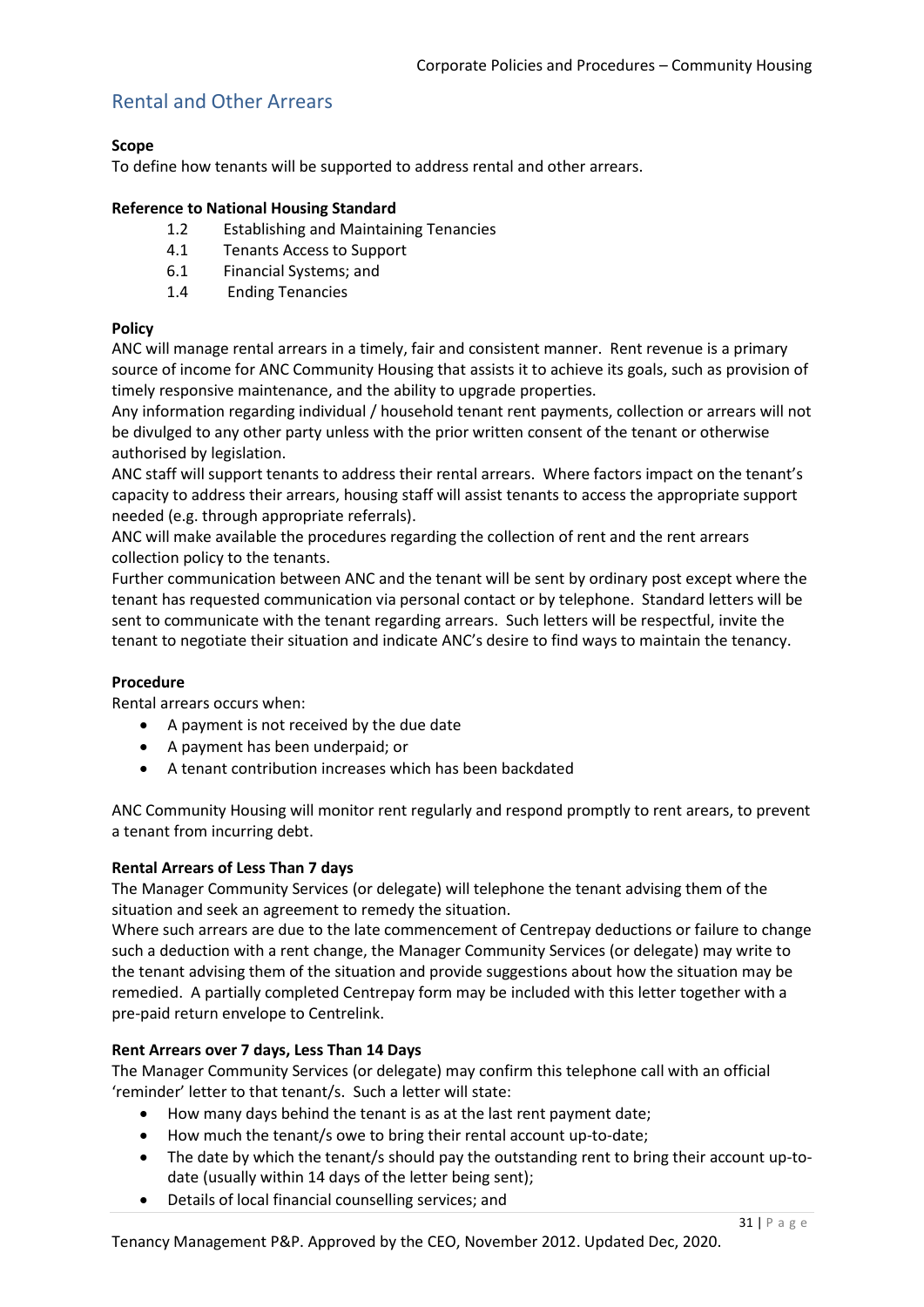Offer for the tenant/s to contact the ANC office to discuss their rent situation and /or to come to the office to discuss a satisfactory rent arrangement with ANC if appropriate.

#### **Rent Arrears over 14 days**

Where a tenant has fallen behind more than 14 days in rent, an official Notice of Termination as specified by the *Residential Tenancies Act 2010* may be sent*.* A covering letter will be attached which clearly explains the Notice of Termination to the tenant. The letter will also inform the tenants that in the event that the rent remains unpaid for a further 14 days after the expiration of the Notice of Termination, ANC will apply to the NCAT for an order that the rent to be paid and, where appropriate, that the tenancy be terminated.

The letter will also contain a reference to the 'Renting Guide' which details the tenant's rights and obligations and references to the nearest tenancy advice service.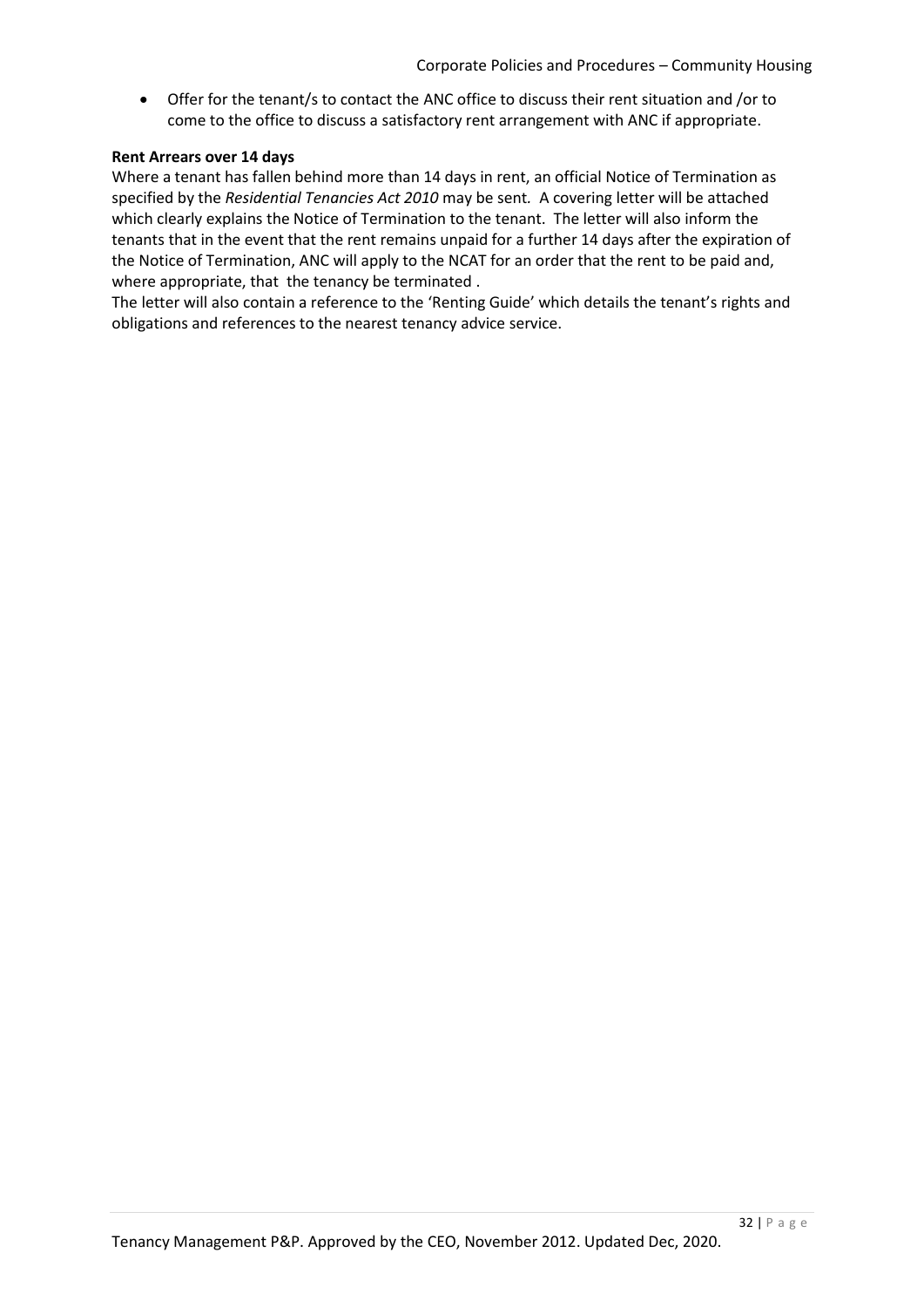# Tenants Support and Welfare

#### **Scope**

To define the ways in which ANC will facilitate tenant access to support to ensure a sustainable tenancy.

#### **Reference to National Housing Standard**

- 4.1 Tenant's Access to Support
- 1.2 Establishing and Maintaining Tenancies;
- 1.3 Changing needs of Tenants;
- 4.2 Building community Capacity;
- 4.3 Providing Housing Information, Advice and Referral

#### **Policy**

ANC acknowledges that many tenants may experience difficulties from time-to-time which may affect their ability to sustain their tenancy. ANC will attempt at all times to ensure tenants are kept informed of their rights under the *Residential Tenancies Act 2010.*

Furthermore, ANC will provide information to the tenant/s about support services available to them when action to collect rental arrears is undertaken.

The type of support to be offered may include:

- Information on tenancy advice and advocacy services;
- Information concerning financial counselling services; and / or
- Information about other relevant support services (e.g. family support, refuges, counselling, and translator services).

Tenants will be invited to have an advocate present for any meetings to discuss their tenancy and, where appropriate, will be assisted in doing so by ANC.

#### **Procedure**

ANC will:

- Make available the procedures regarding the collection of rent and the rent arrears collection policy to any tenant;
- Provide information to the tenant/s about support services available to them when action to collect rental arrears is undertaken;
- Display information about community services on a noticeboard in its offices;
- Provide information about community services;
- Build relations with community service agencies;
- Involve community services in community development activities;
- Develop formal support agreements with agencies around particular properties.

The type of support to be offered to tenants may include:

- Information on tenancy advice and advocacy services;
- Information concerning financial counselling services
- Information about other relevant support services (e.g. family support; refuges; and / or
- Counselling; translator services)

Tenants will be invited to have an advocate present for any meetings to discuss rent, rent arrears and / or rent agreements and contracts, and where appropriate, will be assisted in doing so by ANC. ANC will endeavour to participate in any relevant local government, Housing NSW or other relevant community service planning events and consultations.

Guest speakers may be invited to Community Housing team meetings to provide information and training on a range of topics, such as: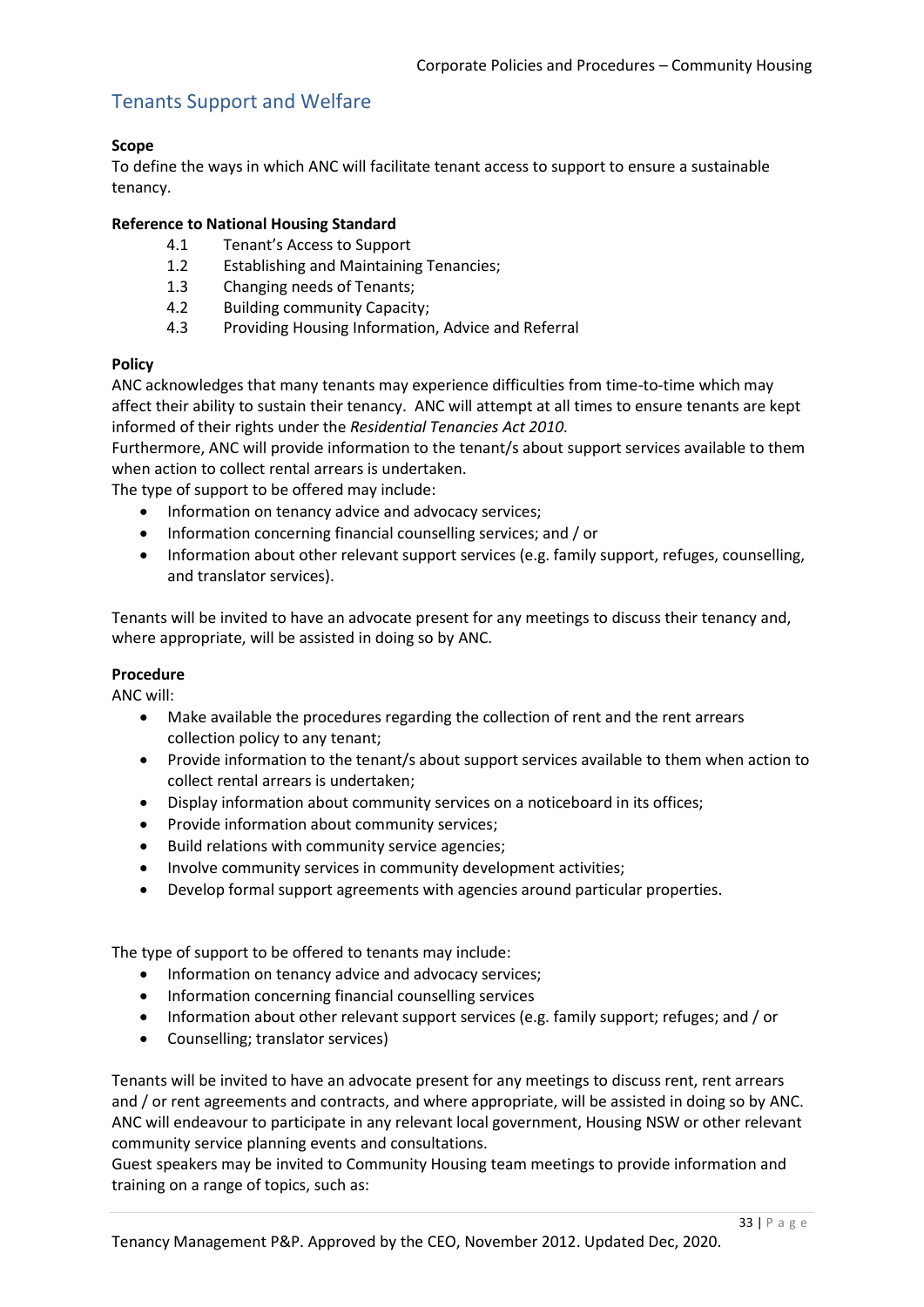- mental health
- homelessness
- drug and alcohol abuse
- domestic violence
- education and training, and
- Community services.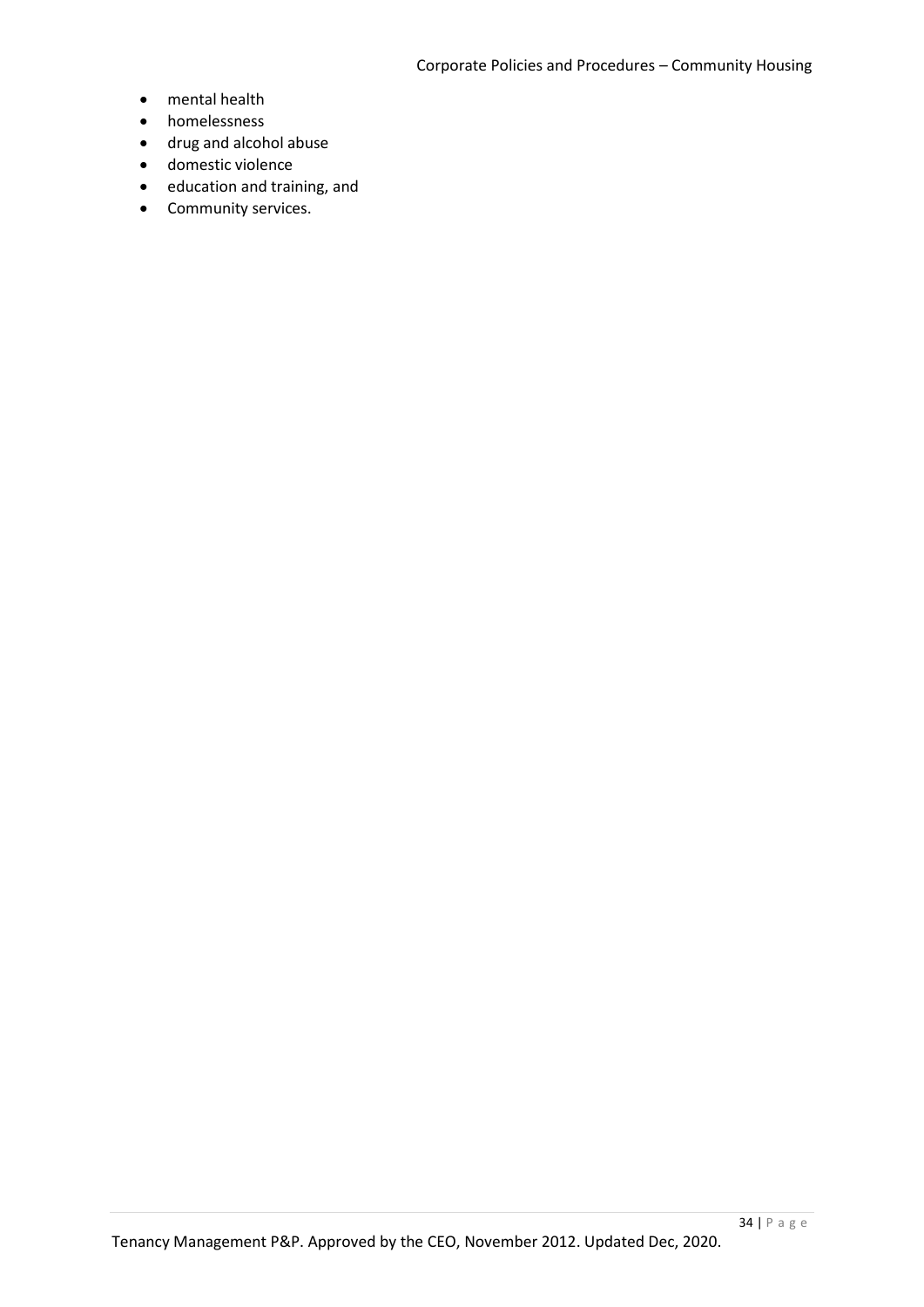## Information Management

### **Scope**

To define the way in which client information will be managed.

#### **Reference to National Housing Standard**

- 3.1 Tenant Rights
- 3.5 Confidentiality and Privacy
- 6.2 Administrative Systems; and
- 6.3 Office Environment.

#### **Policy**

All essential activities will generate records to demonstrate the achievement of specified requirements and the effective operation of the Tenancy Management System. Records will be suitably stored and maintained to ensure their safekeeping and subsequent retrieval. Active records will be maintained on electronic media or filed in a secure filing cabinet. Archived records will be boxed and stored in a secure area.

The retention period will accord with legislative requirements and minimum industry standards. At the end of this period records will be appropriately destroyed. All correspondence shall be in plain English. Where it is deemed appropriate, information regarding translator services will be attached to tenant correspondence.

### **Procedure**

#### Confidentiality & Privacy

Confidentiality is an important principle in many aspects of ANC work, particularly in the client/worker relationship.

Staff will not discuss any personal information about other staff, tenants, and members of the Board outside ANC, or inappropriately with anyone inside ANC without consent of the person concerned. All ANC stakeholders, including Board of Directors, staff, contractors and volunteers will not have automatic access to personal information about applicants and tenants. Information passed on about individual tenants or applicants will be reported by use of a non-identifiable indicator. Non-Community Housing staff cannot view applicant or tenant files, except with authorisation from the CEO and then only in connection with the resolution of a complaint or dispute, a service evaluation, a legal matter involving a tenant, or other extenuating circumstances.

Nothing learnt about a client, including the fact of their contact or tenancy, will be passed on to anyone outside the staff team without that person's express consent or legal authorisation. It will be explained to clients that confidentiality will be observed within the staff team. Debriefing

with other workers about individual clients will occur to ensure that all workers are able to deal with situations appropriately and efficiently.

Anyone requesting information about an applicant or tenant, including family members, other organisations, government department and the like, will be informed of the confidentiality policy. Referrals or discussion with other agencies about a tenant's situation and needs will not be made without their express consent, and preferably in their presence.

In extreme circumstances, a breach of confidentiality may be deemed to be in the best interest of the client or the service. If this assessment is made by the Manager Community Services, approval must be sought from the CEO prior to disclosure.

Information about tenants and applicants, including lists with names and addresses, personal files and notes, names on files or whiteboards will not be visible or easily accessible in public areas in the office. Clients will be interviewed in spaces which provide privacy.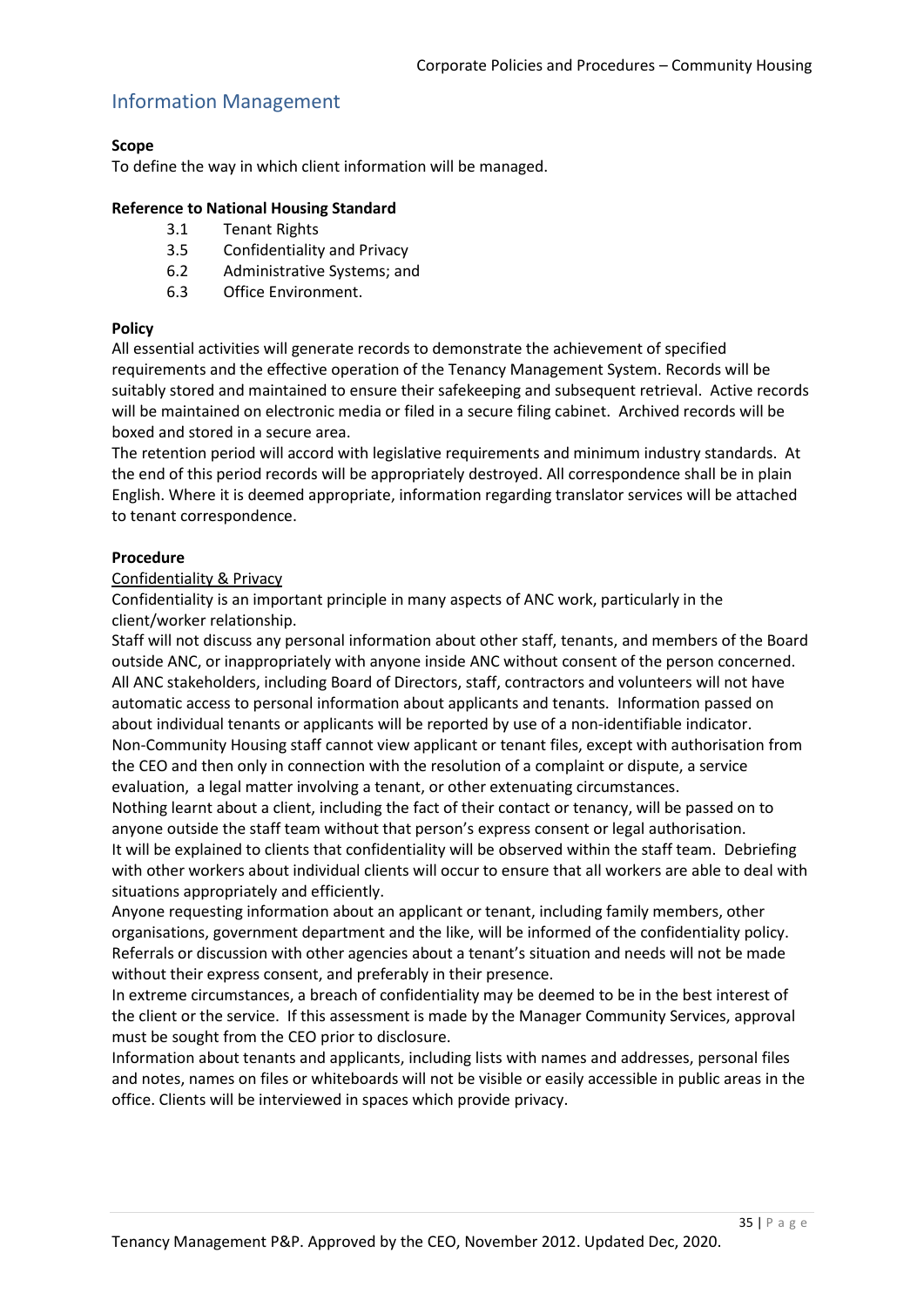#### Exclusions to confidentiality Policy

Where ANC is legally required to provide information on any applicant or tenant, and may incur some liability for its non-provision, such information may be provided at the discretion of the CEO or Manager Community Services. All such requests for information will need to be received in writing.

#### **Access to Information**

Tenants will have access to any file or written record about them, and may request access to this information with reasonable notice. When providing and applicant or tenant with access to their records, care will be taken to protect the privacy and confidentiality of others.

Tenants who receive any copied file will have a stamped "COPY" to protect ANC if the files are discarded in a tardy manner.

#### **Information for Applicants**

Applicants for housing will be provided with information about the housing application, waiting list management and housing allocation processes. They will be also be provided with information about other possible housing options and housing benefits that may assist them.

#### **General Information**

ANC will have the following information available for all stakeholders:

- Information about the organisations role and services, including the applicant Selection Criteria;
- Information about other local housing options and available services;
- Information about other community housing organisations;
- A copy of relevant ANC Corporate Policies and our Tenancy Management Manual;
- Core tenant related policies in format suitable for persons with low literacy levels; and
- Information regarding tenant rights.

ANC will maintain on tenant files the following information:

- Completed application for Housing;
- Signed Residential Tenancies Agreement;
- Signed copy of initial condition report;
- Copies of all property inspection reports;
- Copies of all correspondence in relation to the tenancy;
- Copies of all complaints made by or about the tenant and the results of the investigation of these complaints;
- Copies of all verification of income details;
- Copies of any legal documentation in relation to the tenant or tenancy;
- Written requests and responses for any change or alternation to the premises;
- Copy of any support agencies involved;
- Copy of risk assessment on tenant and any incident reports;
- Copy of risk assessment in relation to the property; and
- Correspondence, notes on conversation with or about the tenant

#### **Information for Tenants**

Tenants will be provided with the following information prior to the signing of a written residential tenancies agreement:

- An explanation of the terms of the Residential Tenancy Agreement;
- Information on NSW Department of Fair Trading [Renting](https://www.fairtrading.nsw.gov.au/housing-and-property/renting)
- Contact information for any local tenancy advice or tenant advocacy service that may be accessible for the tenant/s.

ANC will ensure that tenants are regularly provided with any information that may affect their rights as tenants or their access to mechanisms to enforce those rights.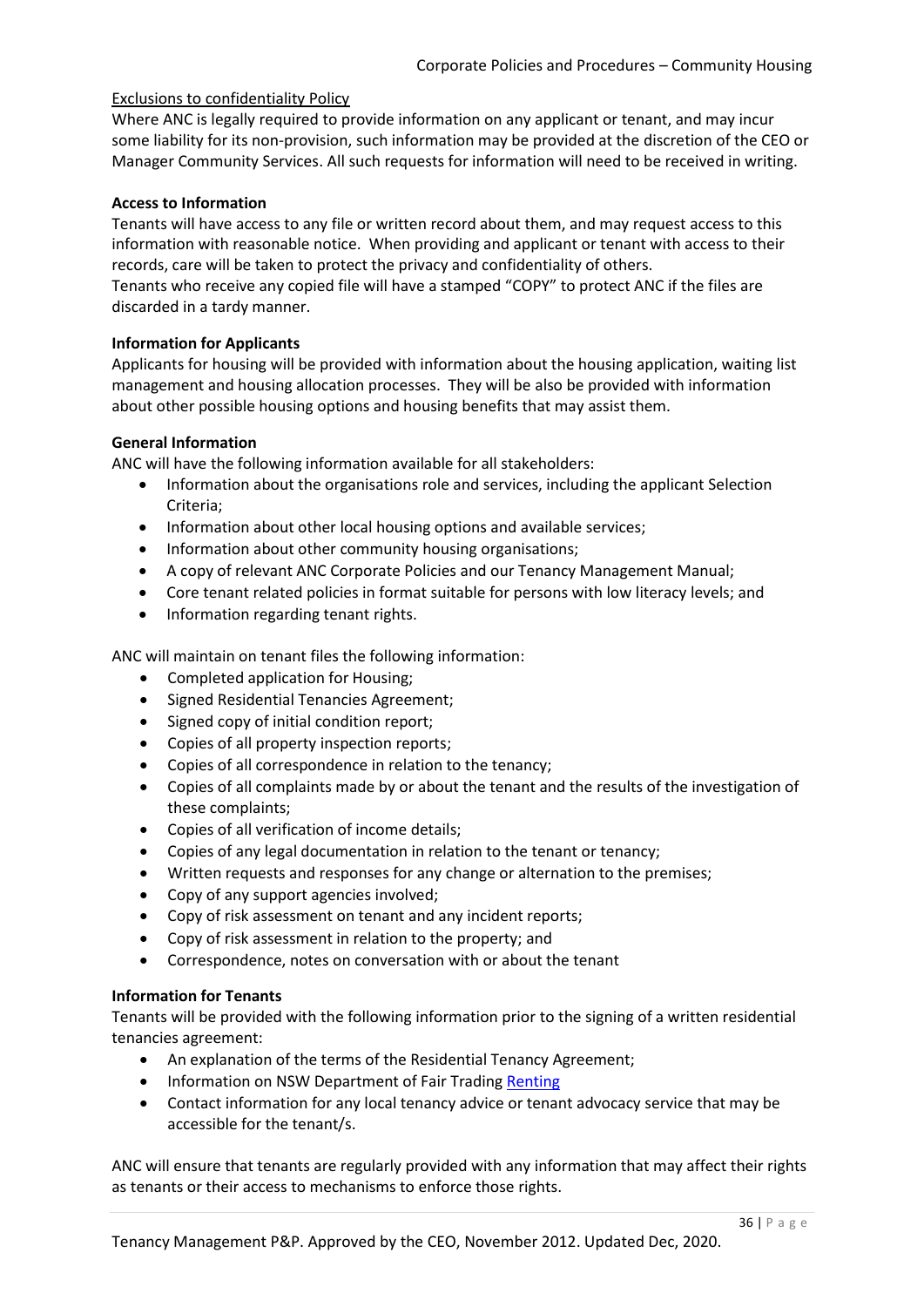# Neighbour Disputes, Nuisance and Annoyance, Pets and Cleanliness

#### **Scope**

To define the ways in which ANC will seek to resolve neighbour disputes and complaints of nuisance and annoyance against tenants

#### **Reference to National Housing Standards**

1.4 Ending Tenancies

### **Policy**

Person living in the community have the right to the peaceful enjoyment of their property. ANC is committed to successful tenancies and sustainable communities and will utilise a range of early interventions and prevention strategies to assist tenants to maintain their tenancy successfully. ANC will, where appropriate, assist tenants to positively resolve issues impacting on their tenancy success.

Tenants will be afforded the opportunity to respond to allegations made against them. If alleged behaviour does not constitute a breach of the Residential Tenancy Agreement, ANC will advise the complainant of what other avenues are open to resolve the issue.

All complaints relating to disruption by ANC tenants will be recorded and responded to. Details of the complaint, action and any outcome will be placed on the tenant file. Tenants will be referred to [ANC Complaints and Appeals.](https://anglicarenorthcoast.org.au/contact/#complaints-appeals)

#### **Procedure**

Complaints Regarding Non-Anglicare North Coast Neighbours

Where a complaint is received from a tenant about problems being experienced with a neighbour, ANC will assist the tenant by providing information to the tenant on methods of dispute resolution, such as:

- Communication with their neighbour
- Intervention by local authorities including council and bodies corporate,
- Intervention by police; and
- Any available mediation processes, including community justice centres.

ANC will expect the tenant to initiate action to resolve any dispute and ANC will not act as an advocate or third party in such disputes.

#### Complaints about Anglicare North Coast Tenants

Serious disputes involve behaviours which are persistent or intentional, represent a nuisance and cause interference with the peace, comfort or privacy of others. Where the alleged perpetrator is a tenant, the tenant is in breach of their agreement with ANC.

Where a complaint is received of problems being experienced with an ANC tenant, ANC will swiftly initiate action to substantiate any claims. Complainants will be asked to lodge their complaint in writing.

Where the complainant declines to lodge a complaint in writing, he or she will be asked to provide some other evidence of the alleged events – e.g., Police Incident Number. Without such evidence, they may be no further investigation of the matter. In such a case, a file note of the conversation will be made and placed on the tenant file.

In investigating any written or verifiable complaint, there will at no time be any identification of the complainant to the tenant unless with express written permission of the complainant.

If the complainant is at risk, he or she should be advised to make a formal complaint to the police. Written records will be kept of the investigation, outcome and any agreements made. These records will be placed on the tenant file.

Actions that ANC may take as a result of a substantiated complaint of nuisance and annoyance include: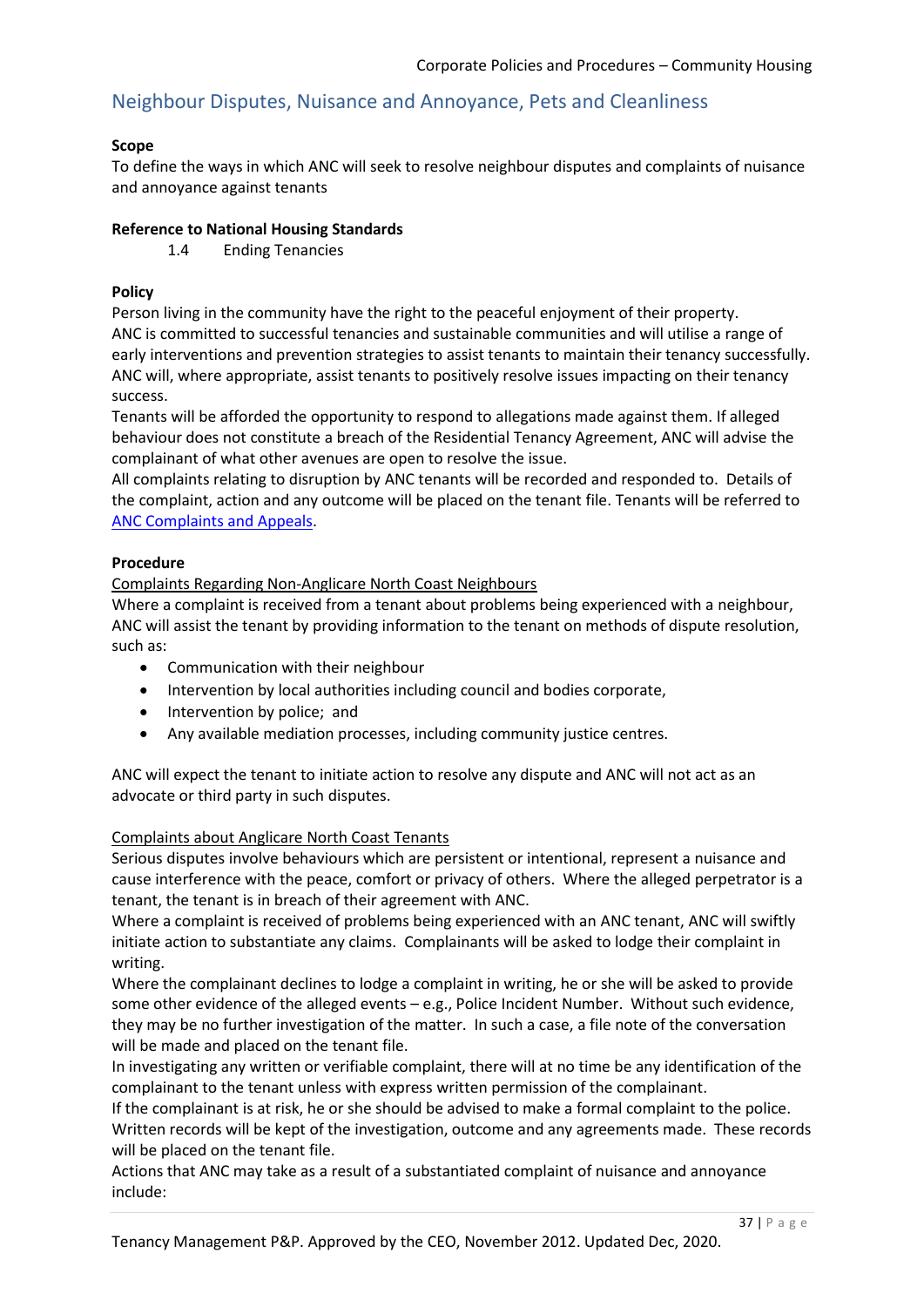- Remind the tenant of their responsibility under their Residential Tenancy Agreement;
- Request the tenant to cease the disruptive behaviour;
- Identify strategies to resolve the complaint directly between the tenant and complainant;
- Identify and recommend any intervention strategies such as mediation;
- Written letter to tenant informing them of the breach in their Residential Tenancy Agreement, requesting rectification and identifying consequences if the behaviour was to continue;
- Refer the tenant to appropriate support agencies;
- Re-housing of either complainant or tenant; and
- Appropriate legal action to remedy the dispute under the provisions of the Residential Tenancies Agreement and relevant legislation.

If there are substantiated complaints of frequent or ongoing disruption, prior to any legal action being taken, the tenant will be asked to attend an interview with the Manager Community Services or a more senior staff member (or delegate). They will be advised that failure to attend the interview will result in action being taken at the NCAT to remedy the breach. At the interview, the tenant will be advised of the impact that their ongoing disruption is having on the neighbours and the legal consequences if the disruption continues.

ANC will only consider the possibility of re-housing the tenants, where it is considered that the current housing environment has contributed significantly to the disruption. In assessing the appropriateness of re-housing, the following factors will be considered:

- Nature and extent of disruption;
- Extent to which the tenant's behaviour has contributed to the disruption;
- Extent to which environmental factors have contributed to the disruption;
- Whether the tenant has previously been transferred or evicted for disruption; and
- Nature and extent of the tenant supports that will be in place for the next tenancy.

#### **Serious Disruption**

Disruptions are classed as serious if they involve any of the following:

- Serious harassment;
- Threats to health or safety of a person;
- Physical assaults:
- Violent acts:
- Frightening behaviour;
- Illegal activity that has been substantiated by the relevant authorities and is causing a disruption;
- Arson:
- ANC in potentially serious legal vulnerability; or
- Repeated police visits.

All serious disruptions must be referred to the Manager Community Services. If there is a direct threat to a person's health or safety the complainant is to be advised to report the matter to the police. These complaints are to be investigated and a report given to the CEO.

The investigation is to be sensitive to the safety of both ANC staff and the complainant. ANC is to arrange an interview with the tenant and the Manager Community Services within the following 2 working days.

The tenant will be afforded the opportunity to respond to the complaint. They will be advised of their obligations under their Residential Tenancy Agreement.

ANC will seek to preserve a tenancy where possible, but reserves the right to utilize rights afforded under legislation or common law to cease a breach of the peace and reduce any potential legal vulnerability.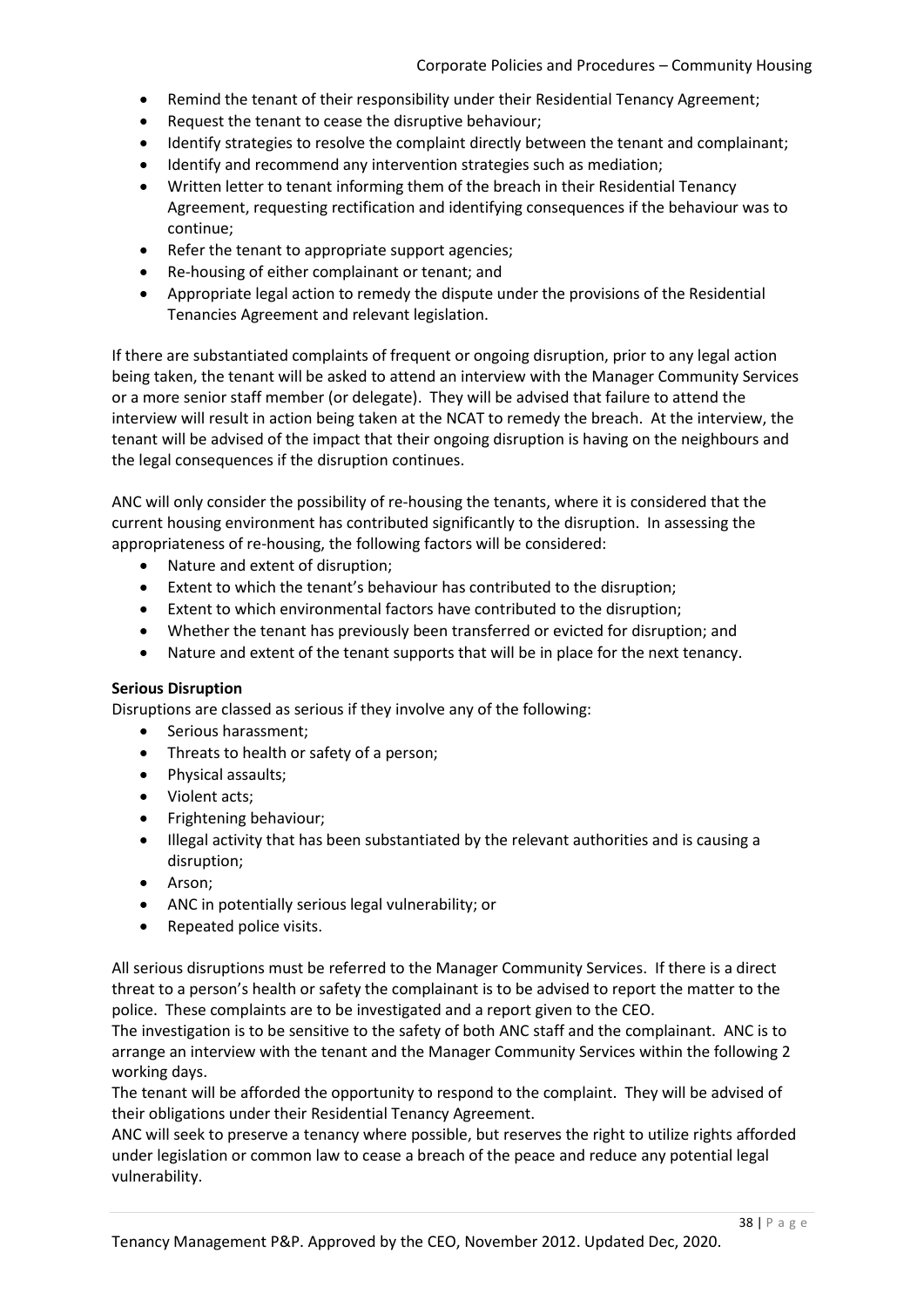Notwithstanding, ANC may consider it prudent to seek termination of a lease and possession of the subject property.

The CEO may enter into an Agreement for such terms as deemed prudent to avoid termination of a tenancy or to re-enter an alternative tenancy.

#### **Pets**

ANC generally has a 'no pet' policy, subject to laws allowing some – e.g. Companion Animals Act. Private landlords generally do not permit pets and this policy avoids restriction only upon these tenants. Where this policy would cause undue hardship, tenants may apply to the Manager Community Services, who in consideration of all the circumstances may allow a pet as a special consideration.

Where ANC receives a transfer of housing from another housing provider, who allowed the subject pet/s, ANC will adhere to that allowance for the life of the subject pets.

Under no circumstances will a dangerous pet be permitted to be accommodated in ANC properties. In any case, pets that create a nuisance and or annoyance to neighbours will not be allowed to continue to be accommodated in ANC managed properties.

#### **Tenants to Keep Premises Reasonably Clean**

ANC, subject to adjustment to this definition according to law, defines the obligation of a tenant to keep their premises "reasonably clean" as "keeping premises, both internally and externally, in such a manner as to not attract vermin, not cause damage and to not be kept in such a manner so as to be considered by a reasonable person to be offensive, dirty and or unkempt".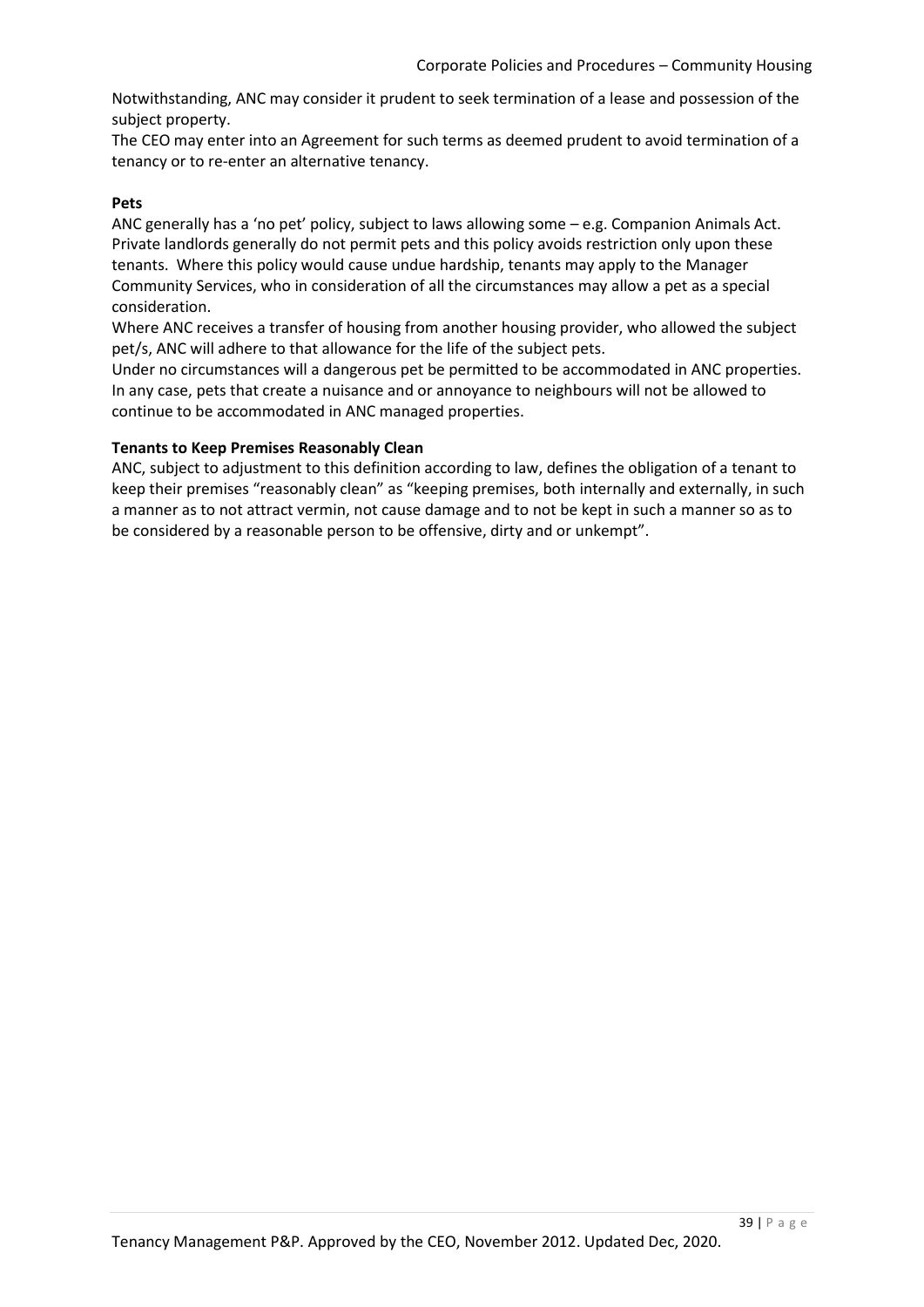## Domestic Violence and Harassment

### **Scope**

To define how ANC will respond to situations of domestic violence or harassment.

#### **Reference to National Housing Standard**

1.3 Changing Needs of Tenants

#### **Policy**

Tenants are entitled to reside in their property free from all forms of violence. ANC will implement systems to respond to tenants who experience domestic violence or harassment.

In determining ANC response to these situations, the views of the person experiencing the violence will be sought and incorporated (where possible) in any action taken.

ANC will normally require evidence of the pursuit of a legal remedy to threatened violence, including Police Incident numbers or Apprehended Violence Orders, rather than simply action on an allegation of a threat. The CEO may waive any requirement if satisfied the tenants' children or residents are in danger of violence.

#### **Procedure**

#### Domestic Violence and Ending a Tenancy

In New South Wales, the Residential Tenancies Act 2010, Section 85, allows a tenant or co-tenant to end their tenancy immediately, without penalty, if they or their dependent child are suffering domestic or family violence. To end the tenancy, a tenant will need to:

- Provide a domestic violence termination notice to Anglicare North Coast and attach one of the following permitted forms of evidence:
	- o *a copy of the certificate of conviction for the domestic violence offence against you or your dependent child, OR*
	- o *a copy of a current Domestic Violence Order protecting you or your dependent child (need not be a final order), OR*
	- o *a copy of a current injunction granted under section 68B or 114 of the Family Law Act 1975 protecting you or your dependent child, OR*
	- o *a [declaration made by a medical practitioner](https://www.fairtrading.nsw.gov.au/housing-and-property/renting/ending-a-tenancy/domestic-violence-declaration) that: you or your dependent child are a victim of domestic violence. The form is in Schedule 2A Residential Tenancies Regulation 2010.*
- Provide a domestic violence termination notice to each co-tenant.

A tenant who ends their tenancy in circumstances of domestic violence is not liable to pay any compensation or additional money for the early termination.

A co-tenant (other than the perpetrator of the domestic violence) who remains in the tenancy after a tenant gives a domestic violence termination notice: may apply to the Tribunal to end their tenancy; and: is not required to cover the departing victim's share of the rent for a two-week period. Tenants subject to domestic and family violence may also apply for a transfer to another property, temporary accommodation or for assistance in taking over the tenancy if their name is not already on the lease.

### **Protection of Children at the Premises**

Where a tenant is experiencing domestic violence and there are children residing at the premises, support and assistance will be offered to the non-violent tenant to ensure the safety and wellbeing of the children.

Where the tenant is unable or unwilling to ensure the safety of the children and it is believed the child/ren are at risk of harm the matter should be reported to relevant government authorities in accordance with ANC Notifiable Incident Policy.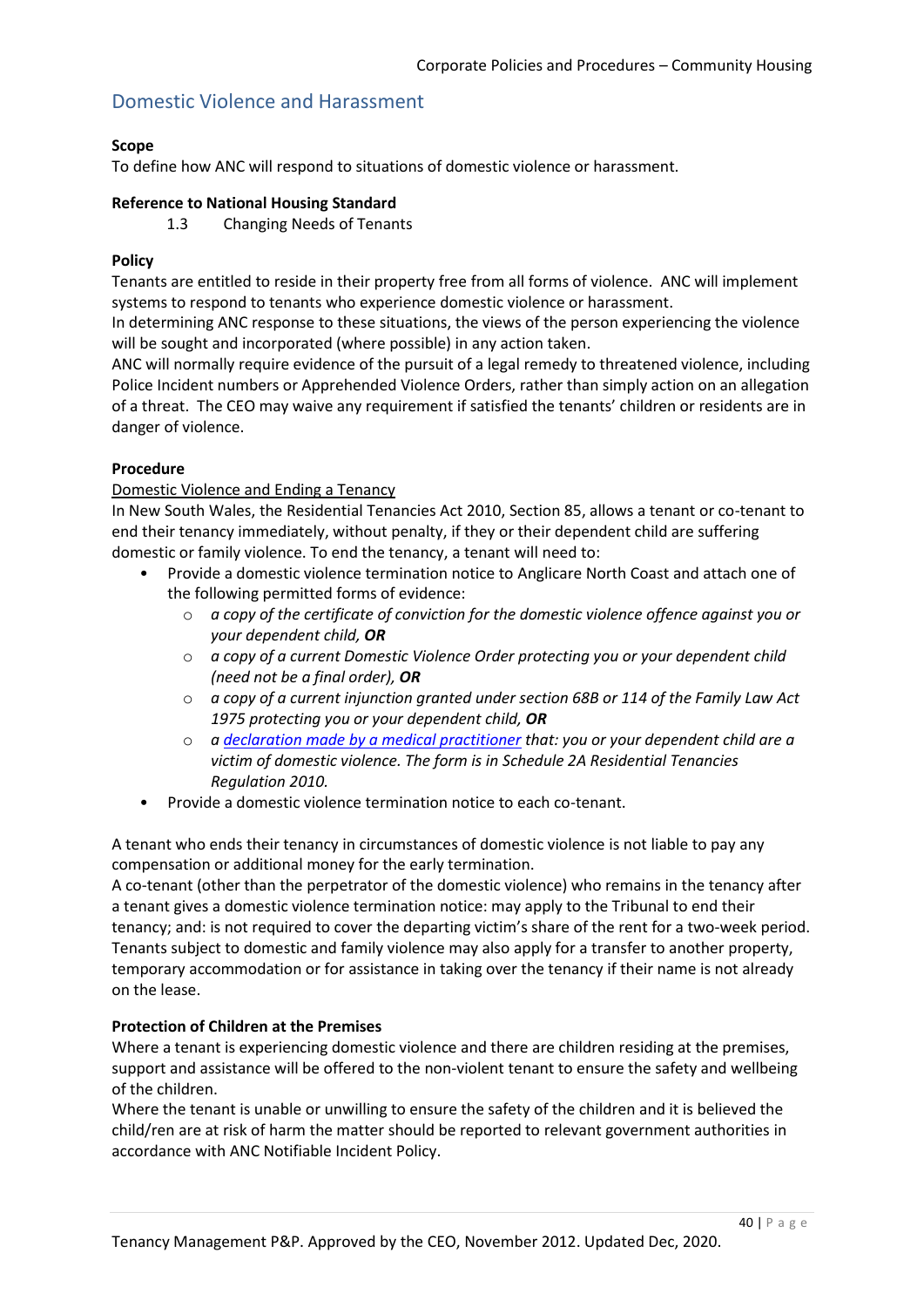# Absence from dwelling

### **Scope**

To define how a tenant absence from the property will be managed.

#### **Reference to National Housing Standard**

1.3 Changing Needs of Tenants

### **Policy**

ANC will ensure that the best utilisation of its housing resources occurs. ANC will balance the needs of the tenants to be absent from their dwelling with community expectations that assistance be provided to those who need and can utilise it.

#### **Request for Absence**

A tenant can request in writing approval to be absent from the property for a period of not more than 3 months, provided acceptable arrangements are made for payment of rent and for the care of the property. Requests for absence of greater than 3 months can only be approved by the CEO or Manager of Community Services.

Where a planned general rent review falls within the period of absence, the tenant will be required to undergo a reassessment of rent prior to the absence commencing.

The tenant will be required to provide details of a local contact person for ANC and, where appropriate, contact details for the tenant during this period.

Where a tenant does not return within 3 months, ANC will endeavour to establish the whereabouts and intentions of the tenant. Refer to Ending Tenancies by the Tenant in this document if the tenant intends to end their tenancy; or Assumed Absence/ Abandonment/ Serious Concern, below, if the property appears abandoned.

#### **Assumed Absence / Abandonment / Serious Concern**

Where ANC is in receipt of substantive evidence that a tenant is absent from the property or it has been abandoned and that no request has been approved for such absence, ANC will attempt to establish the whereabouts of the tenant.

Where there has been a failure to establish the tenant's whereabouts or the property has been vacant for a considerable amount of time refer to section Termination of a Tenancy and Performance Orders in this document.

If there is good reason for serious concern about the health of the tenant or any other person on the residential premises and a reasonable attempt has been made to obtain consent to enter, permission must be sourced from the Manager for Community Services or CEO in order to enter the premises (two employees should conduct the visit) .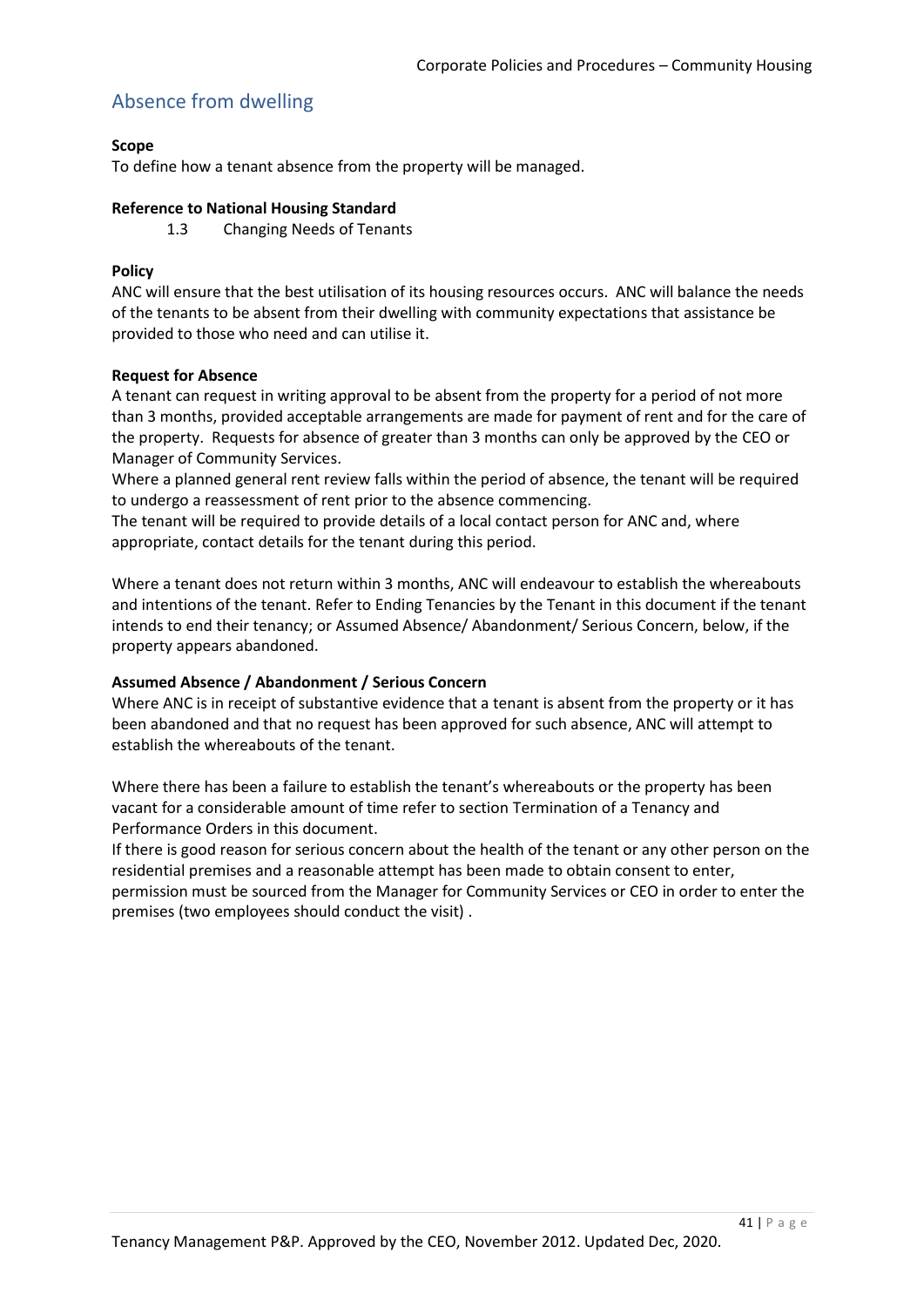# Ending Tenancies by the Tenant

#### **Scope**

To define how tenants may end their tenancy

#### **Reference to National Housing Standard**

1.4 Ending Tenancies

#### **Policy**

ANC will require that all tenants, as far as is possible, meet their obligations under the Residential Tenancies Act 2010 and that sufficient notice is given by the tenants of their intention to vacate a property.

Where possible, the reason for the vacation by the tenant will be sought by ANC.

#### **Vacated Properties**

The end of tenancy inspection will be completed with the tenant on their final day of tenancy or within 2 working day of the notification being received that the property is becoming vacant. If there are any repairs / cleaning items considered to be the ex-tenants responsibility, ANC will, in the first instance, attempt to negotiate with the ex-tenant for their completion. However, it is recognised that there is an imperative to have the property re-let at the earliest possible time and there will not be any undue delays.

#### **Succession (assignment or Agreement)**

Under the Residential Tenancies Act 2010, a tenant can apply to assign their tenancy agreement to another person. This assignment of the agreement to another person may also occur upon the death of the tenant.

In considering approval of such a written application ANC will conduct an interview with the applicant seeking succession and ensure that:

- The potential tenant is an existing and long term resident of the property;
- The household is eligible for housing assistance with ANC and
- The household meets the family size requirements of the property (where under occupancy will exist, the household can be considered for allocation of a suitable alternative property).

#### **Breach of Agreement by Vacated Tenant**

ANC will always endeavour to effectively resolve any breaches and disputes with the use of legal options. ANC will only consider any legal action against ex-tenants where a breach by the ex-tenant has been fully determined and, where any such action is taken ex-tenants will be treated fairly. Ex-tenants will always be informed of their right to independent advice and assistance.

#### **Domestic Violence and Harassment**

In New South Wales, the Residential Tenancies Act 2010, Section 85, allows a tenant or co-tenant to end their tenancy immediately, without penalty, if they or their dependent child are suffering domestic or family violence. Refer to Domestic Violence and Harassment section of this document.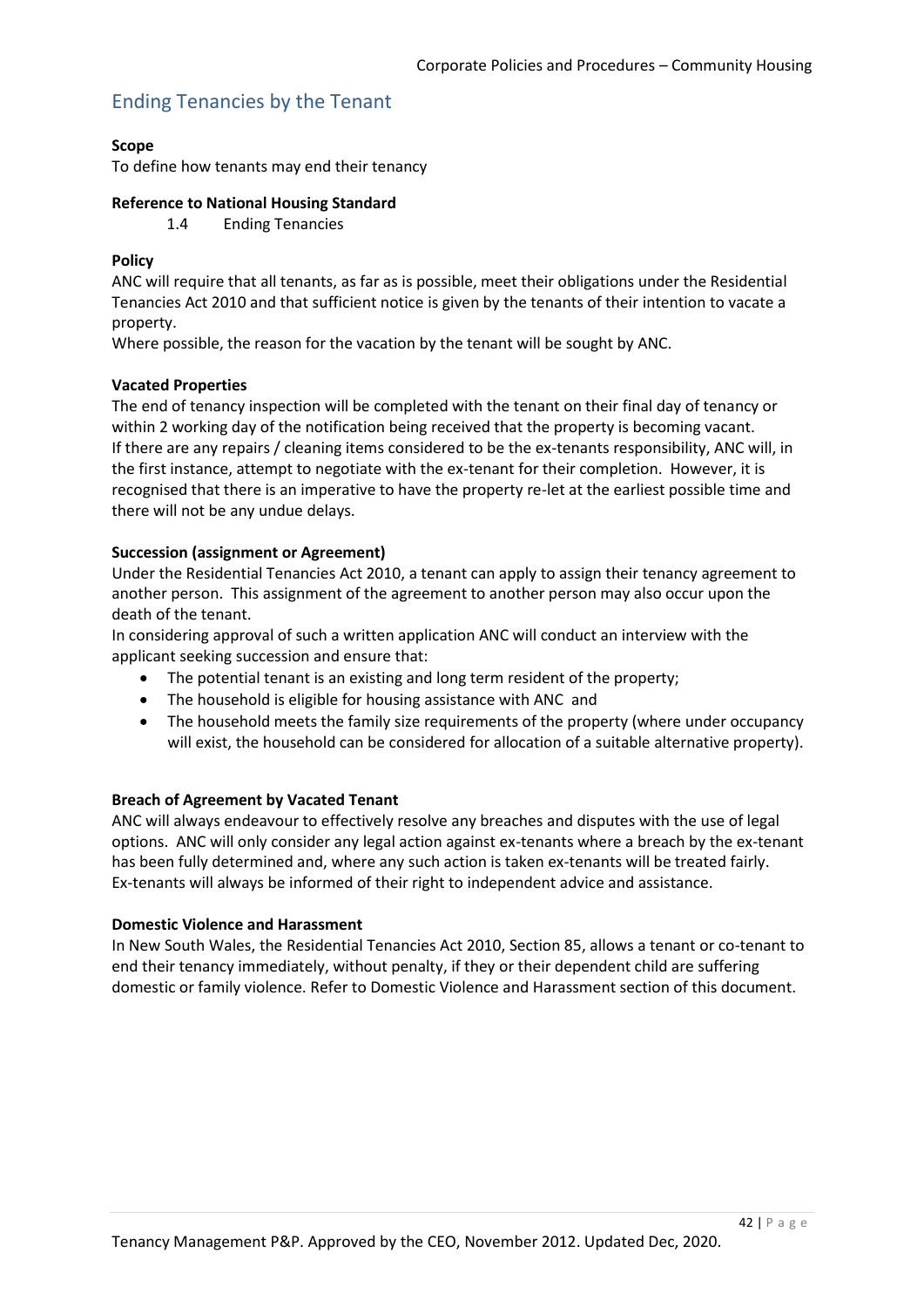# Termination of a Tenancy and Performance Orders

#### **Scope**

To define the way in which ANC will ensure compliance with and ending of residential tenancy agreements.

#### **Reference to National Housing Standards**

- 3.1 Tenant Rights; and
- 1.2 Establishing and Maintaining Tenancies.
- 1.4 Ending Tenancies

### **Policy**

ANC is committed to ensuring the long term sustainability of tenancies within the context of ensuring the continual provision of adequate and affordable housing for those in need in the community and the viability of the organisation. It acknowledges that for those who are unable to sustain a community housing tenancy, there are few alternative long term accommodation options. An order from the Consumer Trader and Tenancy Tribunal (NCAT) to rectify the situation will normally be regarded as the last resort to address issues with a tenancy. Where such an order is sought, tenants will be advised of their rights to support and advocacy through the legal process.

#### **Procedure**

Should a tenant significantly breach their lease agreement the responsible community housing staff member will submit a report to the Manager Community Services outlining the breach/s and any substantiating evidence.

The following steps will take place once the Manager Community Services has reviewed the report and is satisfied that a breach is evident.

#### Step 1

An informal verbal consultation should take place with the tenant notifying them of the breach/s. During this consultation a plan should be developed to improve the situation (e.g. the development of a plan to repay rent arrears, including clear timeframes);

#### Step 2

If the situation has not changed significantly then a first written warning should be issued that outlines the breach/s and indicates the possibility of termination.

#### Step 3

If the situation continues unchanged a second written warning should be issued that outlines the breach/s and indicates that this is the final warning to rectify the situation.

#### Step 4

A further verbal consultation should take place, or be attempted with the tenant, outlining the seriousness of the situation, and to ensure they understand that termination will occur if they continue to breach their tenancy.

#### Step 5

A written report outlining processes undertaken, evidence and recommendations should be submitted to the Manager Community Services. The MCS, if completely satisfied that no reconciliation can occur, will give approval for a termination notice to be issued. This notice can be mailed or hand delivered allowing adequate time as per the tenancy agreement and relevant legislation, to vacate (an extra 4 days should be allowed for postage).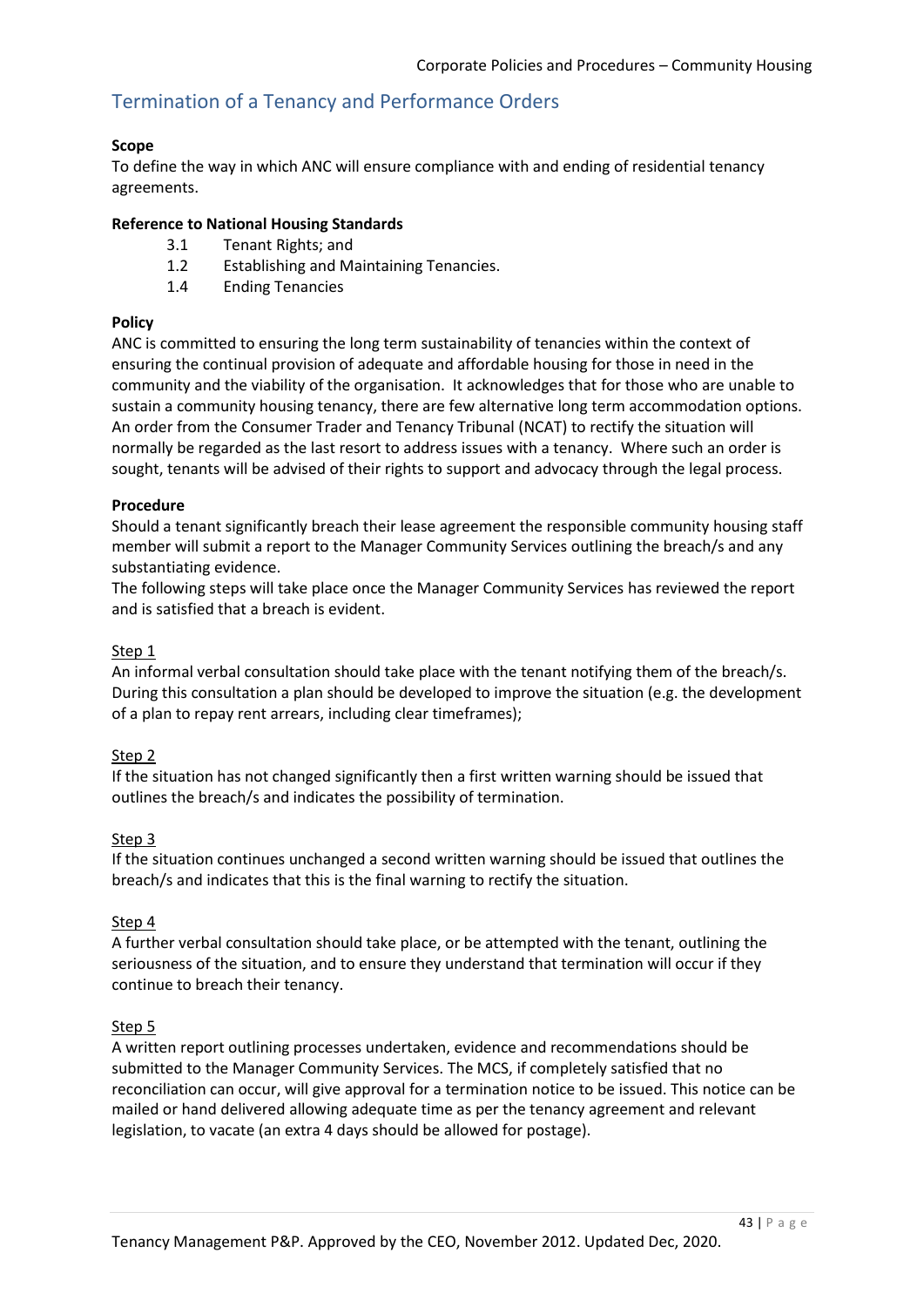If the tenant fails to vacate by the end of the termination date, and after consultation with the MCS, an application should be lodged with the NCAT to seek an order that reflects the best remedy to the current situation.

#### **Domestic Violence and Harassment**

In New South Wales, the Residential Tenancies Act 2010, Section 85, allows a tenant or co-tenant to end their tenancy immediately, without penalty, if they or their dependent child are suffering domestic or family violence. Refer to Domestic Violence and Harassment section of this document.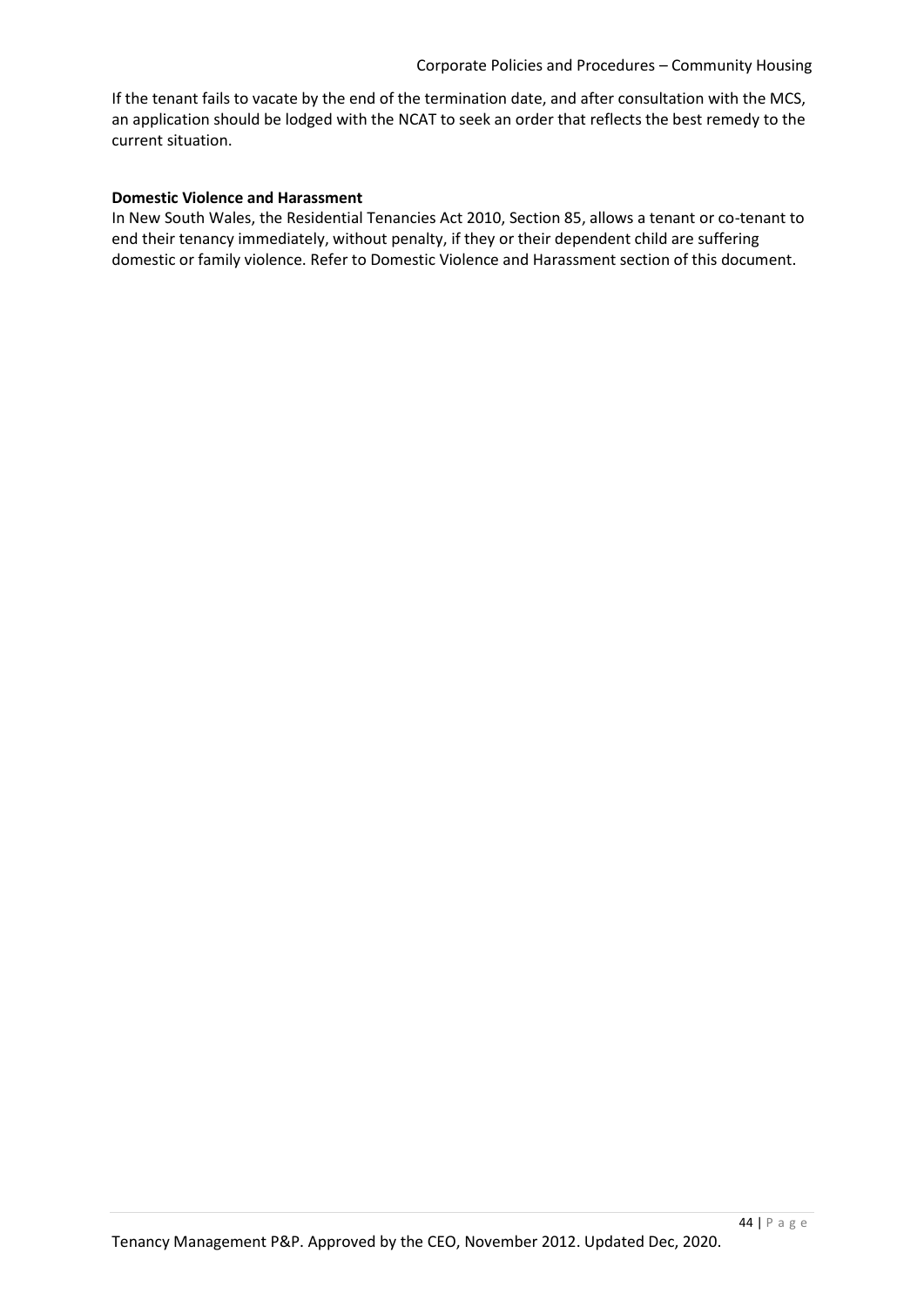# Administration Systems

#### **Scope**

To define strategies to be employed to ensure appropriate communication of tenancy related information.

#### **Reference to National Housing Standard**

6.2 Administration Systems

#### **Procedure**

#### Filing System

ANC will maintain an efficient and accessible and secure filing system.

#### Property Files

There will be a separate file for each property managed by ANC. The file will be divided into the following sections (in order):

- Property summary sheet
- Register of tenancies
- Miscellaneous information relating to the property
- Maintenance reports and action;
- Financial records, including rent receipts and bond lodgement details;
- Lease agreement/s and property condition reports

#### Tenant Files

There will be a separate file for each tenant. The file will be divided into the following sections (in order):

- File notes
- Correspondence;
- Centrelink forms
- Rental rebate application information
- Residential Tenancy Agreement and property condition report
- Consent forms
- Application for housing.

#### **Library**

ANC will maintain a housing management library where appropriate literature and reference materials can be catalogued and stored.

#### **Tenancy database and tenancy files**

All computer files will be backed up by the server each day at an off-site back up storage facility.

| <b>Function</b>                             | <b>Timeframe</b>                                |
|---------------------------------------------|-------------------------------------------------|
| <b>New Tenancy Details</b>                  | 1 working day after tenancy start date          |
| <b>End of Tenancy Details</b>               | 1 working day after discovery                   |
| Rental Subsidy Assessment: Fixed Rent       | 21 days after receipt of Application for Rental |
| Review                                      | Subsidy (non-Centrelink ICS)                    |
|                                             | Prior to Fixed Rent Effective Date (full        |
|                                             | Centrelink ICS households)                      |
| Rental Subsidy Assessment: Tenant Initiated | 7 days after receipt of Application for Rental  |
| Review                                      | Subsidy                                         |
| <b>New Property Details</b>                 | 1 working day after tenancy start date          |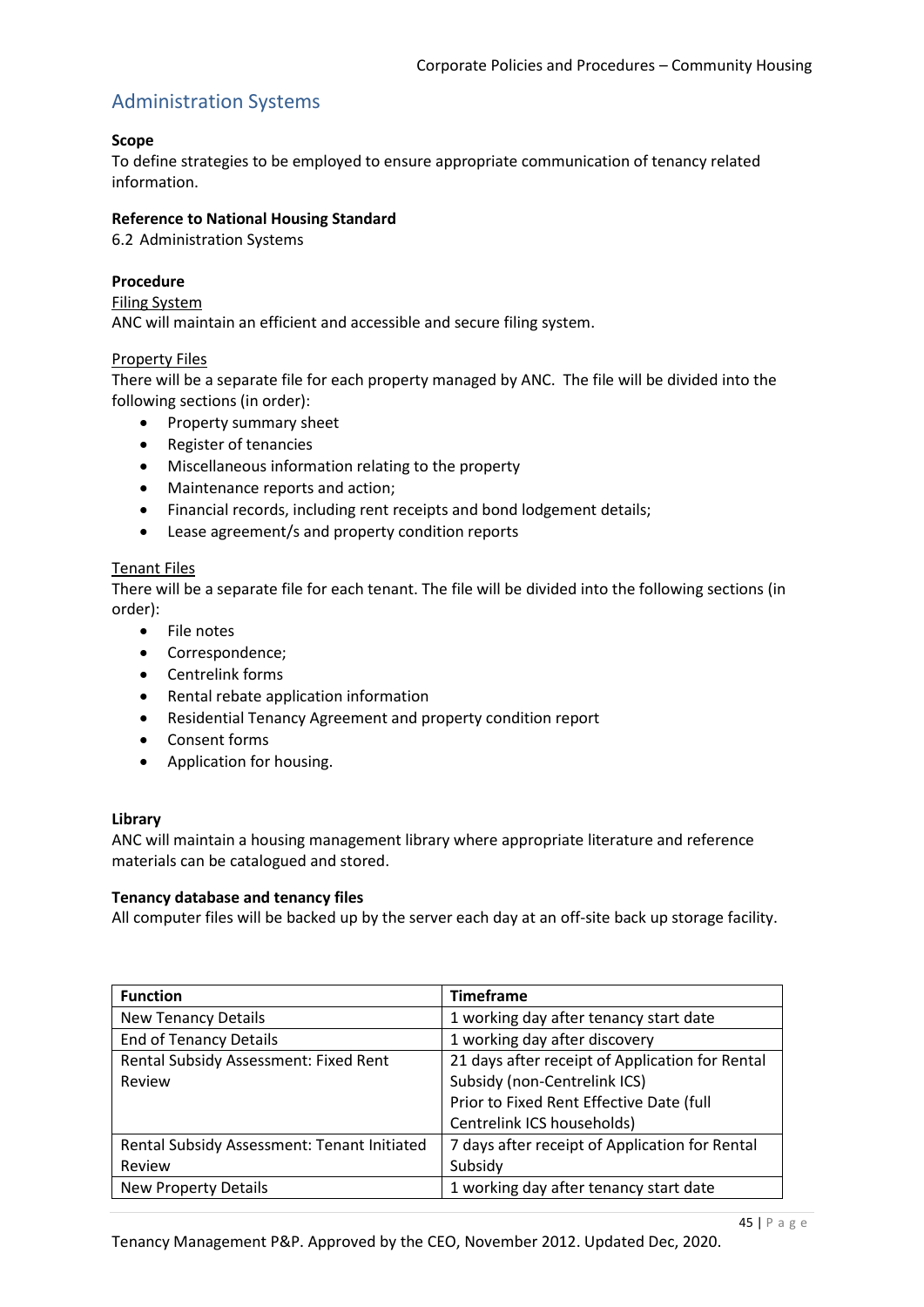Corporate Policies and Procedures – Community Housing

| Relinguishing of Property             | 1 working day after termination date |
|---------------------------------------|--------------------------------------|
| Receipting Rent and Non-Rent Received | 7 days after payment made            |
| <b>Entering Client Debit Notes</b>    | 1 month after receipt                |
| Processing Landlord Rent Payments     | Monthly, prior to payment            |
| <b>Processing Contractor Invoices</b> | 5 working days after receipt         |
|                                       |                                      |

ICS – Income Confirmation Scheme

ANC will maintain property and tenancy database. The database in use as at November 2020 is the Chintaro software. This includes data bases for waiting list management and tenant information as well as specialist software packages capable of managing property information, owner details, maintenance orders, rental payments and rent ledgers.

The databases will be accessible only to relevant staff. Staff are required to enter changes to the Chintaro database in a timely fashion, the table below gives the timeframes for the updating of the various aspects of Chintaro:

#### **Collection of Data**

The computer based systems will be modified to collect data that can assist with collation of data for accountability to the Board, government and other stakeholders.

Improvements to data collection will be identified through quality control processes.

#### **Reporting**

The Manager Community Services will report to the CEO on a bi monthly basis, or more frequently if requested, outlining their activities during the reporting period. Such reports cover issues related to our Strategic goals, as identified in the Strategic Plan and include:

- Human Resource Management
- Occupational Health and Safety matters
- Growth opportunities
- Details of any complaints or feedback received
- **•** Training and professional development
- Tenant and property issues (e.g. vacancy rates and arrears).

ANC Community Housing will ensure that quarterly data files are uploaded onto CHIMES Portal in accordance with contractual requirements with NSW Department of Communities and Justice.

#### **Related documents**

- Residential Tenancies Act 2010 No 42
- Community Housing Providers (Adoption of National Law) Act 2012
- NRSCH Provider Notifications Guide (Feb 2016).
- NSW Community Housing Rent Policy
- NSW Community Housing Eligibility Policy
- Asset Management Policy
- Asset Management Procedure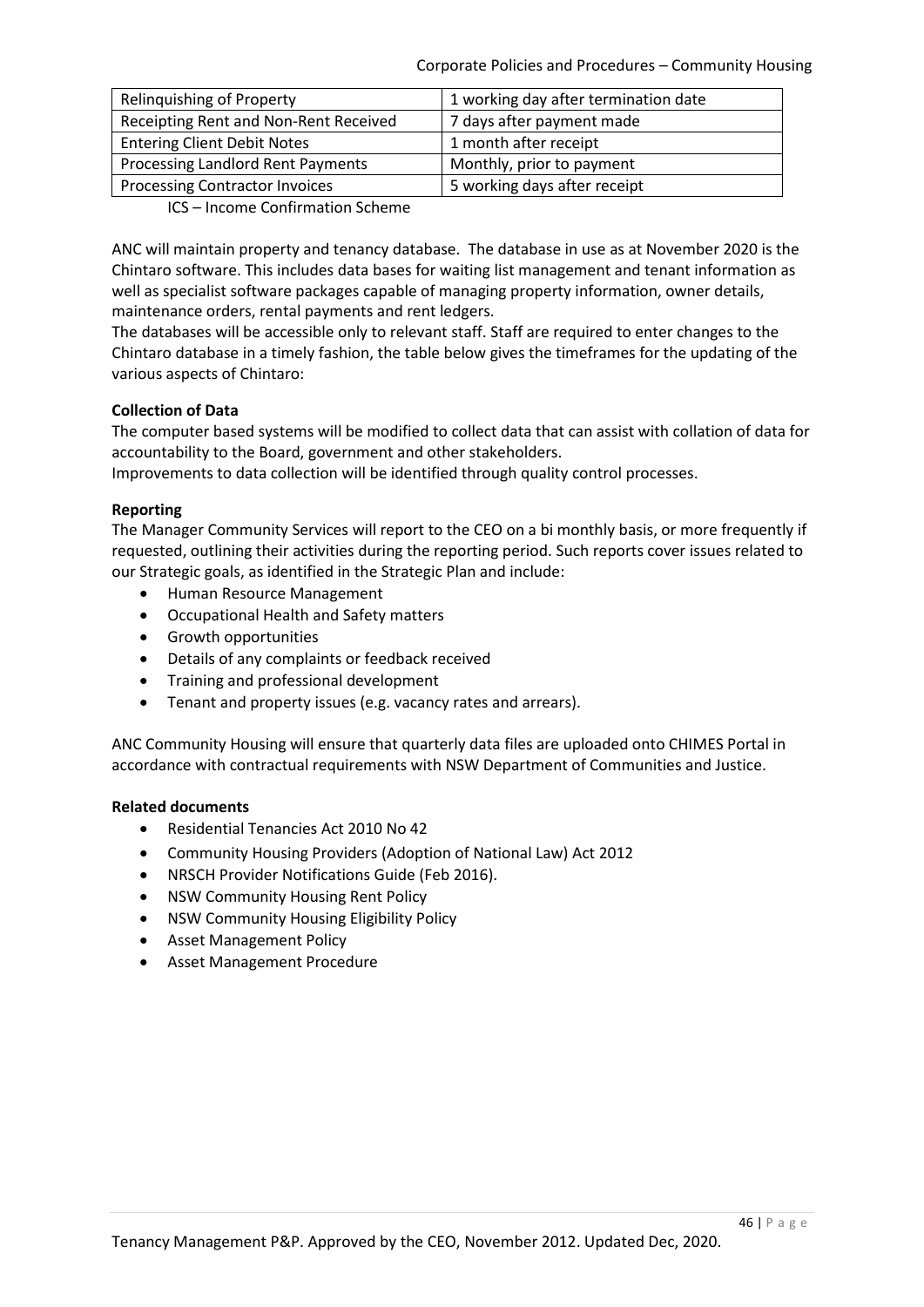# Definitions

### **Scope**

These definitions apply to all occurrences of the words within this document.

#### **Purpose**

The purpose of the definitions is to define the technical and sector specific language to ensure conformity of understanding and interpretation.

| <b>Arrears</b>                      | Arrears are created when tenants fall behind in their rent payments for a range of<br>reasons.                                                                                                                                                                                                                                                                                                                                                                                                                                                                                          |
|-------------------------------------|-----------------------------------------------------------------------------------------------------------------------------------------------------------------------------------------------------------------------------------------------------------------------------------------------------------------------------------------------------------------------------------------------------------------------------------------------------------------------------------------------------------------------------------------------------------------------------------------|
|                                     | Length of arrears are generally reported as being:<br>Less than 2 weeks<br>At least 2 weeks but less than 4 weeks<br>At least 4 weeks but less than 8 weeks<br>At least 8 weeks but less than 12 weeks<br>More than 12 weeks                                                                                                                                                                                                                                                                                                                                                            |
| Asset<br><b>Maintenance</b><br>Plan | This is a plan for the maintenance of all capital properties. Social housing providers<br>are responsible for all repairs and maintenance other than those of a major<br>structural nature (refer definition maintenance - structural damage). Anglicare<br>North Coast has 10 year asset plan, consistent with Land and Housing Corporation<br>(LAHC) standards described in the Asset Management Framework (2018).                                                                                                                                                                    |
| <b>Appeal</b>                       | A request for a review of a decision.                                                                                                                                                                                                                                                                                                                                                                                                                                                                                                                                                   |
| <b>Benchmark</b>                    | Can be defined as the best score available to measure satisfactory performance and<br>may be based on the performance of organisations delivering a similar service under<br>comparable conditions. It is used as a guide only to assessment.                                                                                                                                                                                                                                                                                                                                           |
| 'ANC'                               | Anglicare North Coast (ANC)                                                                                                                                                                                                                                                                                                                                                                                                                                                                                                                                                             |
| 'ACH'                               | Anglicare Community Housing (CH)                                                                                                                                                                                                                                                                                                                                                                                                                                                                                                                                                        |
|                                     |                                                                                                                                                                                                                                                                                                                                                                                                                                                                                                                                                                                         |
| <b>Board</b>                        | Board of Directors (BoD). The Board oversees the business and operations of the<br>Organisation directly or through its Committees with particular focus on the Board's<br>principal responsibilities. Further outlined in the Corporate Governance Statement.                                                                                                                                                                                                                                                                                                                          |
| <b>Budget</b>                       | The calculation (based on most recent figures and future estimates) of revenue and<br>expenditure made by an organisation for a specific time frame. For social housing<br>providers, this is usually done at the beginning of the financial year for the whole<br>year. The Board approves the budget, which is fixed for the current financial year.<br>A forecast is an estimate of income and expenditure that is made from time to<br>time during the financial year in light of more accurate data on income and<br>expenditure and is measured against the organisations budget. |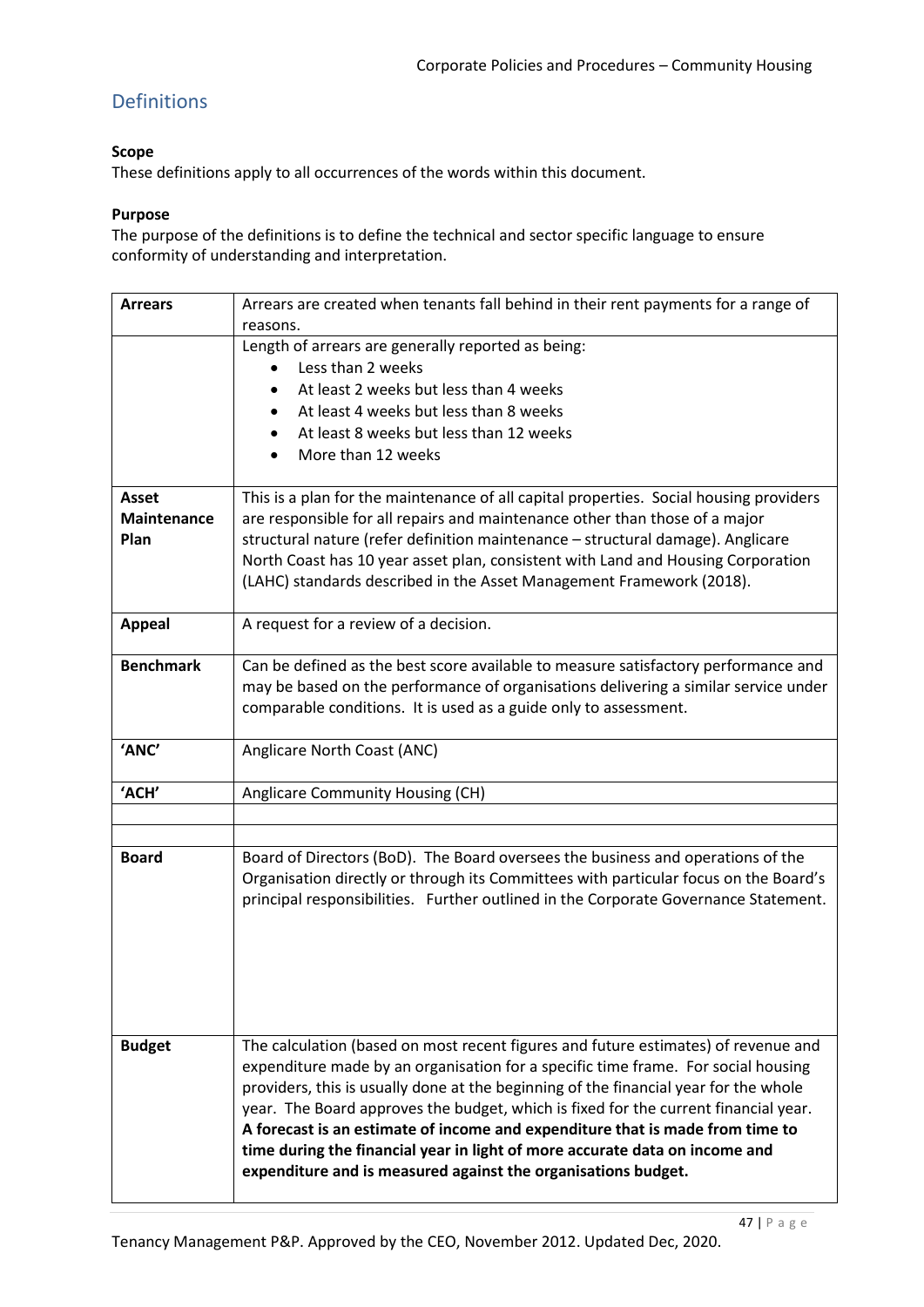| Capital              | 2. Community housing owned by Housing NSW, Land and Housing Corporation                                                                                |  |  |
|----------------------|--------------------------------------------------------------------------------------------------------------------------------------------------------|--|--|
| Property             | (LAHC) and allocated by the NSW Department of Communities and Justice                                                                                  |  |  |
|                      | (DCJ) to a registered community housing provider.                                                                                                      |  |  |
|                      | 3. Includes properties jointly in a partnership arrangement between the DCJ                                                                            |  |  |
|                      | and another company, local government, a church organisation or a                                                                                      |  |  |
|                      |                                                                                                                                                        |  |  |
|                      | community organisation; and                                                                                                                            |  |  |
|                      | 4. Community housing owned by the social housing provider either solely or in<br>a partnership arrangement with another company such as local council, |  |  |
|                      | church organisation, another community organisation.                                                                                                   |  |  |
|                      |                                                                                                                                                        |  |  |
| <b>Cleanliness</b>   | ANC defines that obligation for a tenant to keep a property "reasonably                                                                                |  |  |
|                      | clean" as keeping the premises, both internally and externally, in such a                                                                              |  |  |
|                      | manner as to not attract vermin, not contribute to property damage and not                                                                             |  |  |
|                      | be kept in such a manner so as to be considered by a reasonable person to                                                                              |  |  |
|                      | be offensive, dirty or unkempt.                                                                                                                        |  |  |
|                      |                                                                                                                                                        |  |  |
| <b>Complaint</b>     | The expression of dissatisfaction with service.                                                                                                        |  |  |
|                      |                                                                                                                                                        |  |  |
| <b>NSW Civil and</b> | The NCAT is a service for determination and resolution of disputes                                                                                     |  |  |
| Administrative       | throughout New South Wales.                                                                                                                            |  |  |
| <b>Tribunal</b>      | See:                                                                                                                                                   |  |  |
| ("NCAT")             | https://www.ncat.nsw.gov.au                                                                                                                            |  |  |
|                      |                                                                                                                                                        |  |  |
|                      | The NCAT deals with matters under the following 4 divisions and Appeal                                                                                 |  |  |
|                      | Panel:                                                                                                                                                 |  |  |
|                      | Administrative and Equal<br>Consumer and<br>$\overline{\phantom{a}}$                                                                                   |  |  |
|                      | Commercial<br><b>Opportunity Division</b>                                                                                                              |  |  |
|                      | <b>Division</b>                                                                                                                                        |  |  |
|                      | <b>Guardianship Division</b><br>Occupational                                                                                                           |  |  |
|                      | <b>Appeal Panel</b><br>Division                                                                                                                        |  |  |
|                      |                                                                                                                                                        |  |  |
|                      |                                                                                                                                                        |  |  |
| <b>NCAT</b>          | A successful application occurs when an organisation has provided sufficient                                                                           |  |  |
| (Successful          | evidence to the NCAT and has adequately prepared its case, including                                                                                   |  |  |
| application)         | mediation and conciliation, to have the matter decided in the organisation's                                                                           |  |  |
|                      | favour.                                                                                                                                                |  |  |
|                      |                                                                                                                                                        |  |  |
|                      | A successful application also reflects a final order that is compatible or                                                                             |  |  |
|                      | consistent with the original NCAT application.                                                                                                         |  |  |
| <b>NCAT</b>          | Any application in which the order(s) sought by the social housing provider                                                                            |  |  |
| (unsuccessful        | are dismissed due to insufficient, poor rental management systems or poor                                                                              |  |  |
| application)         | preparation of a case, or when a decision primarily in the tenant's favour is                                                                          |  |  |
|                      | granted.                                                                                                                                               |  |  |
|                      |                                                                                                                                                        |  |  |
|                      | An unsuccessful application also includes situations where the social                                                                                  |  |  |
|                      | housing provider's applications have been rejected on technical grounds                                                                                |  |  |
|                      | (such as when documents have not been completed properly or a failure by                                                                               |  |  |
|                      | the social housing provider to attend the NCAT at the specified time).                                                                                 |  |  |
|                      |                                                                                                                                                        |  |  |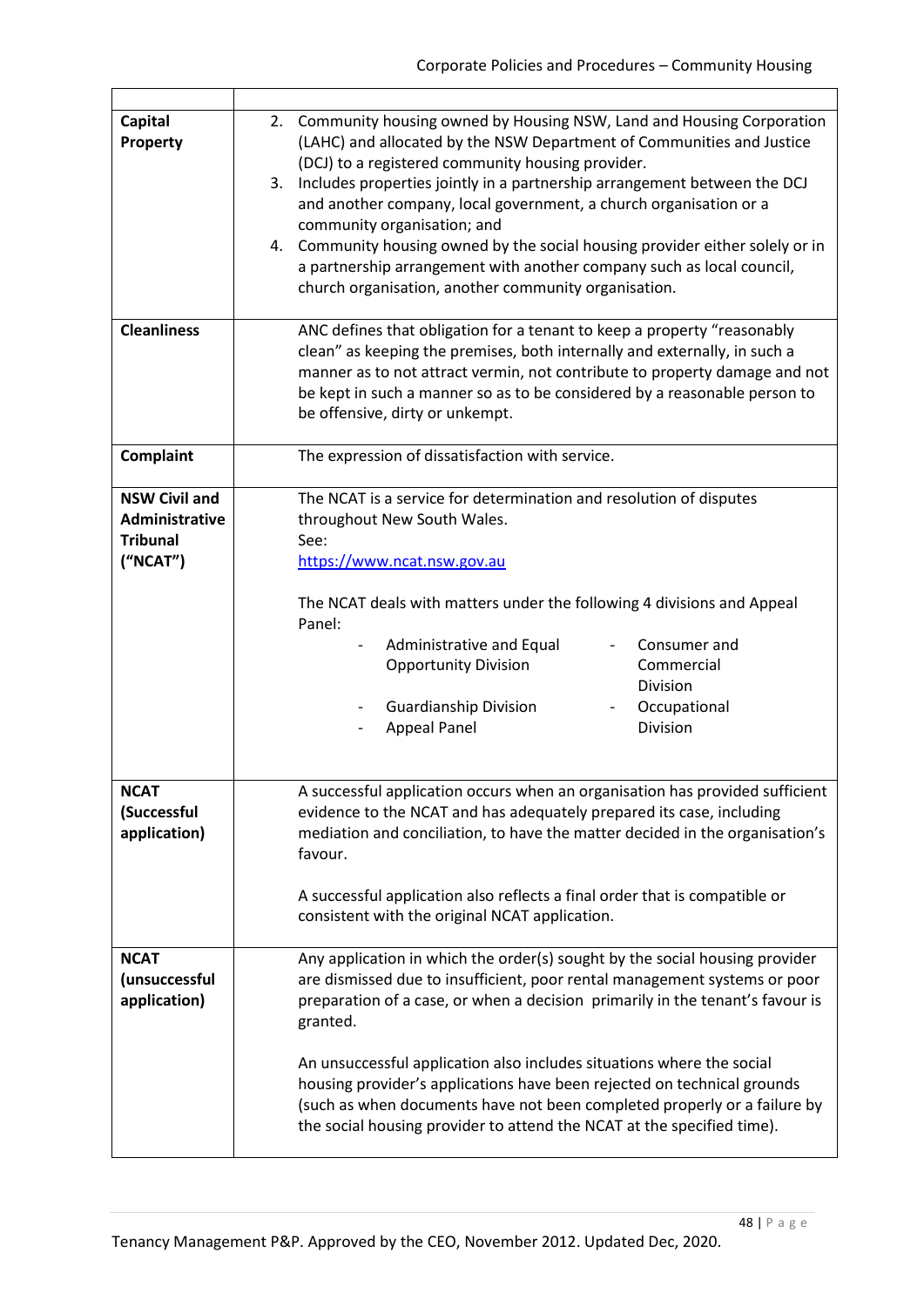| Debt ("Bad")                | A debt that has been deemed uncollectible and written off as a "bad". Bad<br>debt could include rent arrears, water usage and property damage costs<br>caused by a tenant.                                                                                                                                                                                                                                        |
|-----------------------------|-------------------------------------------------------------------------------------------------------------------------------------------------------------------------------------------------------------------------------------------------------------------------------------------------------------------------------------------------------------------------------------------------------------------|
|                             | Example: An ex tenant has outstanding rent arrears and damage cost and<br>all attempts by ANC to contact the tenant have failed. As it is unlikely that<br>ANC will collect any of the outstanding debt, the amount can be written off<br>as "bad".                                                                                                                                                               |
| <b>Debt</b><br>("doubtful") | Where it is questionable that a debt will be received and an amount has been<br>provided for against the debt.<br>Example: A tenant with high arrears has difficulty keeping to the arrangement to<br>repay the debt within a reasonable time. This debt can be identified as "doubtful".                                                                                                                         |
| Governance                  | Corporate Governance is: "Procedures and processes according to which an<br>organisation is directed and controlled. The corporate governance structure<br>specifies the distribution of rights and responsibilities among the different<br>participants in the organisation - such as the board, managers, shareholders and<br>other stakeholders - and lays down the rules and procedures for decision-making". |
| Homeless, or                |                                                                                                                                                                                                                                                                                                                                                                                                                   |
|                             | <b>Primary Homelessness:</b>                                                                                                                                                                                                                                                                                                                                                                                      |
| at risk of being            | People without conventional accommodation, such as people living on the streets,                                                                                                                                                                                                                                                                                                                                  |
| homeless                    | sleeping in parks, squatting in derelict buildings, or using cars or railway carriages for                                                                                                                                                                                                                                                                                                                        |
|                             | temporary shelter.                                                                                                                                                                                                                                                                                                                                                                                                |
|                             | <b>Secondary Homelessness</b>                                                                                                                                                                                                                                                                                                                                                                                     |
|                             | People who move frequently from one form of temporary shelter to another. It<br>covers:                                                                                                                                                                                                                                                                                                                           |
|                             | People using emergency accommodation (hostels for the homeless or night<br>shelters)                                                                                                                                                                                                                                                                                                                              |
|                             | Teenagers staying in youth refuges                                                                                                                                                                                                                                                                                                                                                                                |
|                             | Women and children escaping domestic violence (women's refuges)                                                                                                                                                                                                                                                                                                                                                   |
|                             | People residing temporarily with other families (because they have no<br>accommodation of their own)                                                                                                                                                                                                                                                                                                              |
|                             | Those using boarding houses on an occasional or intermittent basis.<br><b>Tertiary homelessness:</b>                                                                                                                                                                                                                                                                                                              |
|                             |                                                                                                                                                                                                                                                                                                                                                                                                                   |
|                             | People who live in boarding houses on a medium to long-term basis. Residents of                                                                                                                                                                                                                                                                                                                                   |
|                             | private boarding houses do not have a separate bedroom and living room or kitchen                                                                                                                                                                                                                                                                                                                                 |
|                             | and bathroom facilities of their own. Their accommodation is not self-contained;<br>and they do not have the security of tenure provided by a lease.                                                                                                                                                                                                                                                              |
|                             |                                                                                                                                                                                                                                                                                                                                                                                                                   |
|                             | <b>Marginally housed:</b>                                                                                                                                                                                                                                                                                                                                                                                         |
|                             | People in a housing situation close to the minimum standard.                                                                                                                                                                                                                                                                                                                                                      |
|                             | The minimum community standard is equivalent to a small rented flat (bedsit) with                                                                                                                                                                                                                                                                                                                                 |
|                             | a bedroom, kitchen and bathroom.                                                                                                                                                                                                                                                                                                                                                                                  |